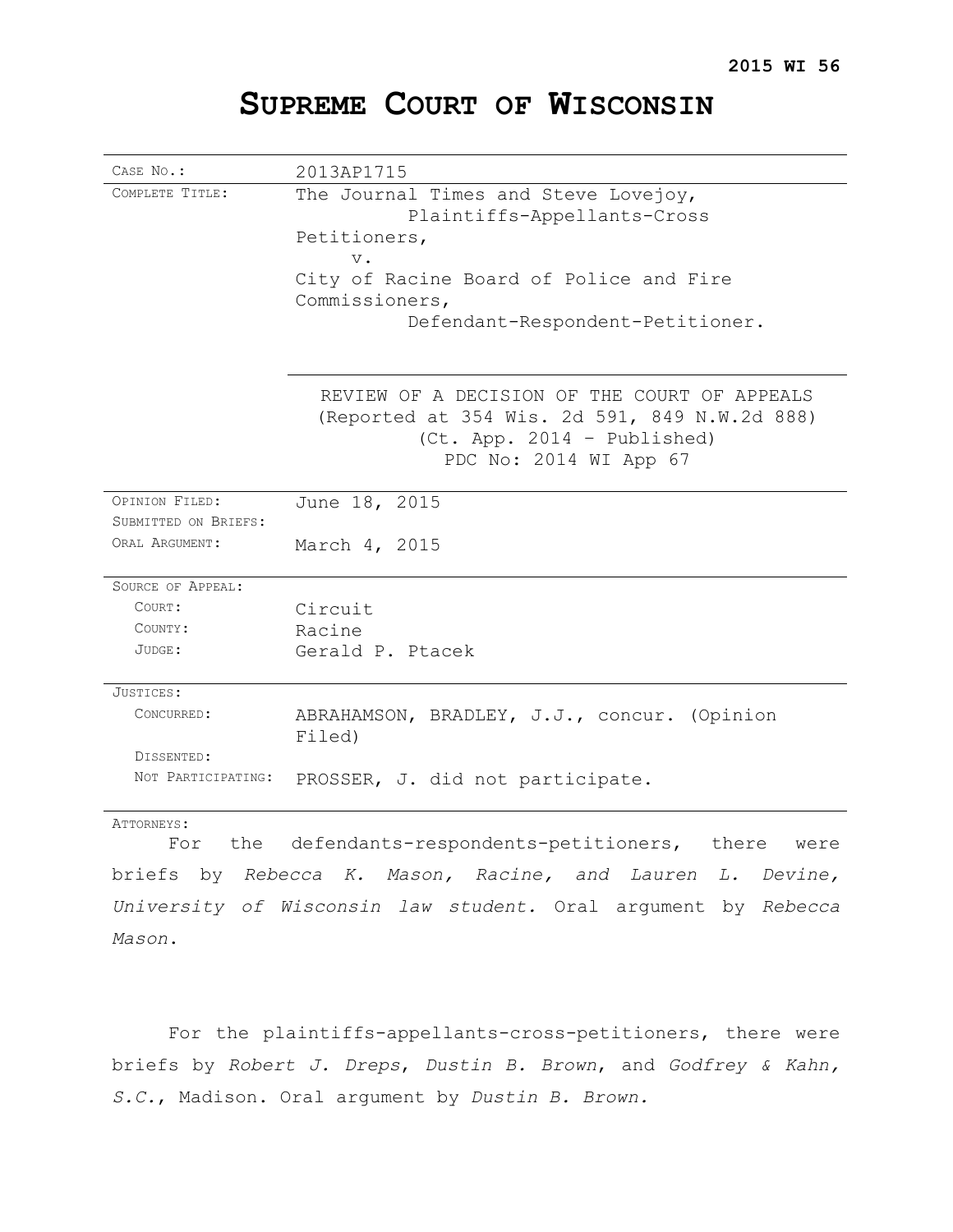An amicus curiae brief was filed by *Thomas C. Bellavia, Assistant Attorney General and Clayton P. Kawski, Assistant Attorney General* with whom on the brief was *Brad D. Schimel, Attorney General,* for the Wisconsin Department of Justice.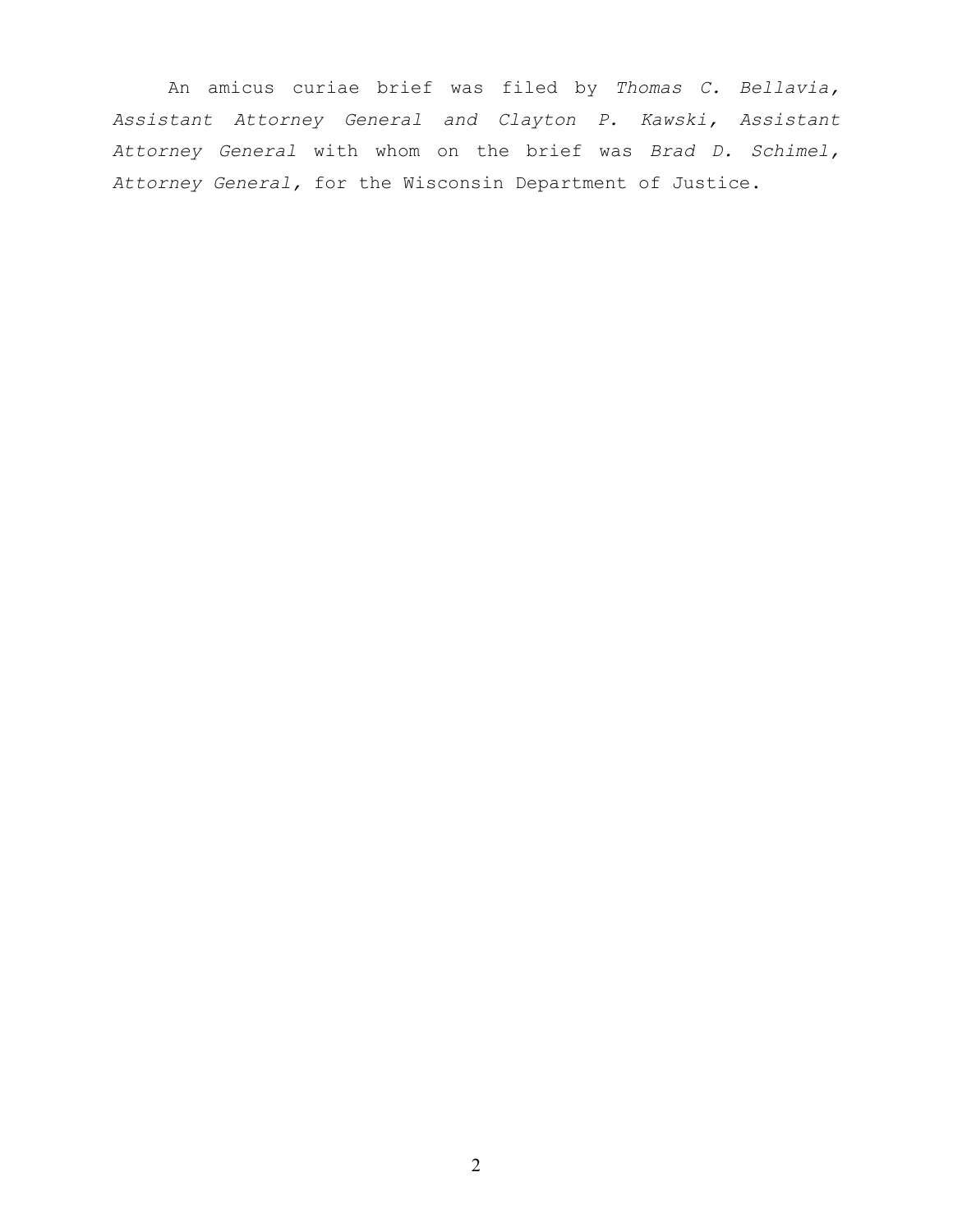#### **2015 WI 56**

NOTICE

**This opinion is subject to further editing and modification. The final version will appear in the bound volume of the official reports.** 

No. 2013AP1715 (L.C. No. 2012CV758)

STATE OF WISCONSIN THE STATE OF WISCONSIN THE STATE OF STATE OF STATE OF STATE OF STATE OF STATE OF STATE OF STATE OF STATE OF STATE OF STATE OF STATE OF STATE OF STATE OF STATE OF STATE OF STATE OF STATE OF STATE OF STATE

 **v.** 

 $\overline{a}$ 

**The Journal Times and Steve Lovejoy,** 

 **Plaintiffs-Appellants-Cross Petitioners,** 

**FILED** 

**JUN 18, 2015** 

**City of Racine Board of Police and Fire Commissioners,** 

Diane M. Fremgen Clerk of Supreme Court

 **Defendant-Respondent-Petitioner.** 

REVIEW of a decision of the Court of Appeals. *Reversed.*

¶1 ANNETTE KINGSLAND ZIEGLER, J. This is a review of a published decision of the court of appeals,<sup>1</sup> which reversed the circuit court's<sup>2</sup> order dismissing the mandamus action and granting summary judgment to the City of Racine Board of Police and Fire Commissioners ("the Commission").

¶2 The Journal Times of Racine and its editor, Steve Lovejoy (collectively, "the Newspaper"), commenced this mandamus

 $^1$  Journal Times v. City of Racine Bd. of Police & Fire Comm'rs, 2014 WI App 67, 354 Wis. 2d 591, 849 N.W.2d 888.

 $2$  The Honorable Gerald P. Ptacek, Racine County, presided.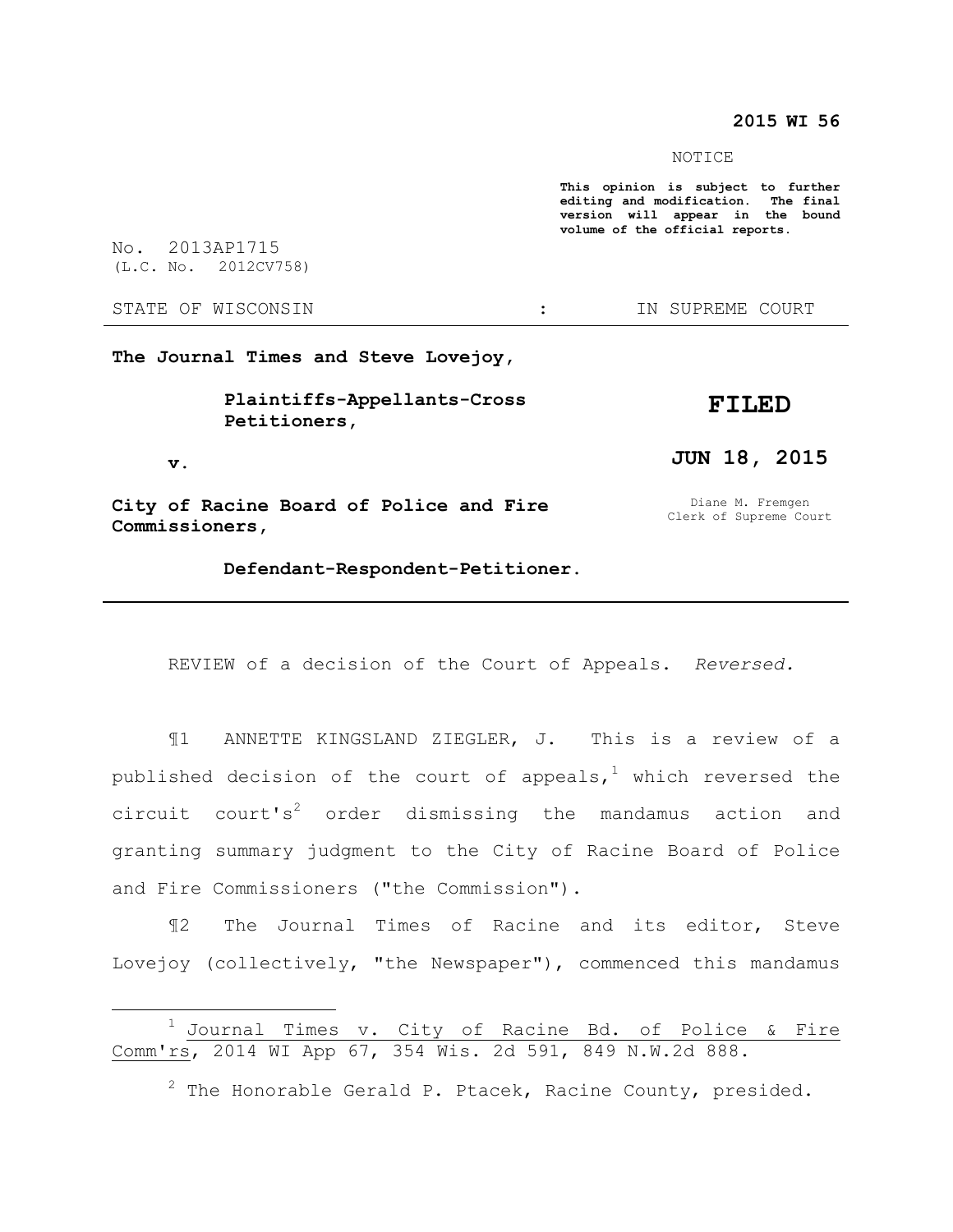action under Wis. Stat.  $\text{\$ }19.37(1)$  (a) (2011-12)<sup>3</sup> of Wisconsin's public records law<sup>4</sup> after the Commission denied the Newspaper's request. The request sought information pertaining to a special meeting that the Commission held in closed session on February 20, 2012. The Newspaper is no longer seeking disclosure because the Commission provided the requested information and is in compliance with the request. The Newspaper, however, seeks to recover reasonable attorney fees, damages, and other actual costs under § 19.37(2)(a) because, it argues, it prevailed "in whole or in substantial part" in this action. Wis. Stat.  $\frac{1}{5}$  19.37(2)(a).<sup>5</sup>

<sup>3</sup> All subsequent references to the Wisconsin Statutes are to the 2011-12 version unless otherwise indicated. Wisconsin Stat. § 19.37(1)(a) provides:

 $\overline{a}$ 

(1) Mandamus. If an authority withholds a record or a part of a record or delays granting access to a record or part of a record after a written request for disclosure is made, the requester may pursue either, or both, of the alternatives under pars. (a) and (b).

(a) The requester may bring an action for mandamus asking a court to order release of the record. The court may permit the parties or their attorneys to have access to the requested record under restrictions or protective orders as the court deems appropriate.

<sup>4</sup> See Wis. Stat. \$\$ 19.31 through 19.39. The public records law is also known as the open records law. We will use the term "public records law" in order to avoid confusion with the open meetings law.

 $^5$  Wisconsin Stat. § 19.37(2)(a) provides, in pertinent part:

[T]he court shall award reasonable attorney fees, damages of not less than \$100, and other actual costs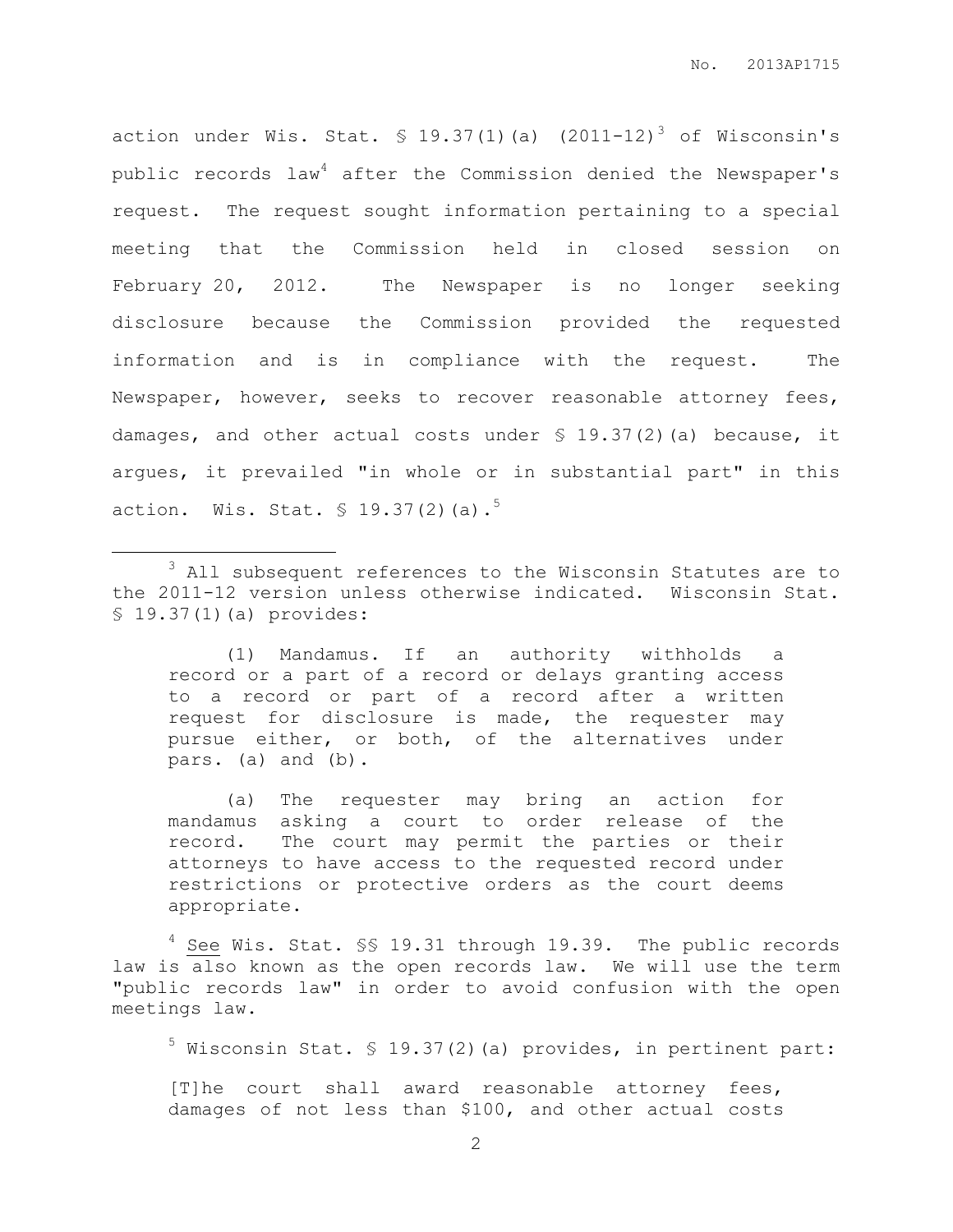¶3 The court of appeals reversed the circuit court's dismissal of the mandamus action. The Newspaper claims that the court of appeals erred, however, in remanding the matter to the circuit court for a determination of whether reasonable attorney fees, damages, and other actual costs should be awarded. The Newspaper argues that the award should instead be made as a matter of law. Both parties petitioned this court for review. Our analysis of the Newspaper's cross-petition is dispositive of the issues presented by both parties.

¶4 The Newspaper cross-petitioned this court for review, seeking to have this court hold that, as a matter of law, the Newspaper may recover reasonable attorney fees, damages, and other actual costs because it prevailed in this action "in substantial part." The Newspaper argues that the Commission's denial and lack of timely record production equate to violations of the public records law and open meetings law<sup>6</sup> such that the Newspaper has prevailed in substantial part as a matter of law.

¶5 Specifically, the Newspaper argues that an award under Wis. Stat. § 19.37(2)(a) is due because the Commission twice denied the request and misapplied the balancing test for denying a public records request.<sup>7</sup> The Newspaper argues that it filed

 $6$  See Wis. Stat.  $\S$ \$ 19.81 through 19.98.

 $\overline{a}$ 

 $'$  See Hathaway v. Joint Sch. Dist. No. 1, City of Green Bay, 116 Wis. 2d 388, 402-03, 342 N.W.2d 682 (1984) (discussing the

to the requester if the requester prevails in whole or in substantial part in any action filed under sub. (1) relating to access to a record or part of a record under s. 19.35 (1)(a).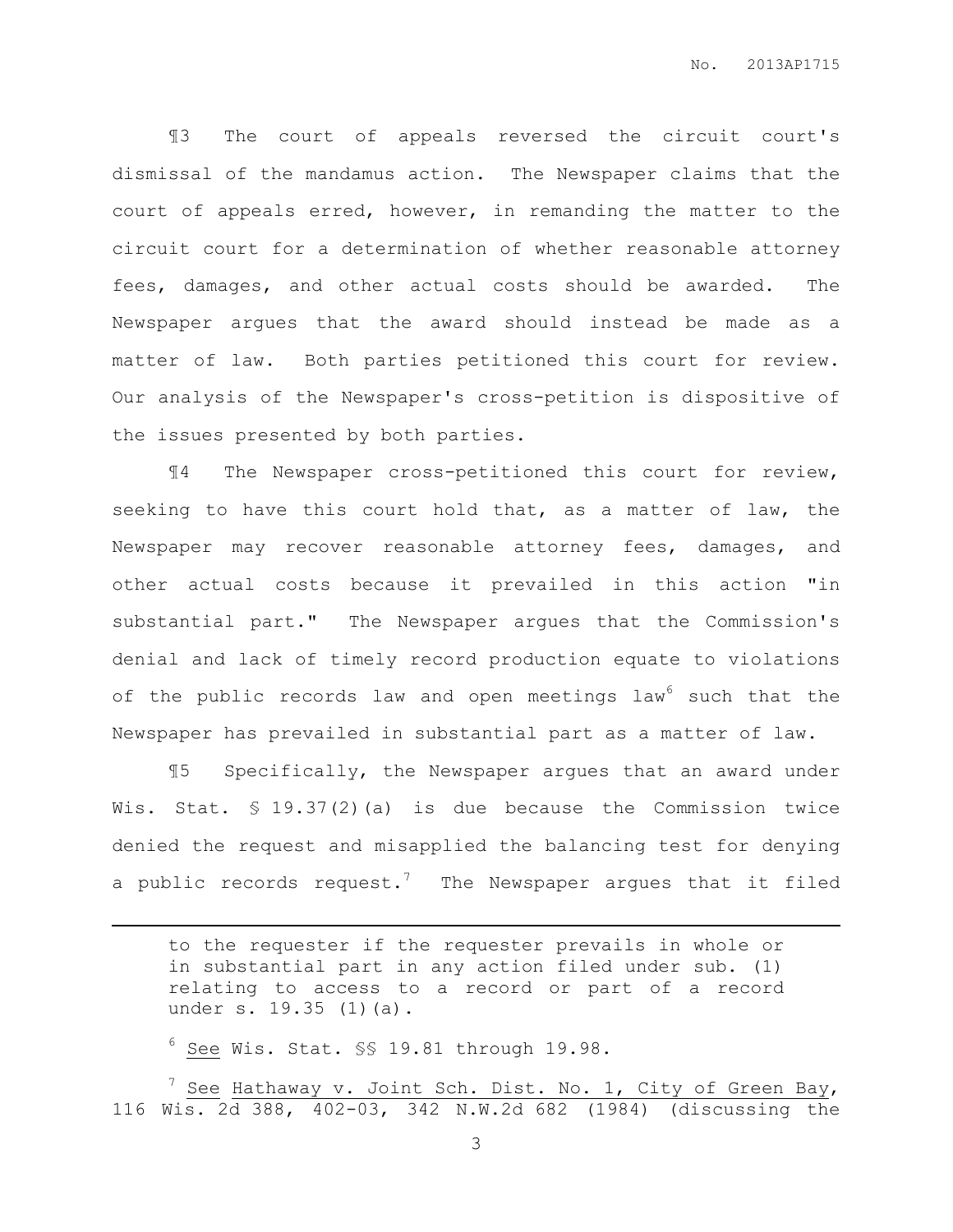this lawsuit to obtain a record that it was led to believe existed, but to which access was being denied. The Newspaper also argues that the Commission did not timely respond to the request and that, when the Commission ultimately filed its answer to the summons and complaint, it revealed, for the first time, that a record did not exist.<sup>8</sup> The Newspaper argues that, under Newspapers, Inc. v. Breier, 89 Wis. 2d 417, 279 N.W.2d 179 (1979), the Commission is barred from asserting that the record did not exist. The Newspaper argues that the Commission's defense in the mandamus action is limited to the written reasons given in the denial.

¶6 On the other hand, the Commission argues that the Newspaper did not prevail in substantial part because the Newspaper, a sophisticated requester, requested information, not a record. The Commission states that it provided the requested information even though it was not required to do so under the public records law. The Commission argues that it could not have unlawfully denied the request because no record existed at the time of the request. In short, the Commission argues that the public records law grants access to records, not

balancing test).

 $\overline{a}$ 

<sup>8</sup> "'Record' means any material on which written, drawn, printed, spoken, visual or electromagnetic information is recorded or preserved, regardless of physical form or characteristics, which has been created or is being kept by an authority." Wis. Stat. § 19.32(2). "'Record' includes, but is not limited to, handwritten, typed or printed pages, maps, charts, photographs, films, recordings, tapes (including computer tapes), computer printouts and optical disks." Id.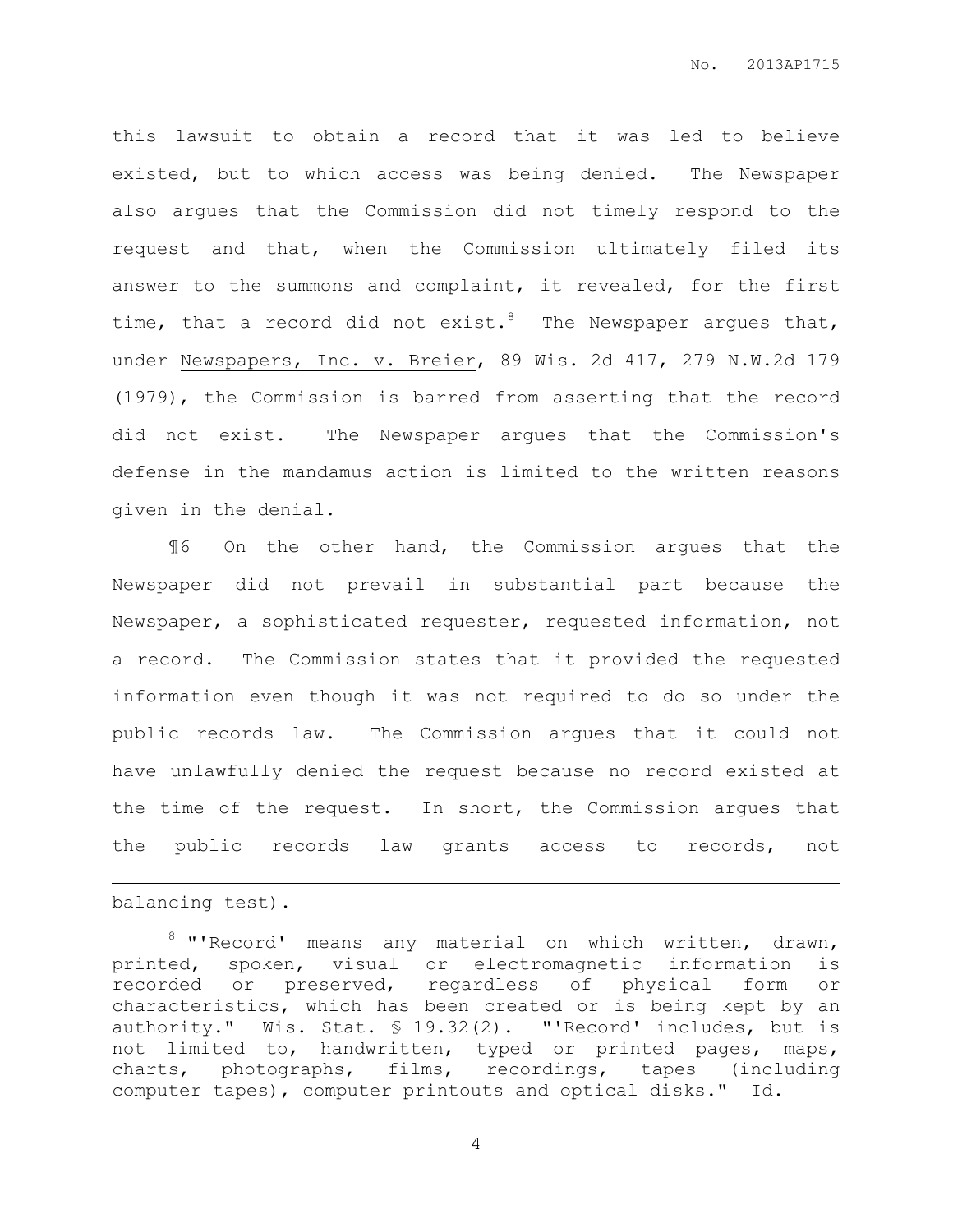information, and that the Newspaper did not prevail in its lawsuit because a court cannot require release of a record that does not exist.

¶7 We conclude that under the facts of this case, the Newspaper did not prevail in substantial part in this action and is therefore not entitled to reasonable attorney fees, damages, and other actual costs under Wis. Stat. § 19.37(2), because the Commission did not unlawfully deny or delay release of the subject record. Whether the Commission violated the open meetings law is not properly before the court because the Newspaper did not request a district attorney to commence an action under Wis. Stat. § 19.97. Under State ex rel. Blum v. Board of Education, School District of Johnson Creek, 209 Wis. 2d 377, 565 N.W.2d 140 (Ct. App. 1997), we may consider the Commission's defense that a responsive record did not exist at the time of the request even though the Commission first raised this defense in the mandamus action.

¶8 In other words, the Newspaper is not entitled to its requested relief because its request is not supported by the facts of this case or the law. Both parties contributed to any misunderstanding, if there was one, of what was being requested and the sufficiency of the responses. In any event, no responsive record existed at the time of the request and no record was produced because of the lawsuit. While a records request need not be made with exacting precision to be deemed a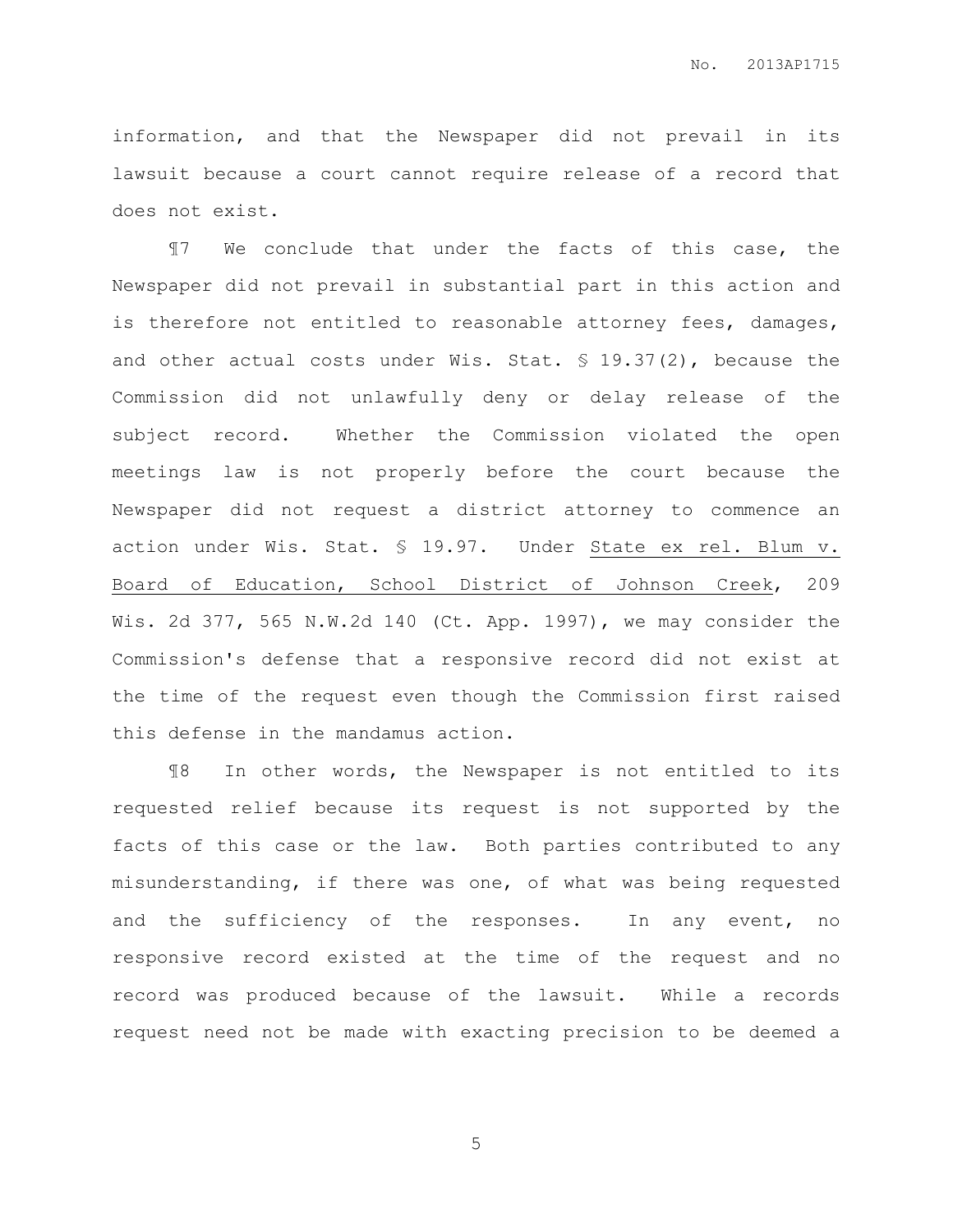valid public records request,  $9$  the Newspaper is a requester and wordsmith with experience and sophistication. Here, the requests could reasonably be perceived as seeking information, rather than a record. Although under no obligation to provide information in response to a records request, the Commission provided the Newspaper with the answers to its questions by providing information. Moreover, the subject request cites the open meetings law. The Commission initially denied the records requests but later agreed to provide, and did provide, the requested information. At the time of the request and at the time that the information was provided, no record existed that could have been responsive to the request. The Newspaper no longer seeks production of a record; it seeks only reasonable attorney fees, damages, and other actual costs under Wis. Stat. § 19.37(2)(a). Whether a record should have been in existence at the time of the request is a matter of the open meetings law, not public records law. Certainly the Commission cannot avoid a public records request by failing to timely create a record. In this case, however, the Commission responded to the Newspaper with reasonable diligence and released the requested information while maintaining that it was not legally required to do so and at a time when no record existed. Neither the facts nor the law support the conclusion that the Newspaper prevailed in "substantial part."

 $\overline{a}$ 

 $9$  See ECO, Inc. v. City of Elkhorn, 2002 WI App 302,  $\P$  $123$ , 26, 259 Wis. 2d 276, 655 N.W.2d 510.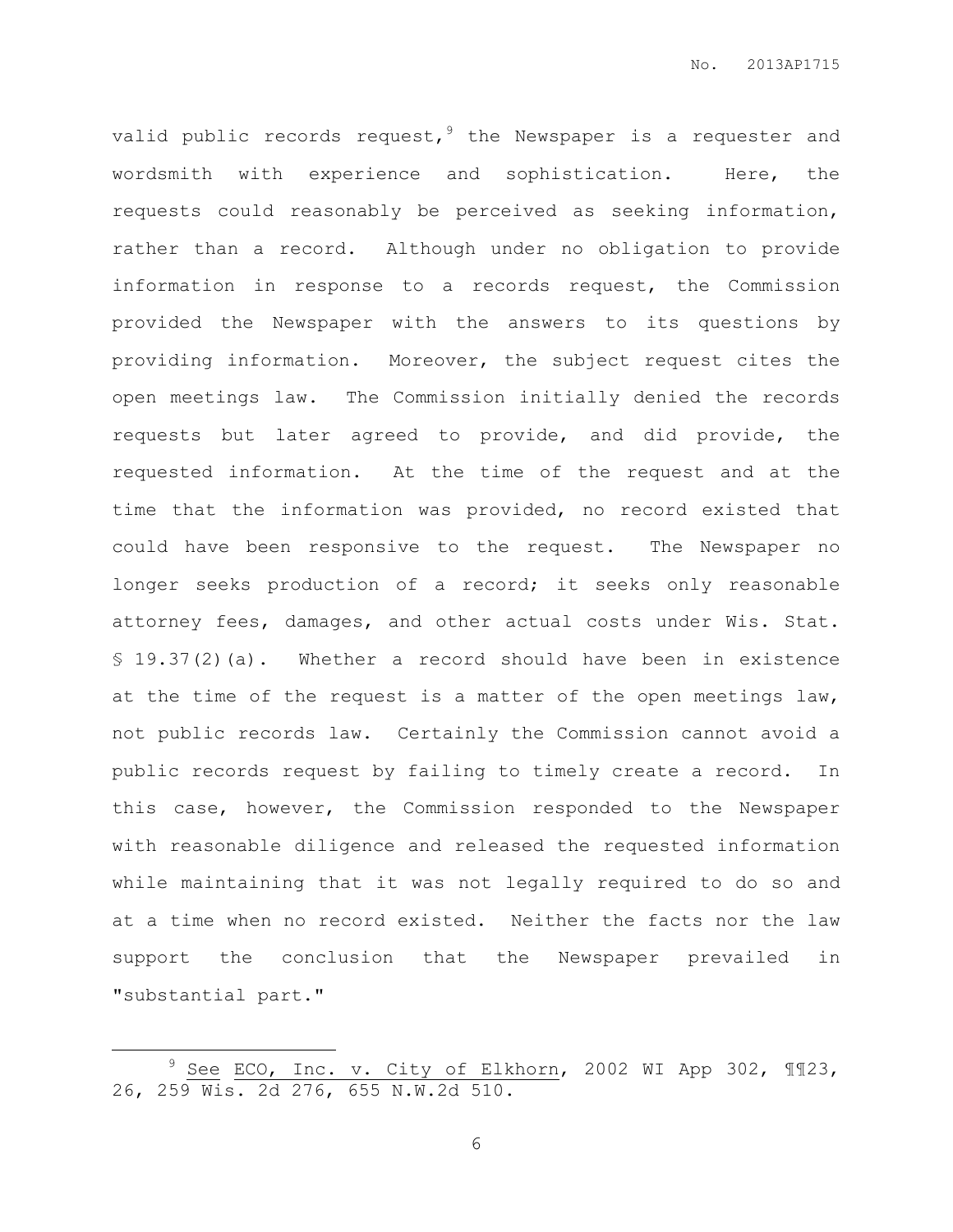## I. FACTUAL AND PROCEDURAL BACKGROUND

¶9 The Commission is charged with the responsibility of hiring police officers and firefighters, including the chiefs of the City of Racine's police and fire departments. The Commission consists of five members who are appointed by the mayor. Its entire budget in 2012 was \$23,650.

¶10 The Commission regularly holds only one meeting every two months. The Commission rarely calls a special meeting.

¶11 The Commission's secretary, Keith Rogers ("Commissioner Rogers"), is primarily responsible for drafting the Commission meeting minutes. He is a private citizen who volunteers his time to serve on the Commission. He is not employed by the City of Racine or its police department. He has employment in addition to his part-time volunteer position as a commissioner.

¶12 The Commission has a standard procedure for drafting and approving meeting minutes. Typically, during a meeting, Commissioner Rogers takes notes on a template that outlines the meeting agenda. He typically drafts minutes for a meeting within one week after that meeting. However, sometimes he requires more time to draft meeting minutes because of his regular employment commitments. After he drafts minutes, he usually sends them to the police chief's secretary, Dianne Flannery ("Flannery"), for review. Flannery later distributes the draft minutes to all five commissioners. The Commission typically reviews the draft minutes for approval at its next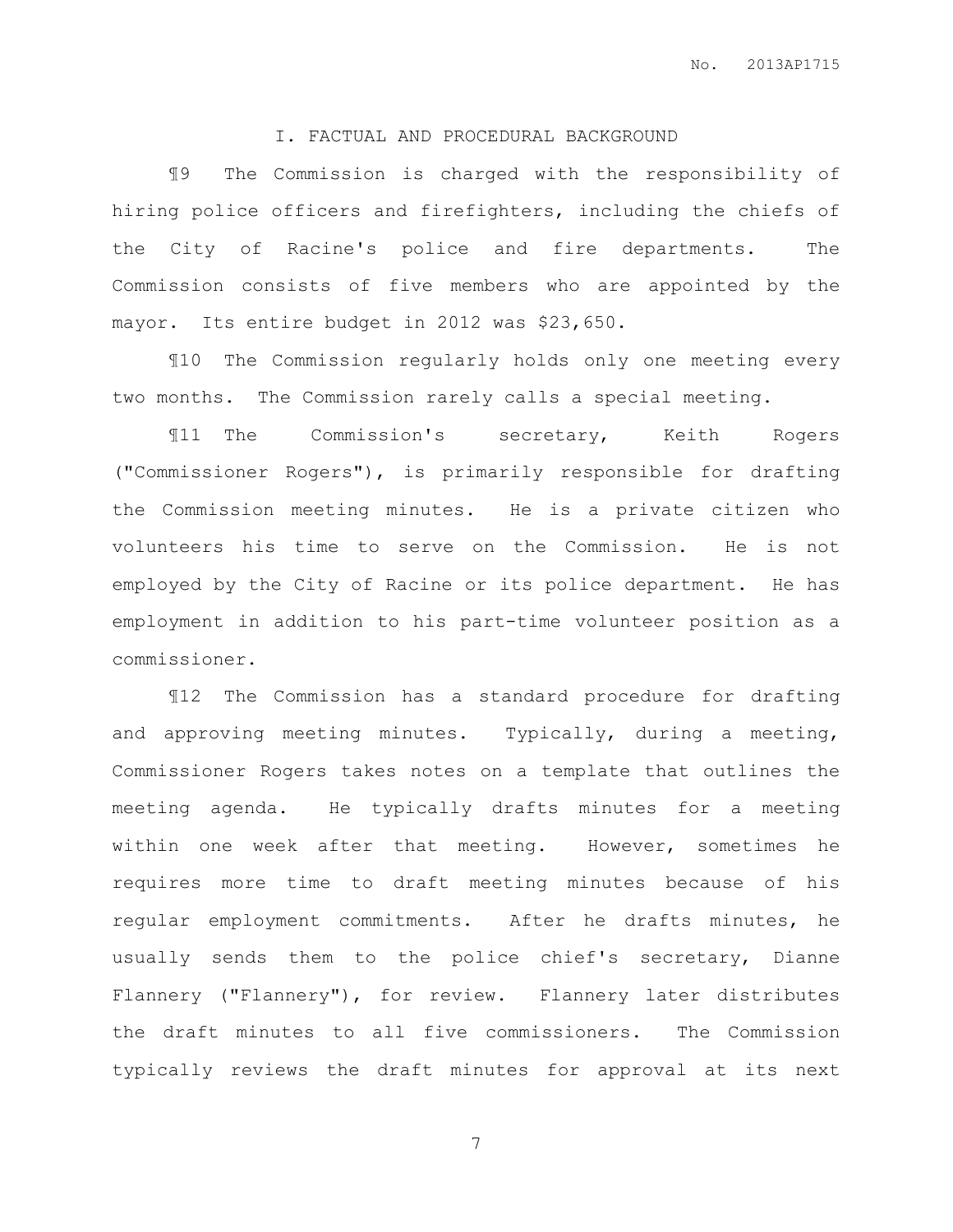regular meeting, which is held once every other month. The Commission never approves minutes at a special meeting.

¶13 In May 2011 the City of Racine's police chief, Kurt Wahlen, retired. Twenty-three people applied for the open police chief position. The Commission determined that 11 applicants met minimum requirements for the position, and it selected seven applicants for interviews. Two of those seven withdrew their names from consideration, so the Commission interviewed the five finalists.

¶14 By mid-February 2012 the Commission reduced the field of candidates to three finalists and publicly disclosed their identities. Two of the three finalists, Lieutenant Carlos Lopez ("Lopez") and Deputy Chief Arthel Howell ("Howell"), were racial or ethnic minorities and were already employed by the Racine Police Department. On Friday, February 17, 2012, the third finalist, Ronald Teachman ("Teachman"), withdrew his name from consideration. Teachman was not already employed by the Racine Police Department. The Commission called a special meeting to be held on the next business day to address Teachman's withdrawal.

¶15 On Monday, February 20, 2012, the Commission held that special meeting in closed session. The Commission voted to reopen the selection process for hiring a new police chief. Specifically, it voted to determine which of the original 11 applicants who met the minimum requirements were still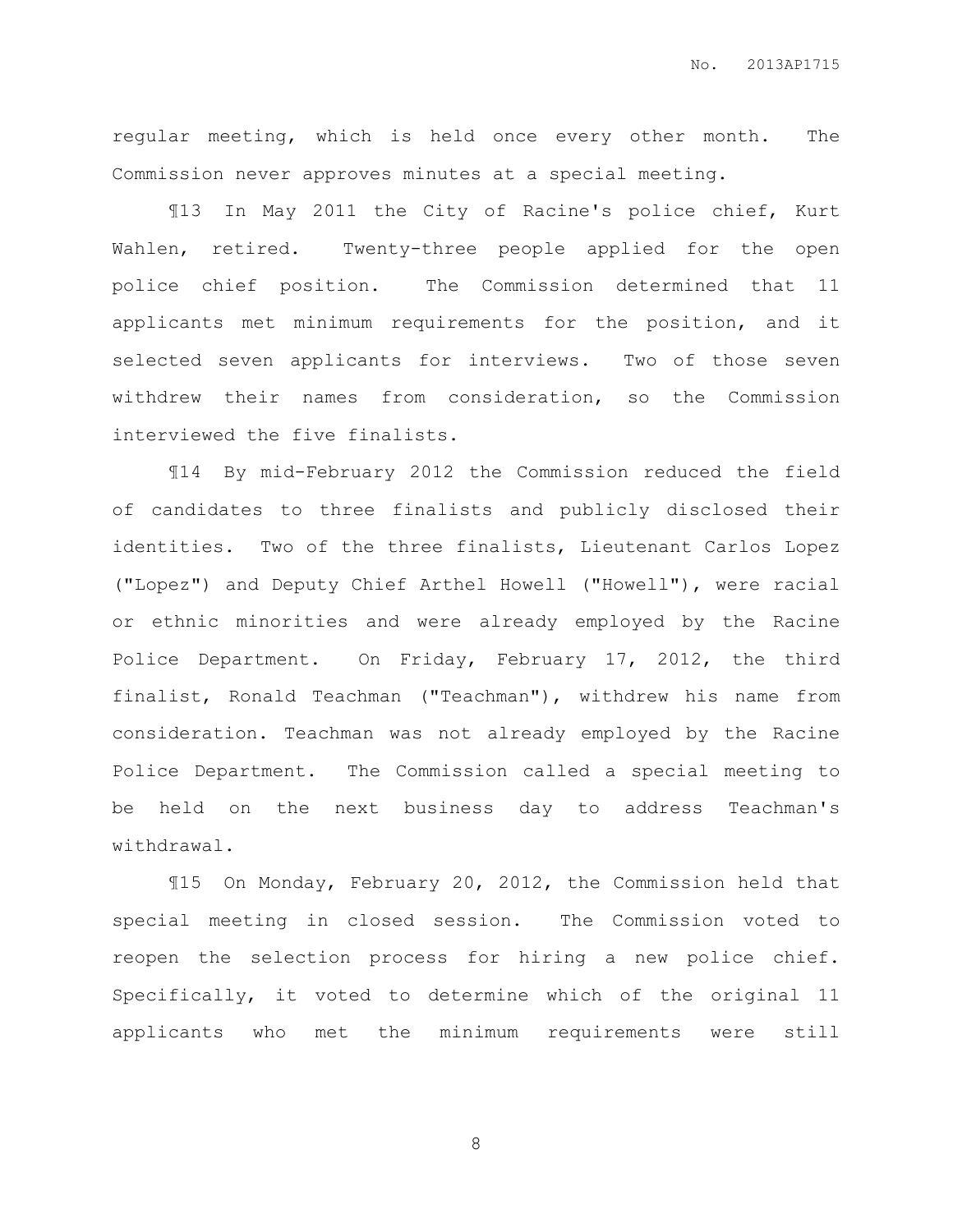interested in the position. The Commission would consider these interested candidates again.<sup>10</sup>

¶16 On February 20, 2012, the same day as the special meeting, the Commission issued a press release. The press release stated that Teachman withdrew his application for the police chief position. It further stated that the Commission "determined that it preferred to have a broader pool of candidates moving forward. Therefore, the [Commission] has directed Springsted $11$  to reengage with other candidates who applied for the Racine Chief of Police position. City of Racine Deputy Chief Arthel Howell and Lieutenant Carlos Lopez remain finalists for the position." The press release did not identify which commissioners made and seconded the motion to reopen the selection process for hiring a new police chief. The press release also did not state how many commissioners, or which commissioners, voted for or against the motion.

¶17 Also on February 20, the Newspaper published an article about the Commission's decision to reopen the selection process for hiring a new police chief. Christine Won ("Won"), a reporter for the Newspaper, authored the article.

¶18 On Wednesday, February 22, 2012, two days after the special meeting and press release, Won sent an e-mail to

l.

 $10$  Two days later, on February 22, the Commission held a special meeting and voted to reverse its decision from the February 20 special meeting—that is, on February 22 it decided to pursue only Lopez and Howell for the police chief position.

<sup>&</sup>lt;sup>11</sup> Springsted, Incorporated was the firm hired by the Commission to assist with finding a new police chief.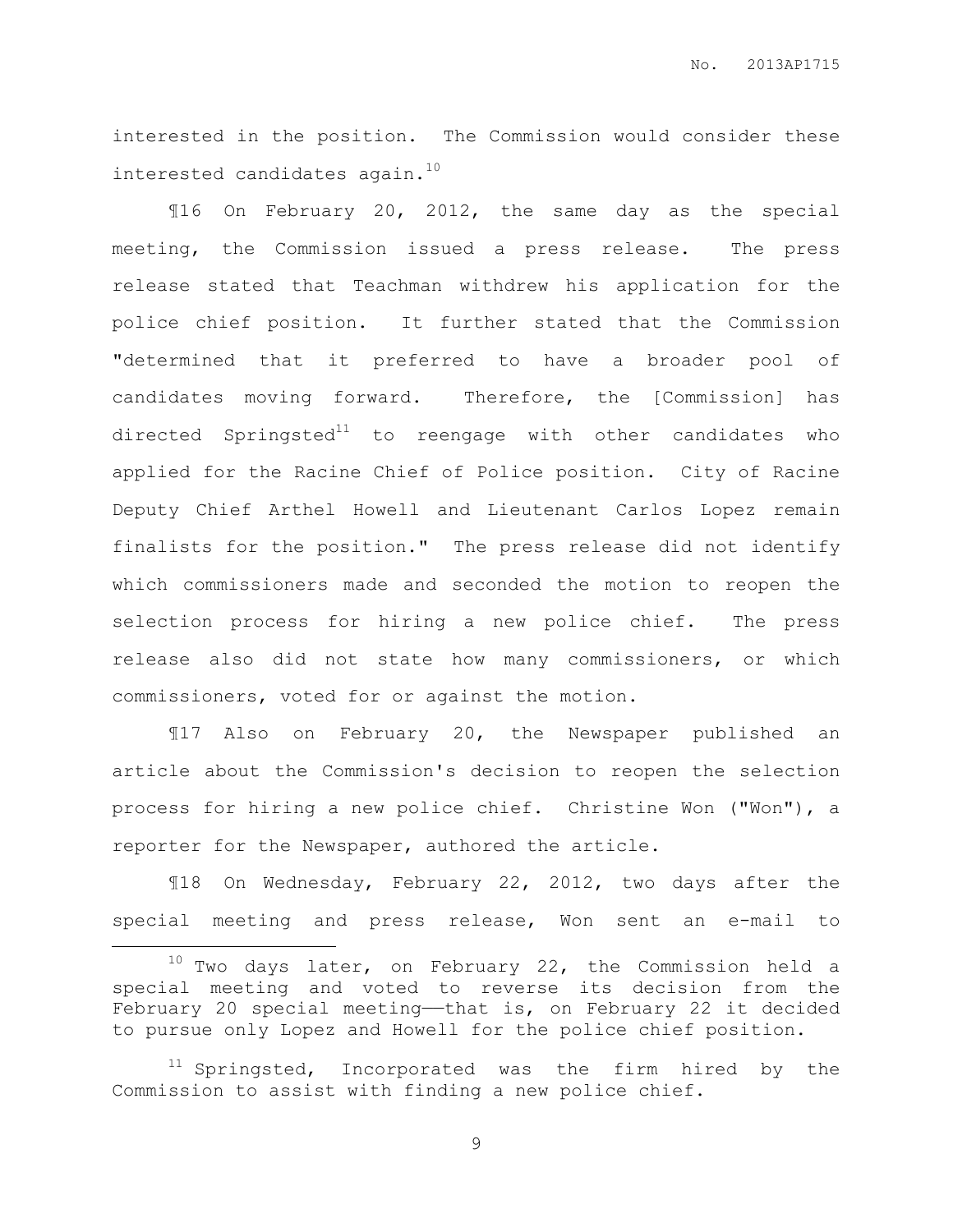Commission President Charles Johnson, Commissioner Rogers, and Racine Deputy City Attorney Scott Letteney ("Attorney Letteney"), which stated, in relevant part:

Good morning Chuck, Keith,

I was told to make my open records request directly to the custodians so am asking you as the president and secretary of the commission respectively.

I am officially asking on the record to know the vote of each commissioner from the closed [Commission] meeting Monday $\begin{bmatrix} r & February & 20, 2012, \end{bmatrix}$  in which they decided to reopen the police chief search.

If you choose to deny, please provide a written explanation.

¶19 A few hours after sending that e-mail, Won sent a clarification e-mail to the same three recipients, which stated:

Chuck, Keith,

Under statute  $19.88(3)$  - I am asking for the recorded motions and votes of each PFC Commissioner at the closed meeting on Monday[, February 20], including who made the motion and who seconded it.

. . .

I would appreciate this information as soon as practicable and without delay. If you choose to deny this request, please provide a written explanation.

¶20 It is undisputed that no record containing the requested information existed at the time of the requests. Commissioner Rogers, who would ordinarily be responsible for taking notes of the meeting on a template, did not attend the February 20 special meeting but instead appeared remotely via telephone. He did not have his note-taking template with him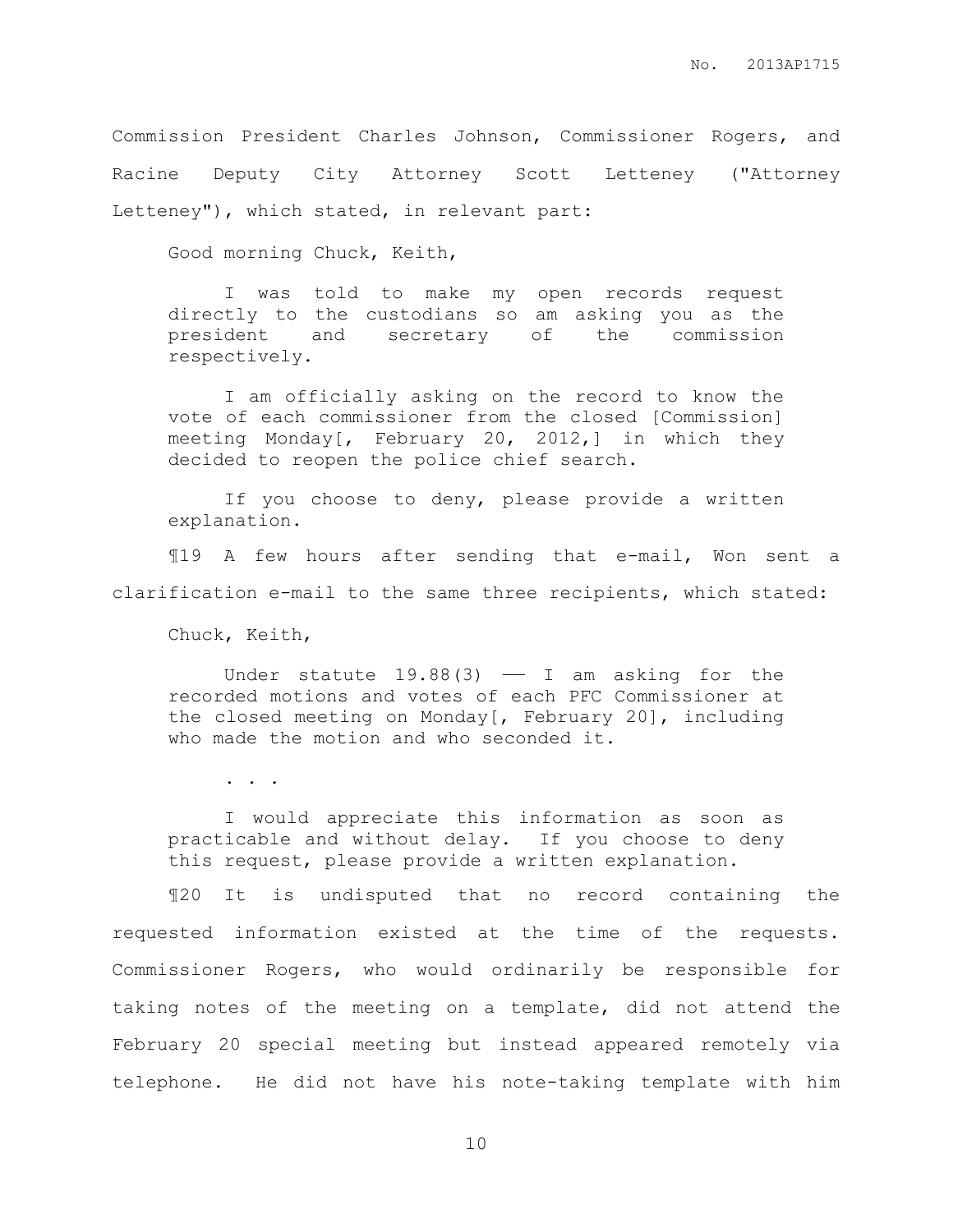and did not take notes of the meeting as he normally would.<sup>12</sup> Accordingly, he did not draft minutes of the meeting. Had he taken notes and drafted minutes, the Commission in its normal course of business would have circulated the draft minutes for approval at its next bi-monthly meeting.<sup>13</sup>

¶21 On Wednesday, March 7, 2012, Attorney Letteney responded and denied Won's requests:

On behalf of, and at the direction of, the [Commission]:

1. Your request for the specific vote of the [Commission], by member, taken in closed session on February 20, 2012 is denied. The basis for this denial is State ex rel. Cities Service Oil Co. v. Board of Appeals, 21 Wis. 2d 516[,] 124 N.W.2d 809 (1963). In that case, regarding voting in closed sessions, the Wisconsin Supreme Court held, at page

 $\overline{a}$ 

 $13$  Under the Commission's ordinary course of business, it would not have reviewed minutes for the February 20 special meeting until its next regular meeting, which was held on Monday, March 19, 2012. In fact, the agenda for the March 19 meeting, which was apparently released to the public on March 12, stated that the Commission planned to approve the draft minutes for the February 20 special meeting. However, no draft minutes for the February 20 meeting were created prior to the March 19 meeting. Thus, the February 20 minutes were approved at the Commission's next regular meeting, on May 22, 2012.

 $12$  The circuit court record does not explain where Commissioner Rogers was during the meeting. An interrogatory question asked the Commission why he did not take notes on this meeting. The answer stated that "Commissioner Rogers appeared at the subject February 20 meeting via telephone. He did not have a copy of his 'minute-taking template' with him at his remote location." We note that Commissioner Rogers has employment in addition to his part-time volunteer position on the Commission. We also note that this February 20 special meeting was called on short notice.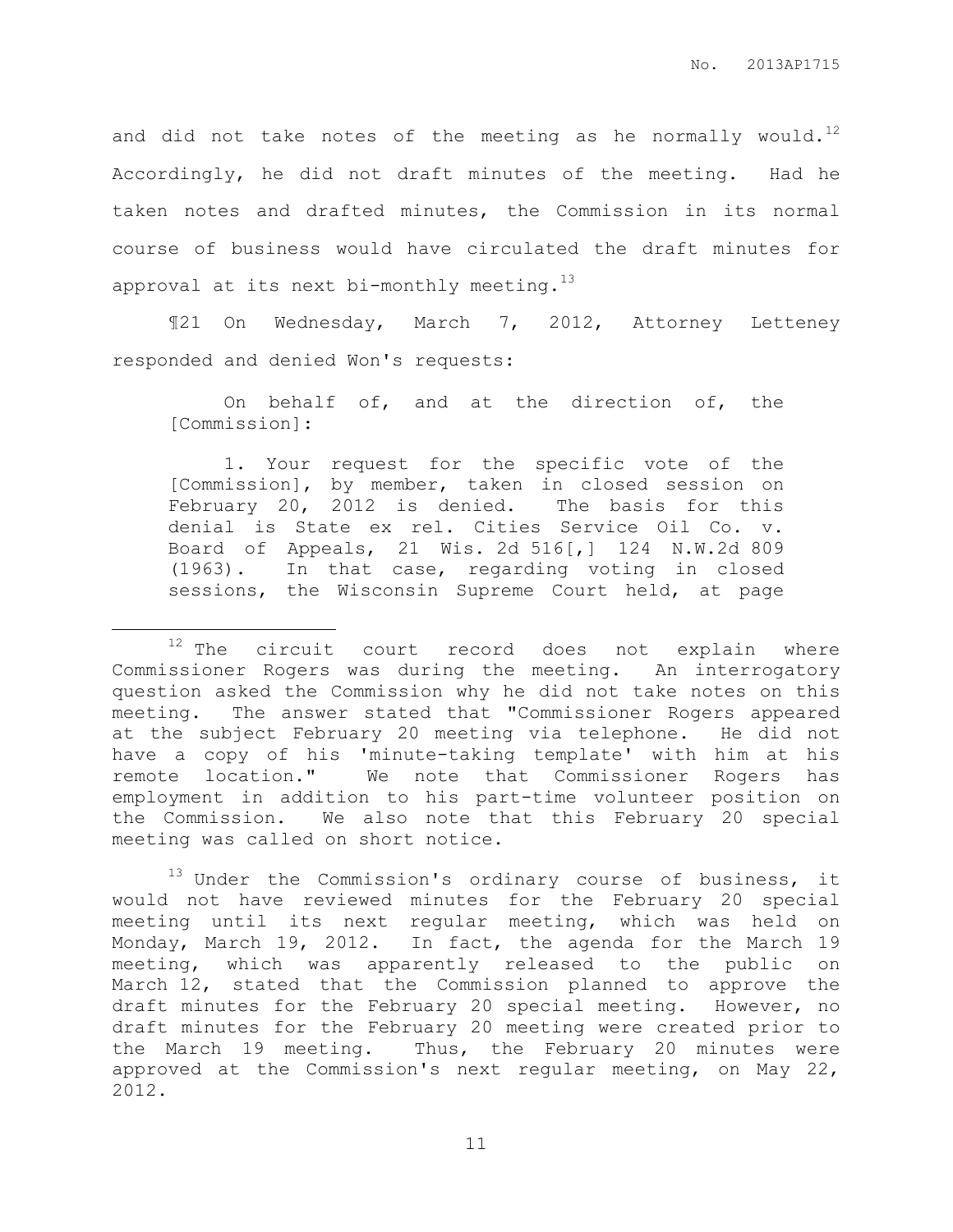539, that "voting is an integral part of deliberating and merely formalizes the result reached in the deliberating process."

The Newspaper then asked the Commission to reconsider its decision denying the request. $^{14}$ 

¶22 On Friday, March 9, 2012, in another e-mail from Attorney Letteney to Won, the Commission again denied the Newspaper's request. This time, the Commission's response stated that its denial was based on concerns for the safety of at least one commissioner due to the controversy surrounding the Commission's decision to reopen the selection process for hiring a new police chief. This e-mail stated:

The City/[Commission] has a strong, good faith basis, founded in the law for denying the release of the vote of the [Commission] from its February 20, 2012 meeting. In addition, upon performing the required balancing test for the release of records, there is are [sic] significant public policy bases for denial of the records.

(A) (Some) commissioner(s) have expressed reasonable concerns for (his)(her)(their) personal wellbeing if the specifics of the vote are released.

¶23 The Commission, however, indicated a willingness to release the "specifics of the vote" within five business days of hiring a new police chief because the Newspaper had made clear its desire to have "this information." In particular, the March 9 e-mail continued:

 $\overline{a}$ 

 $14$  The circuit court record contains an affidavit by Steve Lovejoy, which states that he directed Won to request that the Commission reconsider its March 7 response. However, the contents of this request are not in the circuit court record.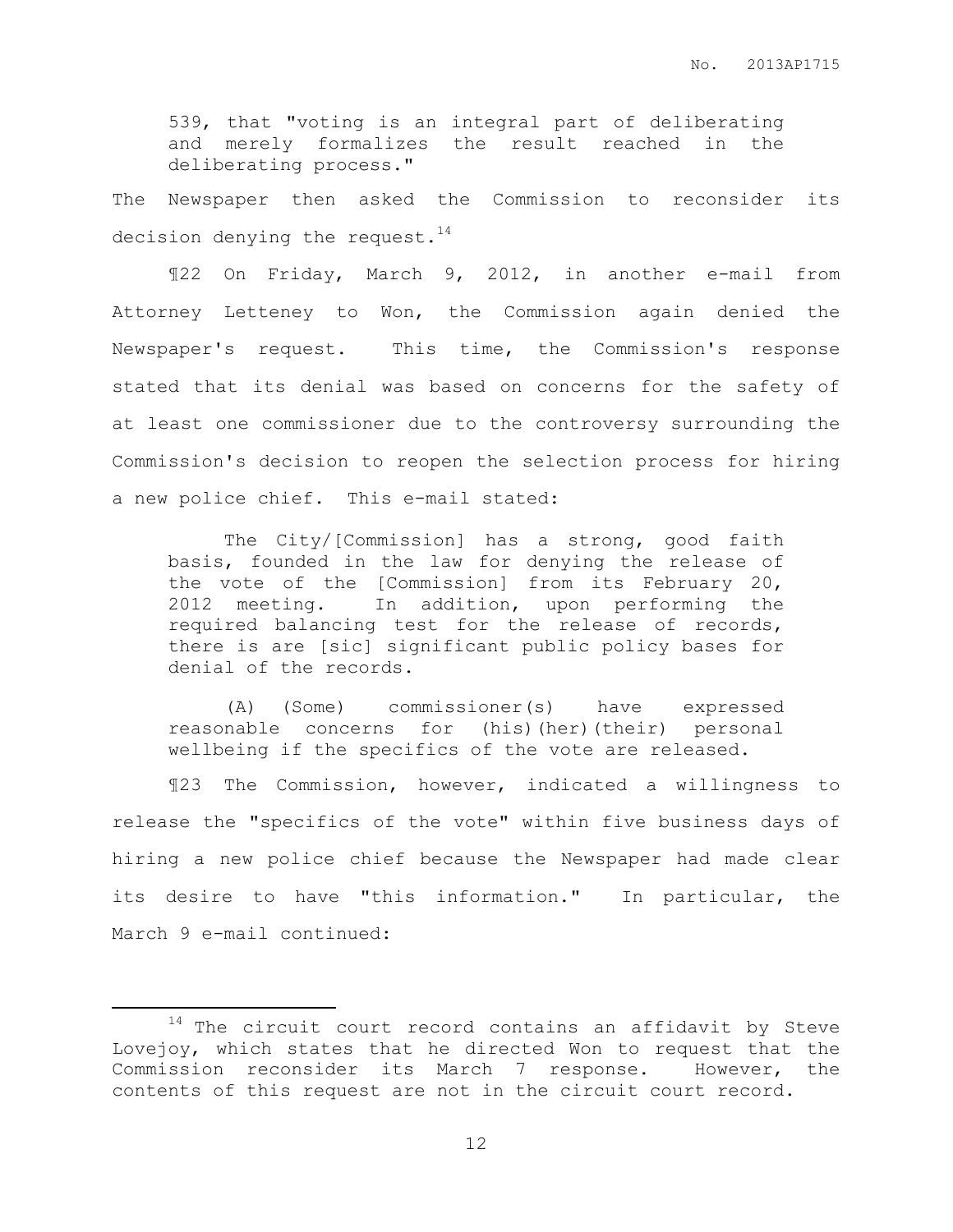Additionally, as you are aware, there has been a disproportionate focus on race and an inaccurate perception that discrimination has played some role in the decision-making in the police chief selection process. This has been an unfortunate cloud over the selection process and has perceptibly affected such process.

The release of the specifics of the vote at this time will certainly exacerbate these issues. Despite this, you have made clear the import to the [Newspaper] of having this information. Therefore, we will offer a compromise. The specifics of the February 20 vote will be released to you within five business days after a new police chief has been hired by the [Commission].

¶24 On Monday, March 12, 2012, the Newspaper requested that the "information" be released "immediately" because the public should "know how the decision" was made. Won wrote to Attorney Letteney via e-mail: "We are not interested in a compromise and would like the information immediately. I can understand [the Commission's] concerns about public perception but we believe it is in the public's interest to know how the decision to reopen the search was made." The e-mail concluded: "We ask you to reconsider our request and let us know [the Commission's] final response."

¶25 Three days later, on Thursday, March 15, the Newspaper e-mailed to Attorney Letteney a copy of a draft, unfiled, summons and complaint alleging that the Commission violated the public records law. The Newspaper asked the Commission to stipulate to accept service. Attorney Letteney informed the Newspaper that the Commission could not accept service and that service should be made on the city clerk.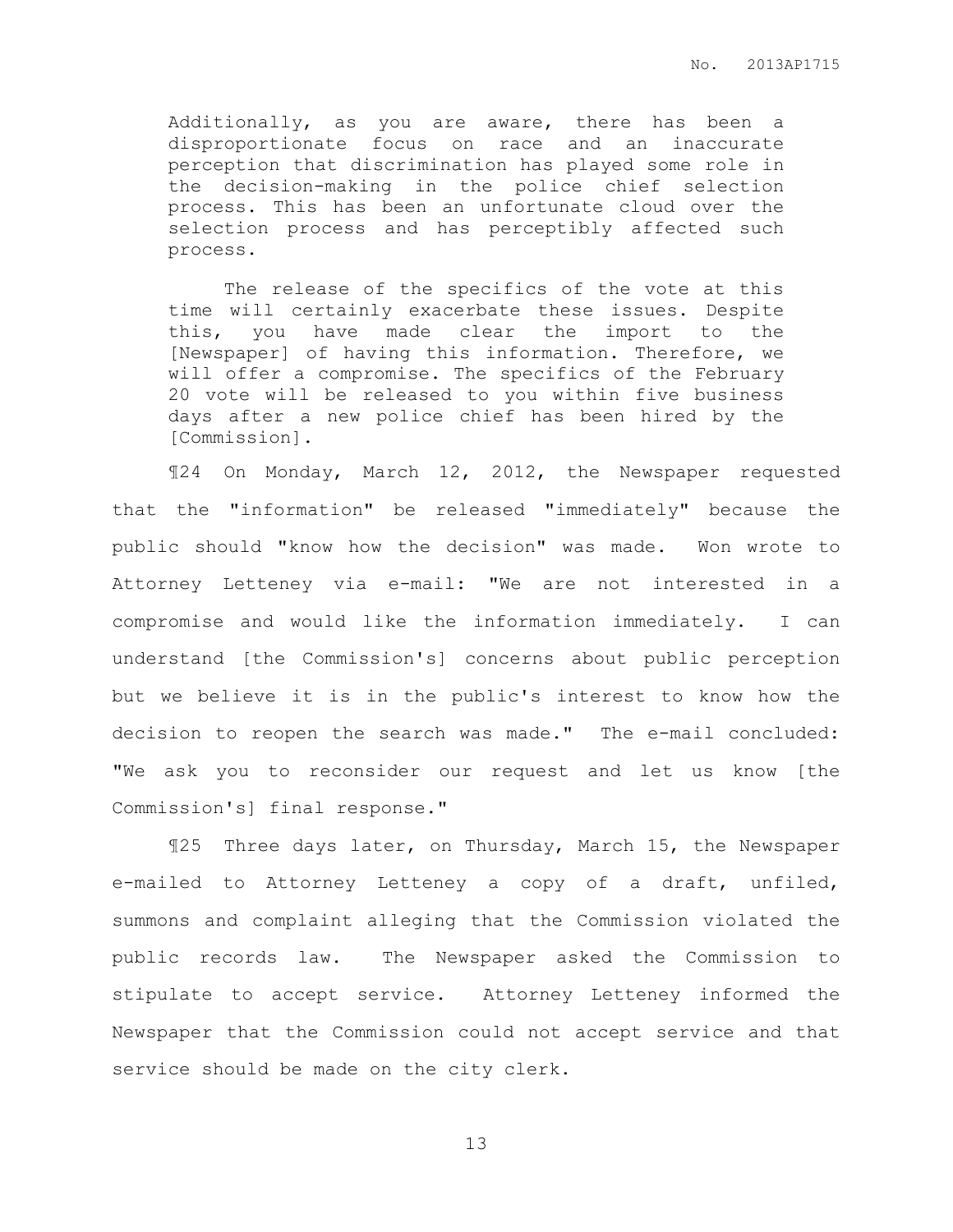¶26 The next day, Friday, March 16, the Newspaper filed this action in court against the Commission under Wis. Stat. § 19.37(1) of the public records law. The Attorney General or a district attorney did not file an action under the open meetings law.<sup>15</sup>

¶27 On Tuesday, March 20, 2012, the Commission unanimously voted to hire Deputy Chief Howell as Racine's new police chief.

¶28 Two days later, on Thursday, March 22, Attorney Letteney sent an e-mail to the Newspaper that provided, not a record, but the information it had requested. The e-mail stated:

At the February 20, 2012 meeting of the [Commission], the motion was to reopen the search for a police chief only to the extent to determine whether the other candidates who applied for the Racine Chief of Police position and who met the minimum qualifications, but were not initially asked to interview, were still interested in the position. The import of the discussion leading to the motion was a desire on the part of the Commissioners to compare external candidates to internal candidates, inasmuch as the first interview did not include all members of the [Commission]. Commissioner Van Wanggaard made the motion. It was seconded by Commissioner Marie Black. Commissioners Charles Johnson, Black, and Wanggaard voted in the affirmative. Commissioners Keith Rogers and Melvin Hargrove voted in the negative.

Minutes of the February 20 motion and vote, however, were still not drafted or approved.<sup>16</sup>

 $\overline{a}$ 

 $15$  Before filing an action under the open meetings law, a private citizen must first request a district attorney to file an action on behalf of the State. See Wis. Stat.  $\frac{1}{5}$  19.97(1), (4). The Newspaper did not follow this procedure.

 $16$  Because the minutes were not drafted before the March 19, 2012 regular meeting, they were drafted shortly before and approved at the May 22, 2012 regular meeting. See supra note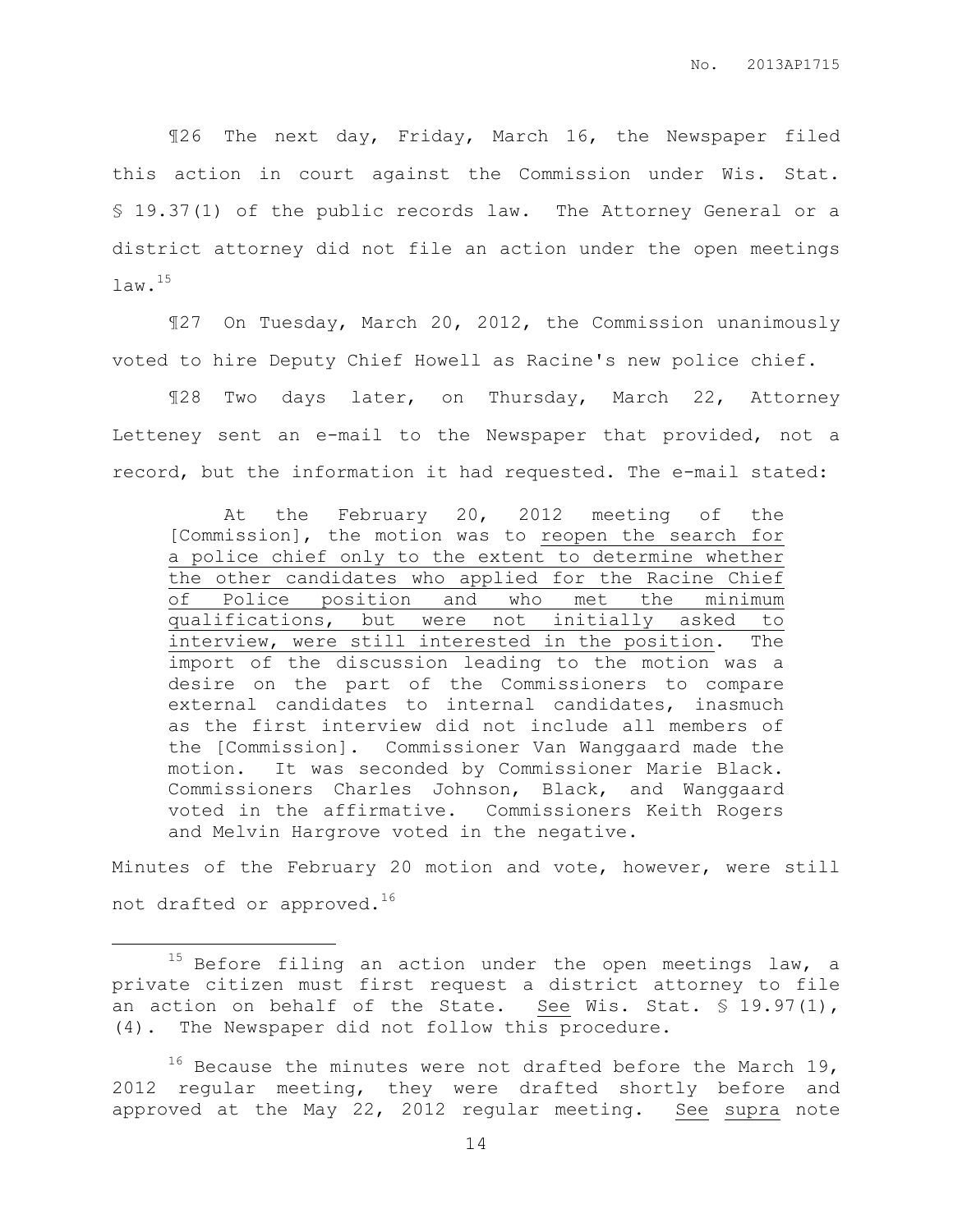¶29 The Newspaper did not serve the Commission with this lawsuit until April 11, 2012, which was 20 days after it received the requested information. The complaint alleged that the Commission "violated the [Public] Records Law and Wis. Stat. § 19.88(2) by denying the Newspaper's request." Specifically, the complaint alleged that the Commission's stated reasons for denying the Newspaper's request were legally insufficient. The complaint

demand[ed] judgment against the defendant under Wis. Stat. § 19.37(1):

A. Compelling the defendant to provide the Newspaper a copy of the requested record;

B. Awarding the plaintiffs their reasonable attorneys' fees, actual costs and damages under Wis. Stat. § 19.37(2)[;] and

C. Awarding such other relief as the Court deems just.

¶30 On May 7, 2012, the Commission filed an answer to the Newspaper's complaint. In its answer the Commission argued that the mandamus action was "moot" because the Commission "provided the information requested to [the Newspaper] within a reasonable time after the request." One of the Commission's affirmative defenses was that the mandamus action was "not properly brought under the Wisconsin Public Records Law, because a 'record,' as defined by § 19.32(2), Wis. Stats., containing the information sought has never existed."

 $\overline{a}$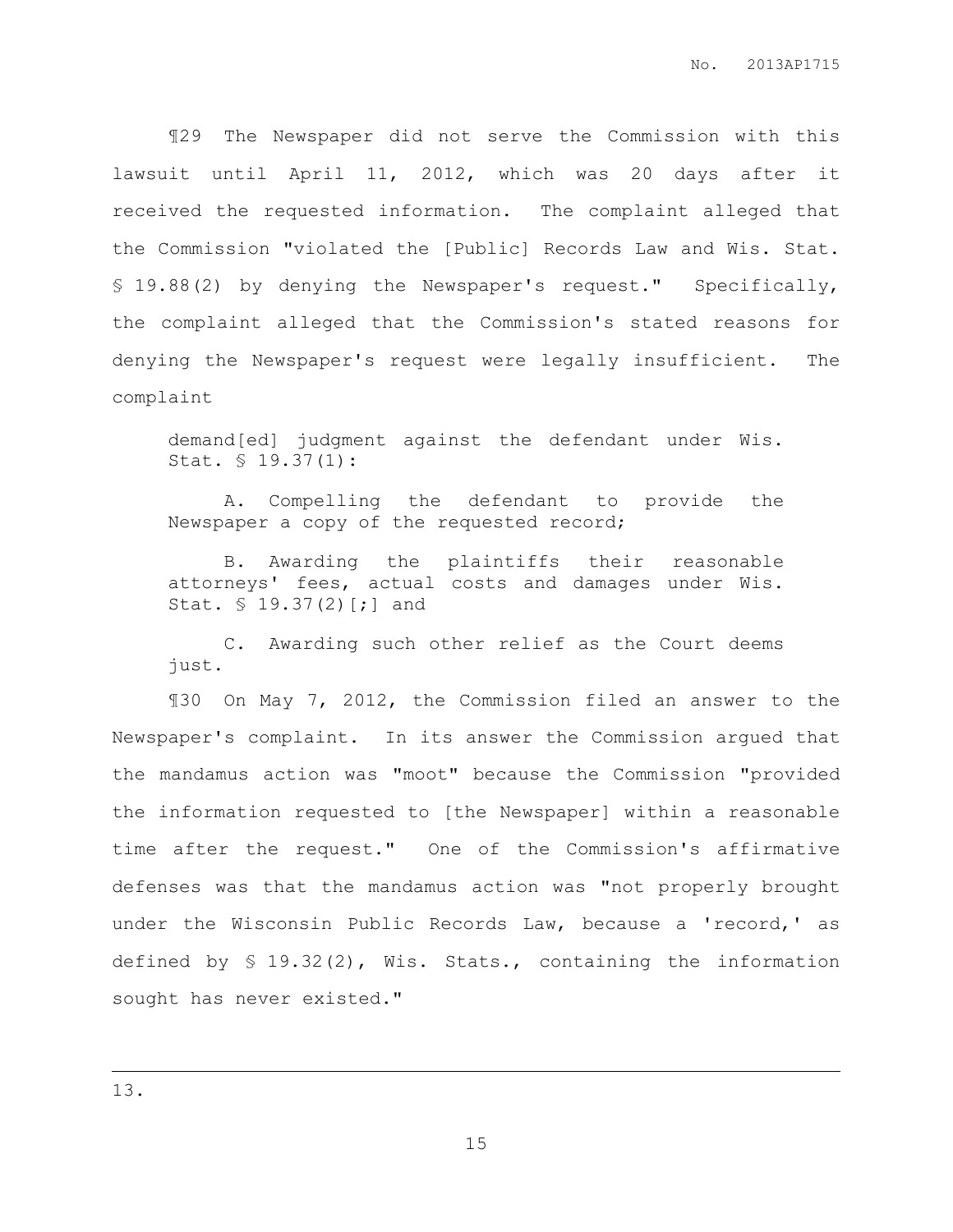¶31 At the time that the Commission filed its answer to the Newspaper's complaint, no record was yet in existence. The Commission had not drafted minutes for the February 20 special meeting prior to its regular meeting on March 19 but it had drafted minutes before its next regular meeting on May 22. Specifically, on or about May 21, 2012, Attorney Letteney sent proposed language for February 20 meeting minutes to the police chief's secretary, Dianne Flannery. However, Attorney Letteney did not draft any minutes. Instead, on May 21 Flannery drafted minutes for the February 20 meeting. After Commissioner Rogers approved Flannery's draft minutes, Flannery sent the draft minutes to the five commissioners via e-mail. She did not send the draft minutes to Attorney Letteney. The next day, May 22, the Commission approved the minutes at its regular, bi-monthly meeting.

¶32 On September 13, 2012, the Newspaper filed a motion for summary judgment in the lawsuit. In a brief supporting the motion, the Newspaper clarified that it was seeking disclosure of a record—specifically, meeting minutes. The Newspaper argued that, "[a]lthough the Newspaper does not question the accuracy of the information provided by Mr. Letteney, his e-mail does not satisfy its public records request. . . The [Commission] has never provided to the Newspaper the minutes of its February 20 meeting." On October 3, 2012, the Commission filed a brief opposing the Newspaper's motion for summary judgment.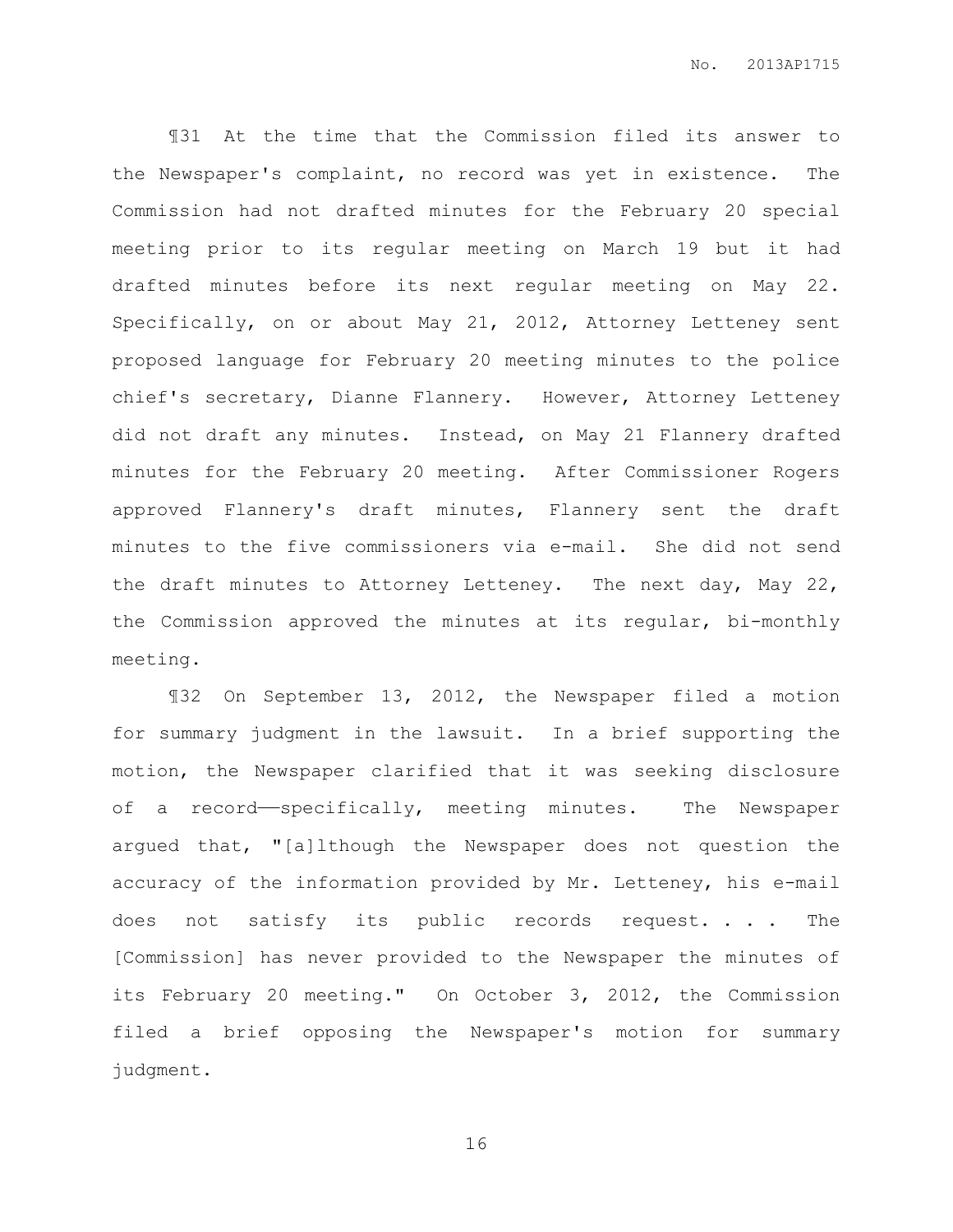¶33 On October 25, 2012, the circuit court held a hearing on the Newspaper's motion for summary judgment. At the hearing, Attorney Letteney, unaware that draft minutes were circulated to the Commission on May 21, stated that he has "never seen minutes for [the February 20, 2012] meeting." He further stated, "I don't think it's reasonable to anticipate that two days after a meeting a newspaper reporter that understands the process of minutes being taken, minutes being posted, minutes being approved should actually believe that a record actually exists two days after a meeting . . . ." He concluded that "if the [Newspaper] wins this motion, there is still no record to give them." The circuit court denied the motion. The court stated that it was "not satisfied on this record the Court can find that there has been a prima facie case made out that there are documents that exist here." "There's no fact asserting that minutes——draft minutes were created or that minutes themselves were created, and thus, to grant the motion for summary judgment would yield potentially an order of the Court that would produce nothing and have no meaningful effect." The court allowed the case to proceed for more discovery.<sup>17</sup>

¶34 On December 3, 2012, Attorney Letteney sent a letter to the circuit court and to the Newspaper's counsel. The letter reiterated that Attorney Letteney was previously "unaware of the existence of any minutes for [the February 20, 2012] meeting."

 $\overline{a}$ 

<sup>17</sup> On January 9, 2013, Commissioner Rogers answered interrogatories submitted by the Newspaper. He was previously deposed on June 18, 2012.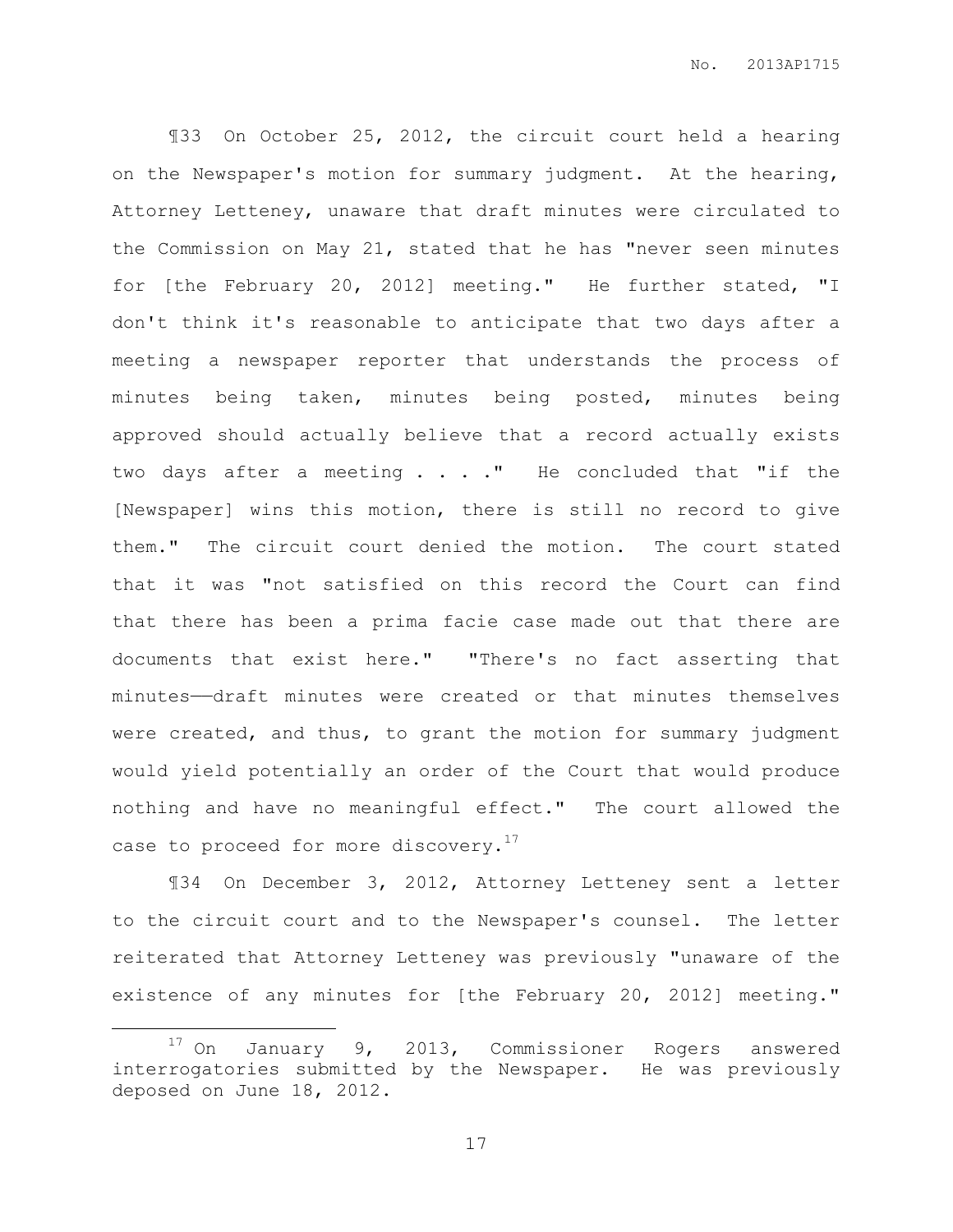However, he explained that sometime after the October 25 hearing he learned that the police chief's secretary, on May 21, circulated draft minutes for the February 20 meeting to the commissioners. The letter further explained that Attorney Letteney "provided [a] copy of such draft minutes to [the Newspaper's counsel]." The February 20 meeting minutes that were sent to the Newspaper's counsel were almost verbatim with the information that the Commission e-mailed to the Newspaper on March  $22.^{18}$  The letter emphasized that "the draft minutes did not exist on February 22, 2012, the date the public records request at issue was made." The letter further emphasized that the approved minutes for the February 20 special meeting had not yet been published on the City of Racine's Web site.<sup>19</sup>

¶35 On March 22, 2013, the Commission filed a motion for summary judgment. Three days later, the Newspaper filed a renewed motion for summary judgment.

¶36 On April 22, 2013, the circuit court held a hearing on those two motions. The circuit court found that no responsive

 $\overline{a}$ 

 $19$  The circuit court record does not indicate when the February 20 minutes were published on the city's Web site.

 $18$  The minutes read:

Reopening the Police Chief recruitment to the extent of those applicants who were qualified, but not previously granted interviews, approved on a motion by Commissioner Wanggaard and seconded by Commissioner Black. Motion carried three to two, with Commissioners Johnson, Wanggaard, and Black voting in the affirmative, and Commissioners Hargrove and Rogers voting in the negative.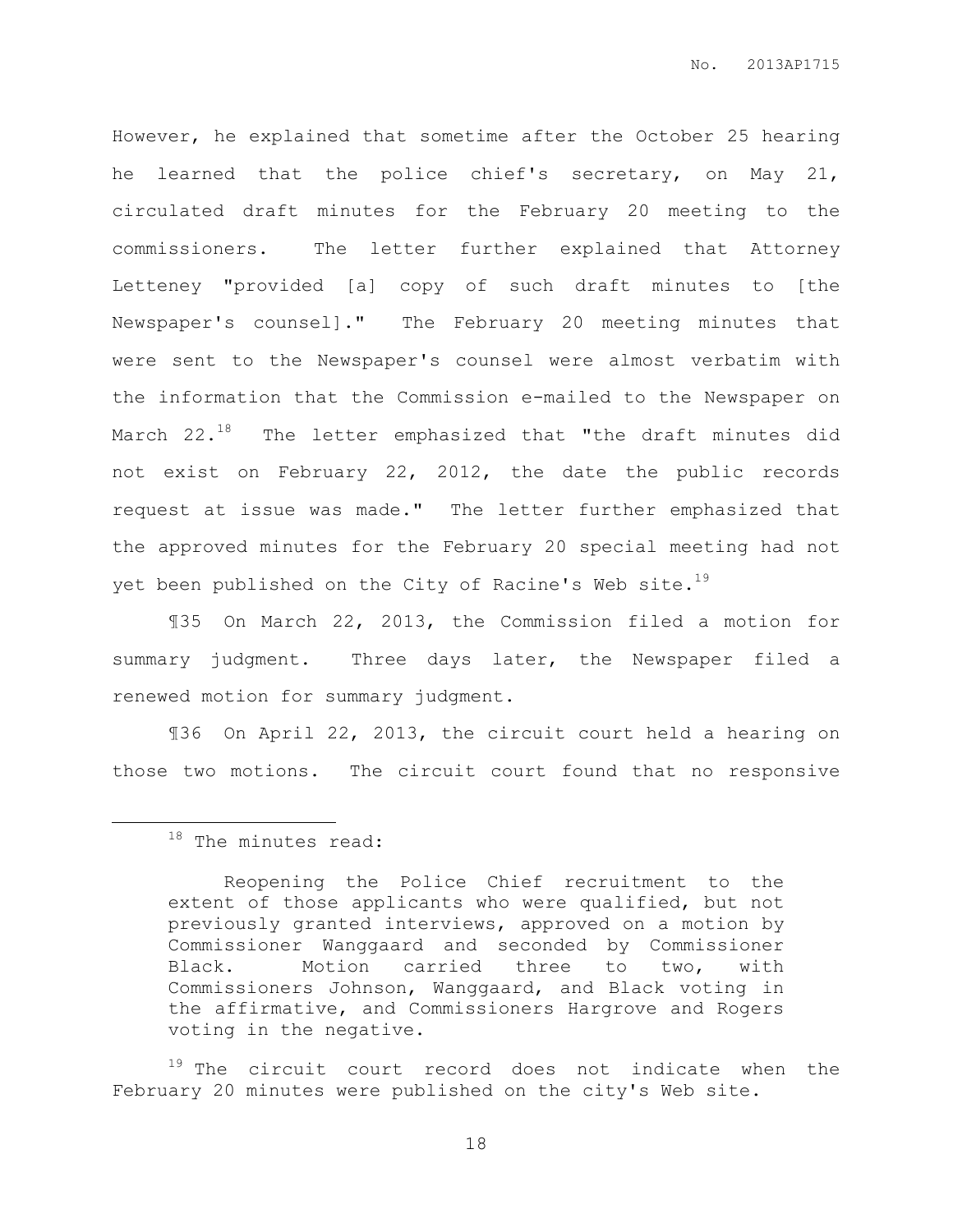record existed at the time of the Newspaper's request. In particular, it found that "it's not disputed I guess that at the time the demand was made there wasn't any written recording to be supplied to the City [sic] pursuant to their request." Further, "the minutes of February 20th . . . were never approved until the Commission's May 22nd meeting . . . ."

¶37 The circuit court also found that "it's clear the City hadn't or didn't know exactly what had happened at the [February 20, 2012] meeting with respect to minutes . . . ." The court found that:

[I]n this case I think the issue on the part of the [Newspaper] is created by the lack of knowledge on the part of the governmental entity to know exactly what was happening in a committee that was meeting to discuss the hiring of a chief of police and the way it did or did not keep its records, and that's why this case in its instance had to lead to a process to discover whether there was a record that existed or not. It wasn't known . . . .

¶38 At the end of the hearing, the circuit court denied the Newspaper's motion for summary judgment, granted the Commission's motion for summary judgment, and dismissed the action.<sup>20</sup> After an in-depth discussion of State ex rel. Zinngrabe v. School District of Sevastopol, 146 Wis. 2d 629, 431 N.W.2d 734 (Ct. App. 1988), the circuit court stated that Zinngrabe "is controlling and on point here." The circuit court concluded, based on Zinngrabe, that it was "not satisfied that the pleadings which were couched in terms of [public] records

 $\overline{a}$ 

 $20$  On May 2, 2013, the circuit court entered a written order to that effect.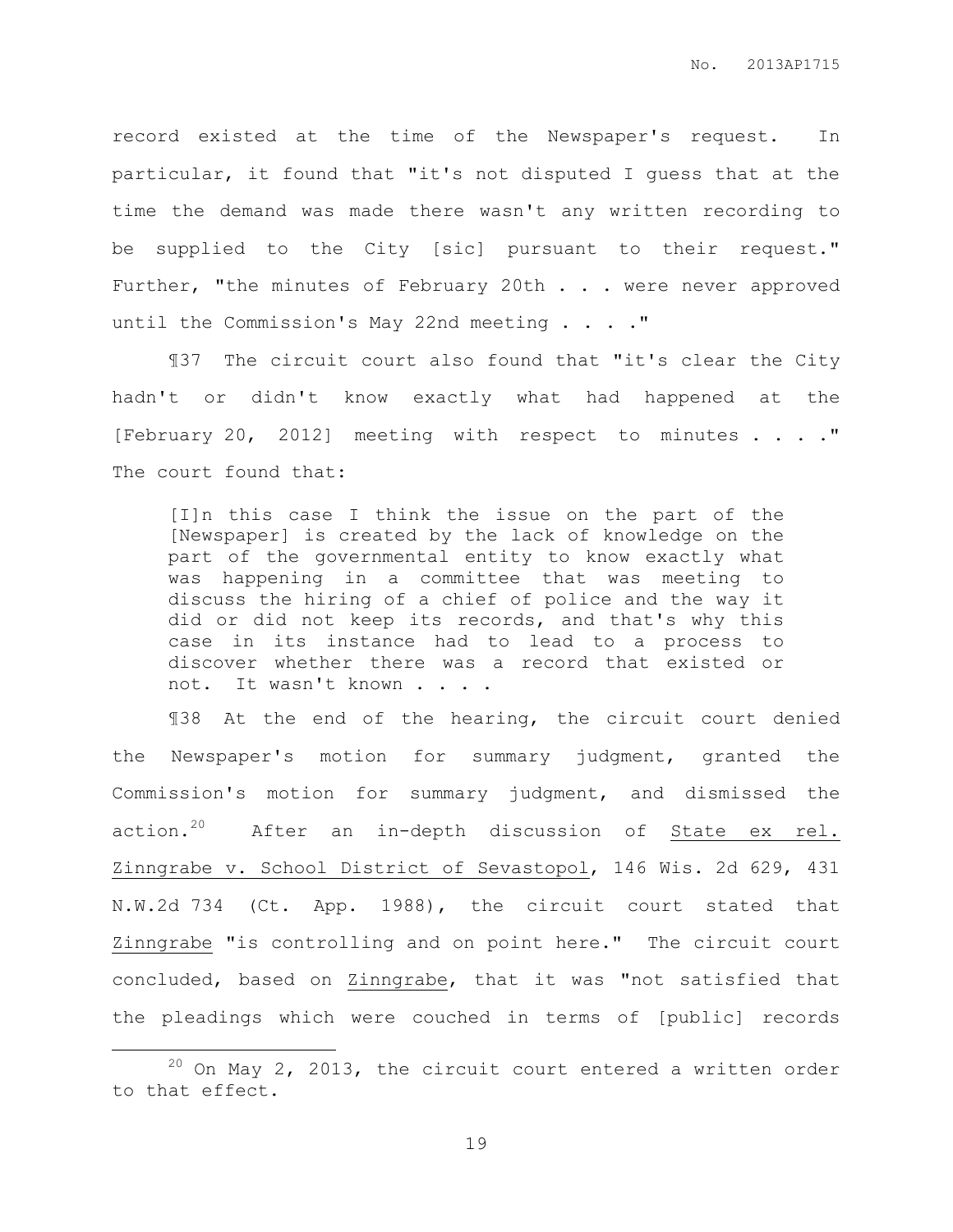law allow us to reach the issue about . . . the open meetings law."

¶39 On May 28, 2014, the court of appeals reversed the circuit court's order and "remand[ed] solely for a determination of whether the Newspaper is entitled to attorney fees and costs." Journal Times v. City of Racine Bd. of Police & Fire Comm'rs, 2014 WI App 67, ¶2, 354 Wis. 2d 591, 849 N.W.2d 888. The court of appeals held that, although "the Newspaper's record request became moot when the Commission provided the information," the action should not be dismissed because "[t]he Newspaper still has a viable claim for attorney fees and costs if the litigation 'was a cause, not the cause' of the Commission's March 22 release." Id., ¶11 (citation omitted). The court of appeals held "that the Commission is estopped from arguing that a record of the vote did not exist."<sup>21</sup> Id.,  $\mathbb{I}12$ .

¶40 On June 17, 2014, the Newspaper filed a motion for reconsideration, asserting that it was entitled to reasonable attorney fees, damages, and other actual costs as a matter of law because it "prevailed" "in substantial part" in the mandamus action. On June 20, 2014, the court of appeals denied the motion for reconsideration.

 $\overline{a}$ 

 $21$  In its response brief, the Newspaper states that it "agrees with the [Commission] that the court of appeals should not have applied equitable estoppel here." The Newspaper argues that we should rely on Newspapers, Inc. v. Breier, 89 Wis. 2d 417, 279 N.W.2d 179 (1979), instead of equitable estoppel, to bar the Commission from raising its defense that no record existed. Thus, we do not address equitable estoppel.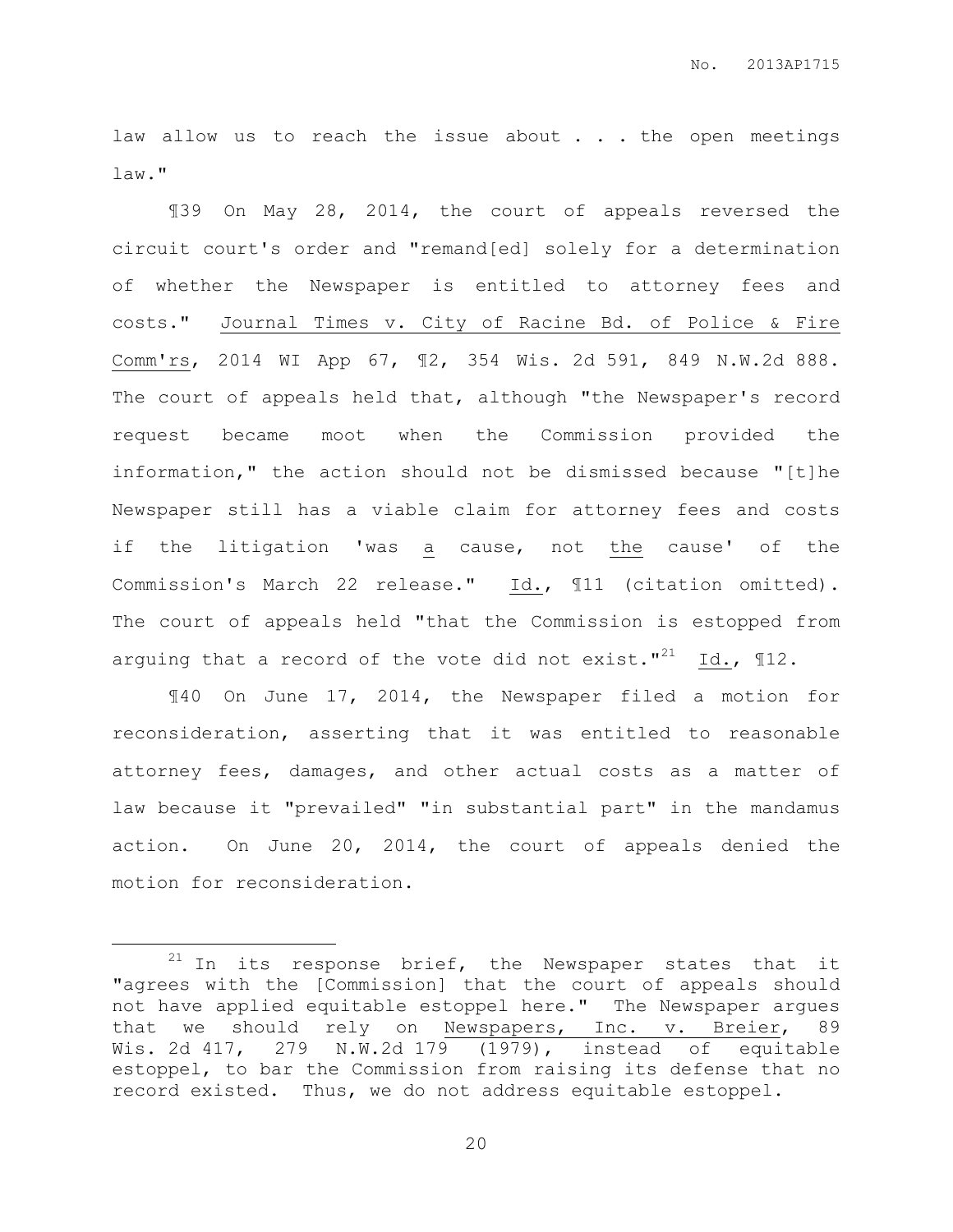¶41 On July 21, 2014, the Commission filed a petition for review. On August 20, 2014, the Newspaper filed a crosspetition for review. On November 14, 2014, we granted the petition and cross-petition for review.

# II. STANDARD OF REVIEW

¶42 "Interpretation of our own case law presents a question of law that we review de novo." State v. Walker, 2008 WI 34, ¶13, 308 Wis. 2d 666, 747 N.W.2d 673 (citation omitted). "We independently review whether the circuit court correctly granted summary judgment" to the Commission. Stoker v. Milwaukee Cnty., 2014 WI 130, ¶16, 359 Wis. 2d 347, 857 N.W.2d 102 (citation omitted). "Summary judgment 'shall be rendered if the pleadings, depositions, answers to interrogatories, and admissions on file, together with the affidavits, if any, show that there is no genuine issue as to any material fact and that the moving party is entitled to a judgment as a matter of law.'" Id. (quoting Wis. Stat. § 802.08(2)). "'Statutory interpretation and application present questions of law that we review de novo while benefiting from the analyses of the court of appeals and circuit court.'" 118th St. Kenosha, LLC v. DOT, 2014 WI 125, ¶19, 359 Wis. 2d 30, 856 N.W.2d 486 (quoting 260 N. 12th St., LLC v. DOT, 2011 WI 103, ¶39, 338 Wis. 2d 34, 808 N.W.2d 372).

¶43 "[S]tatutory interpretation 'begins with the language of the statute. If the meaning of the statute is plain, we ordinarily stop the inquiry.'" State ex rel. Kalal v. Circuit Court for Dane Cnty., 2004 WI 58, ¶45, 271 Wis. 2d 633, 681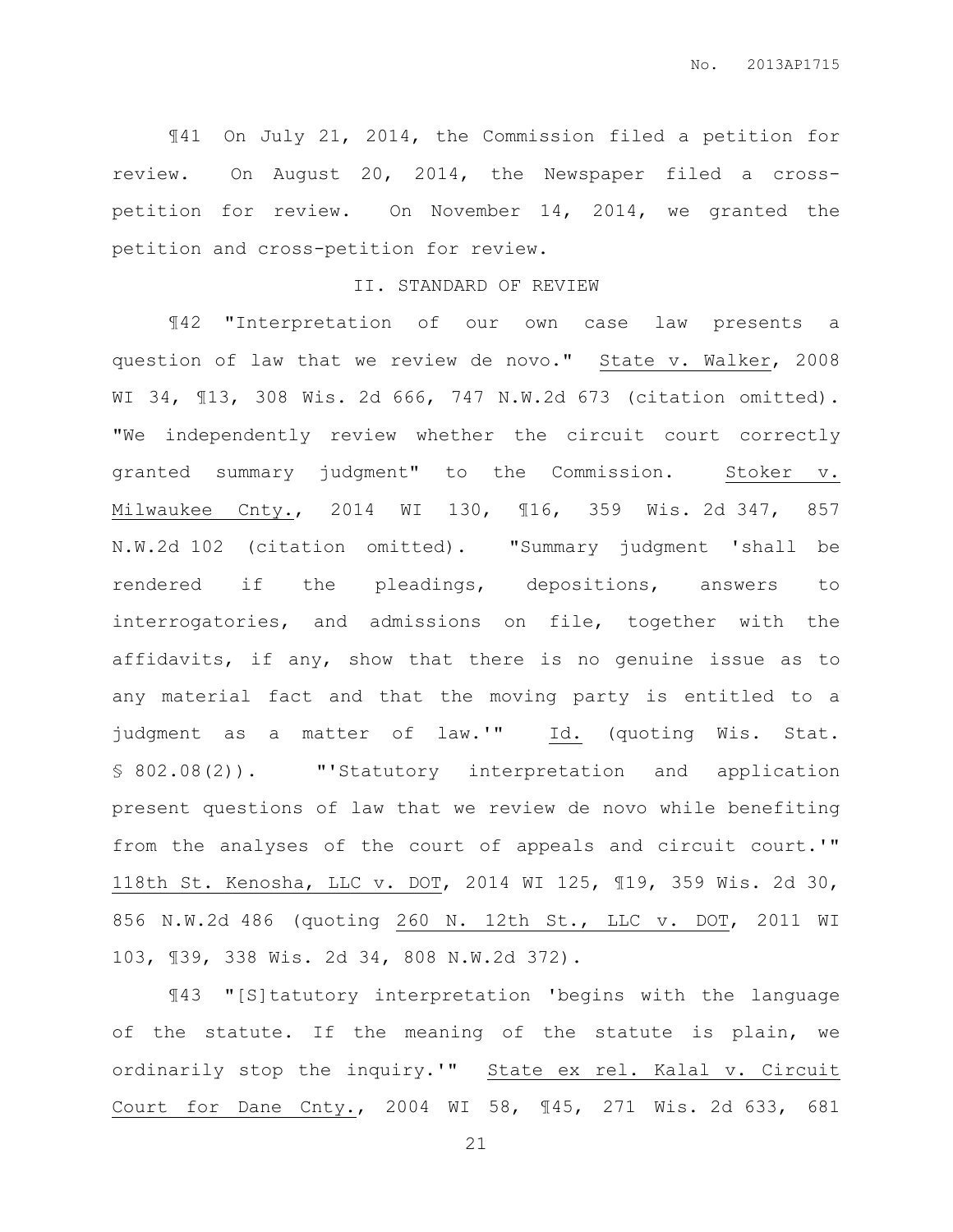N.W.2d 110 (quoted source and citations omitted). "Statutory language is given its common, ordinary, and accepted meaning, except that technical or specially-defined words or phrases are given their technical or special definitional meaning." Id. (citations omitted).

#### III. ANALYSIS

¶44 At the outset, we recognize that the Newspaper's action was brought under the public records law rather than the open meetings law. Thus, we do not determine whether the Commission's practices comport with the open meetings law. In our analysis we focus on whether the Newspaper prevailed in this action in substantial part, entitling it to reasonable attorney fees, damages, and other actual costs under Wis. Stat. § 19.37(2)(a) of the public records law. In doing so, we first discuss general principles concerning public access to governmental records. Second, we outline the parties' arguments. Third, we analyze whether the Commission is barred from raising its affirmative defense that no responsive record existed at the time of the Newspaper's requests. Fourth, we review the Newspaper's requests and the Commission's responses. Finally, we evaluate precedent to determine whether the Commission exercised reasonable diligence in responding to the requests. Ultimately, we conclude that the Newspaper's requested relief is supported neither by the facts of this case nor by legal precedent.

## A. Public Access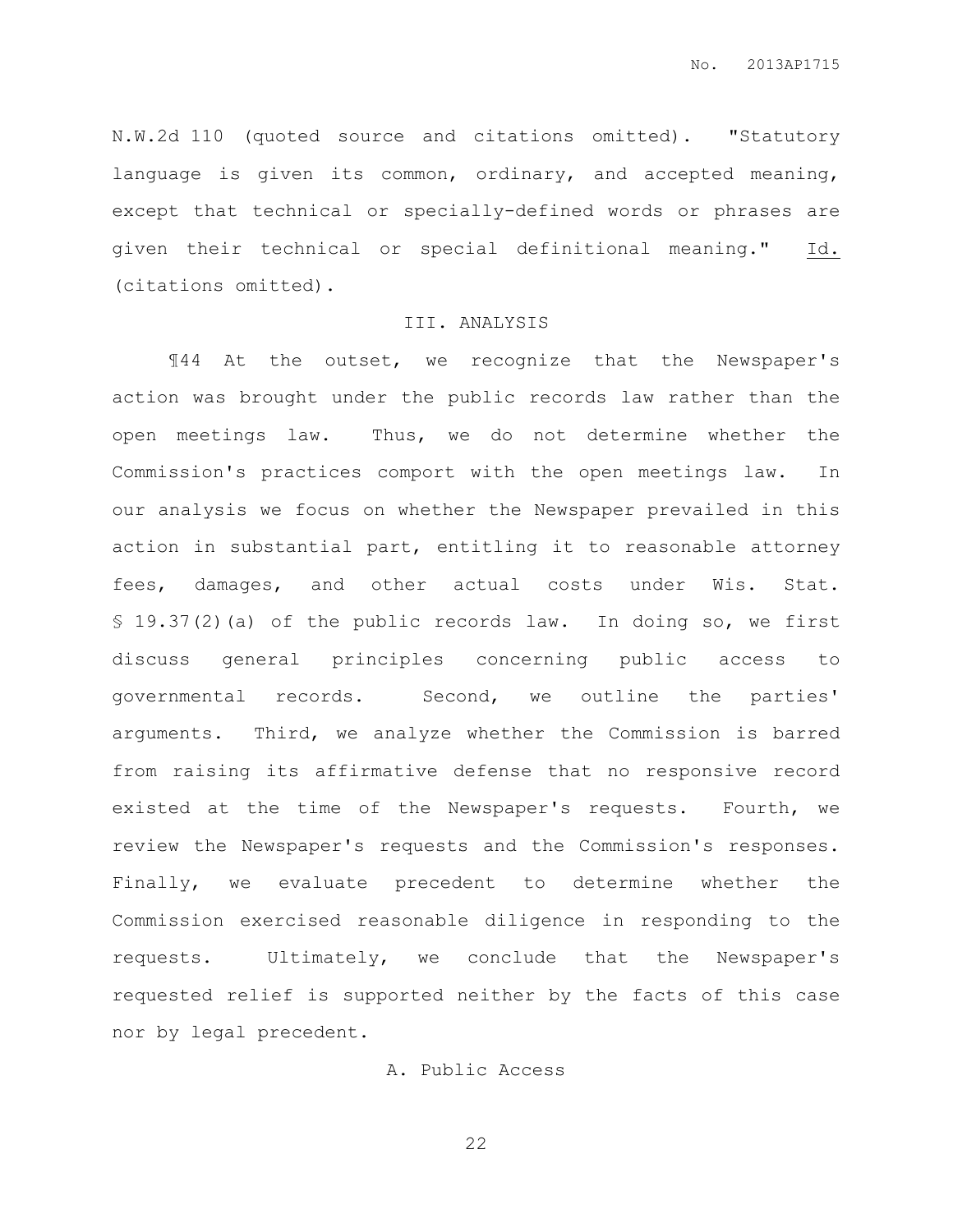¶45 The public records law and open meetings law are fundamental concepts in our state's history of transparent government. See State ex rel. Auchinleck v. Town of LaGrange, 200 Wis. 2d 585, 597, 547 N.W.2d 587 (1996); Schill v. Wisconsin Rapids Sch. Dist., 2010 WI 86, ¶¶1-3, 327 Wis. 2d 572, 786 N.W.2d 177. These laws were enacted to promote public access to actions of governmental bodies. See Watton v. Hegerty, 2008 WI 74, ¶¶9-10, 311 Wis. 2d 52, 751 N.W.2d 369. Wisconsin's public records law states that "it is declared to be the public policy of this state that all persons are entitled to the greatest possible information regarding the affairs of government and the official acts of those officers and employees who represent them." Wis. Stat. § 19.31. "[T]he clearly stated, general presumption of our law is that all public records shall be open to the public." Linzmeyer v. Forcey, 2002 WI 84, ¶15, 254 Wis. 2d 306, 646 N.W.2d 811 (citation omitted). "This presumption reflects the basic principle that the people must be informed about the workings of their government and that openness in government is essential to maintain the strength of our democratic society." Id. (citation omitted). Similarly, Wisconsin's open meetings law states that "it is declared to be the policy of this state that the public is entitled to the fullest and most complete information regarding the affairs of government as is compatible with the conduct of governmental business." Wis. Stat. § 19.81(1).

¶46 Despite their similar purposes, the public records law and open meetings law have differences and are not without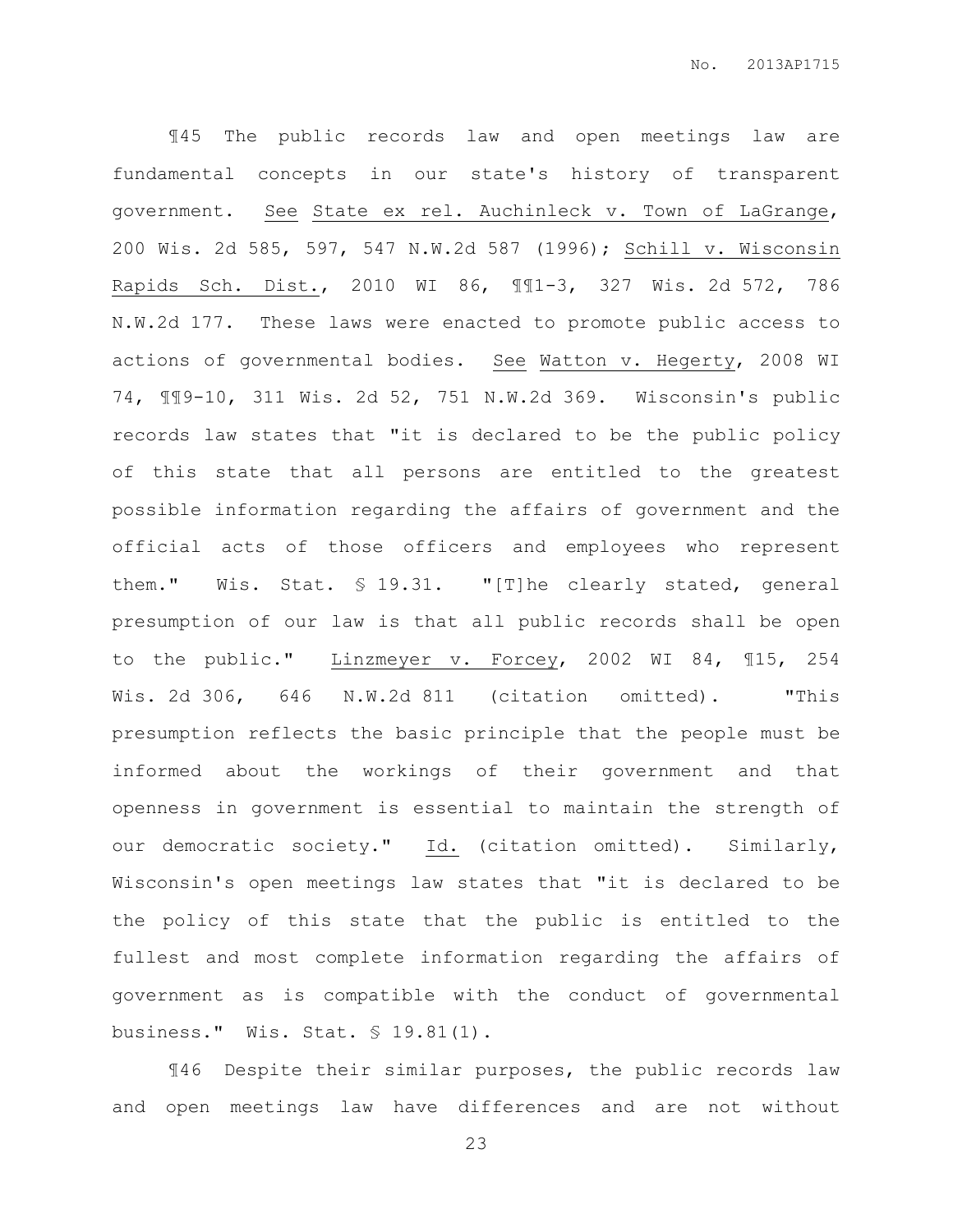limits. The legislature enacted different avenues of enforcement for these two laws. The public records law's plain language allows an individual to initiate a lawsuit to enforce a records request but the statute does not similarly authorize an individual to initiate a lawsuit to enforce the open meetings law. Specifically, the public records law provides that, "[i]f an authority withholds a record or a part of a record or delays granting access to a record or part of a record after a written request for disclosure is made," "[t]he requester may bring an action for mandamus asking a court to order release of the record." Wis. Stat. § 19.37(1)(a).

¶47 By contrast, the open meetings law "shall be enforced in the name and on behalf of the state by the attorney general or, upon the verified complaint of any person, by the district attorney of any county wherein a violation may occur." Wis. Stat. § 19.97(1). "If the district attorney refuses or otherwise fails to commence an action to enforce this subchapter within 20 days after receiving a verified complaint, the person making such complaint may bring an action under subs. (1) to (3) on his or her relation in the name, and on behalf, of the state." Wis. Stat. § 19.97(4).

¶48 The open meetings and public records laws become somewhat intertwined in this case because the Newspaper argues, in part, that the public records law was violated because the Commission violated the open meetings law. The Newspaper argues that "Wis. Stat. § 19.88(3) [of the open meetings law] required the [Commission] to record and disclose the information the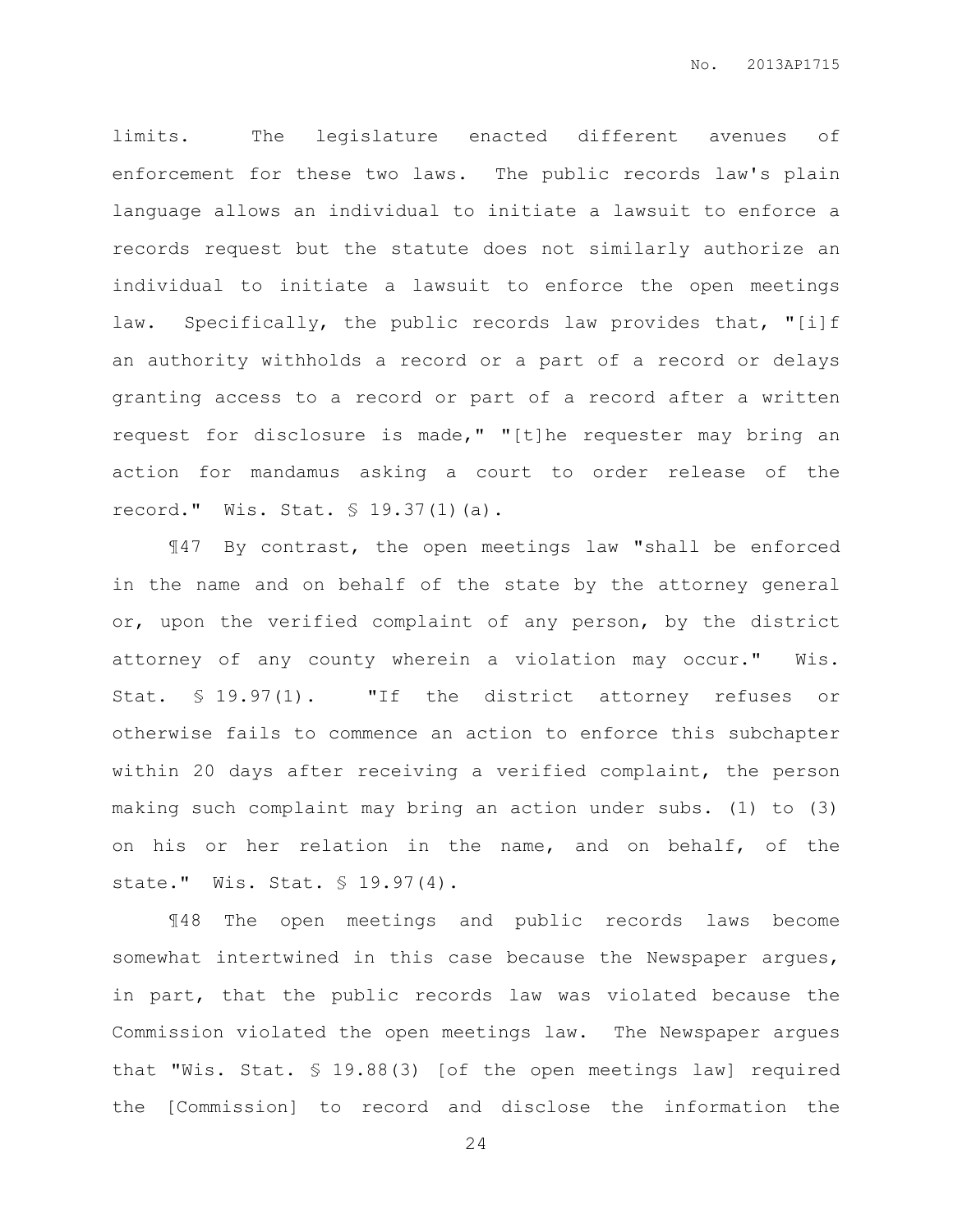Newspaper requested." Section 19.88(3) states that "[t]he motions and roll call votes of each meeting of a governmental body shall be recorded, preserved and open to public inspection to the extent prescribed in subch. II of ch. 19." Wis. Stat. § 19.88(3). Subchapter II includes the public records law. The Newspaper urges this court to "hold that the legislature intended the duties imposed by § 19.88(3) to be enforced under the [Public] Records Law."

¶49 The Commission, relying on Zinngrabe, 146 Wis. 2d 629, argues that we cannot consider whether it complied with the open meetings law, because this lawsuit was filed under the public records law. Further, the Commission argues that it did not violate the open meetings law. It argues that it was not required under Wis. Stat. § 19.88(3) of the open meetings law to create a record of the commissioners' individual votes at the February 20, 2012 special meeting. The Commission reasons that § 19.88(3) requires "roll call votes" to be recorded, but the Commission used voice votes, not roll call votes, at the February 20 special meeting. The Commission also argues that it was not required under § 19.88(3) to record the motion at that meeting. Even if § 19.88(3) required the Commission to record the motion and individual commissioners' votes at the February 20 special meeting, the Commission argues, "this [statute] does not obligate a public body to 'immediately' make a record of any such motions or votes."

¶50 We turn to Zinngrabe. Donald Zinngrabe filed a public records request with the Sevastopol School District seeking to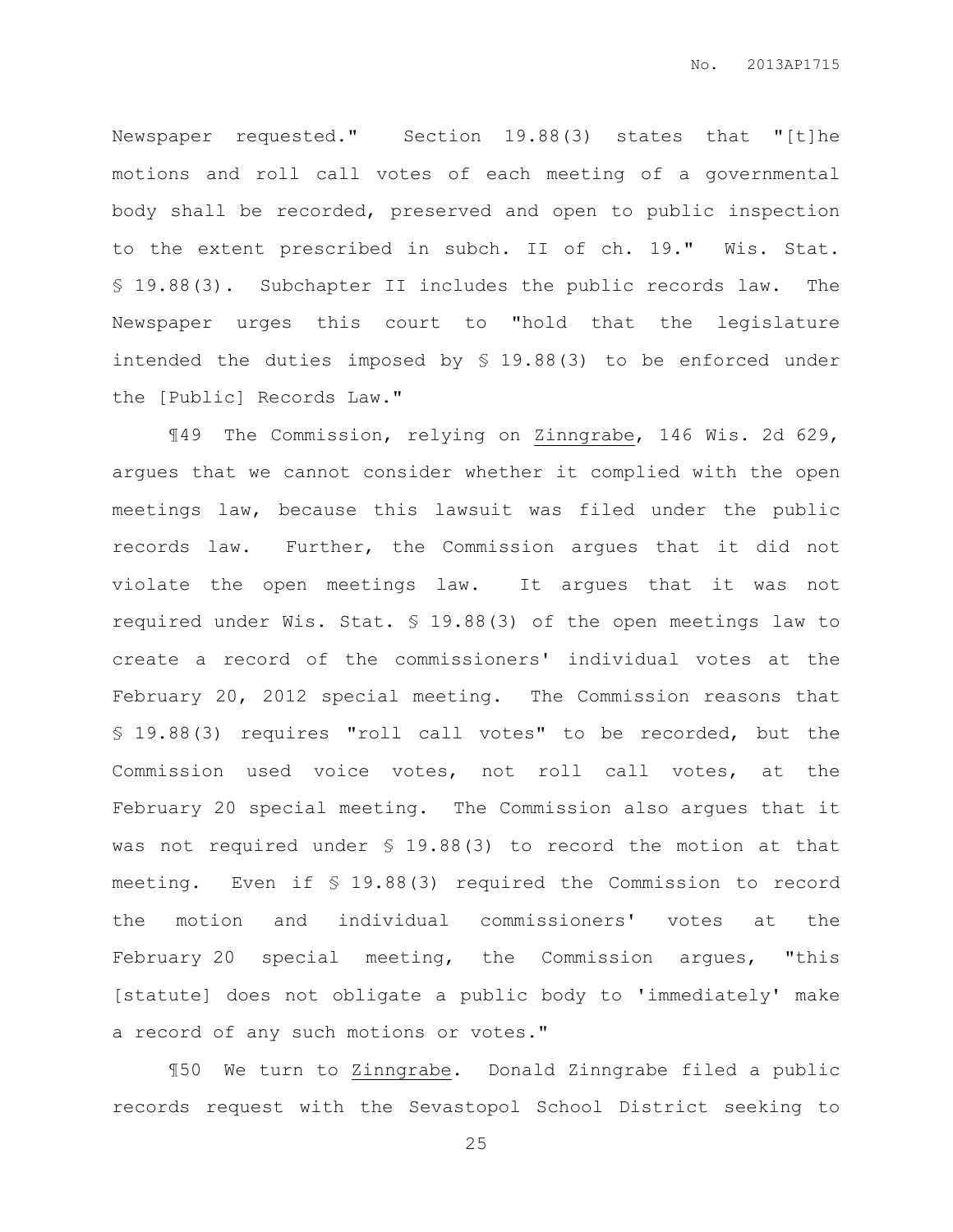inspect minutes from several school board closed meetings. Zinngrabe, 146 Wis. 2d at 630-31. After being told that the requested records did not exist, he filed a mandamus action, seeking "a writ of mandamus, punitive damages, and other costs under the [public] records law  $\ldots$  . . " Id. at 630. He argued that he could seek relief under the public records law for the school board's failure to maintain records of its closed meetings as allegedly required by Wis. Stat. §§ 120.11(1) and 120.17(3) (1985-86). Id. at 634. The court of appeals rejected that argument, explaining that:

Zinngrabe essentially argues that the board is attempting to defeat the provisions of the [public] records law by not keeping records that it is directed by statute to maintain. Zinngrabe's claim for relief, however, assumes that the board's alleged failure to keep minutes can be attacked under the [public] records law. We disagree with this premise and, accordingly, need not address the issue of whether and to what extent minutes must be maintained by the school board clerk.

Id. at 634-35.

¶51 Consistent with Zinngrabe, the Newspaper cannot seek relief under the public records law for the Commission's alleged violation of the open meetings law. It is undisputed that the Newspaper filed this action under the public records law and did not follow the procedures to pursue an action under the open meetings law. Thus, we do not address whether an open meetings law violation occurred. In this public records law mandamus action, the Newspaper cannot recover reasonable attorney fees, damages, and other actual costs under Wis. Stat. § 19.37(2) for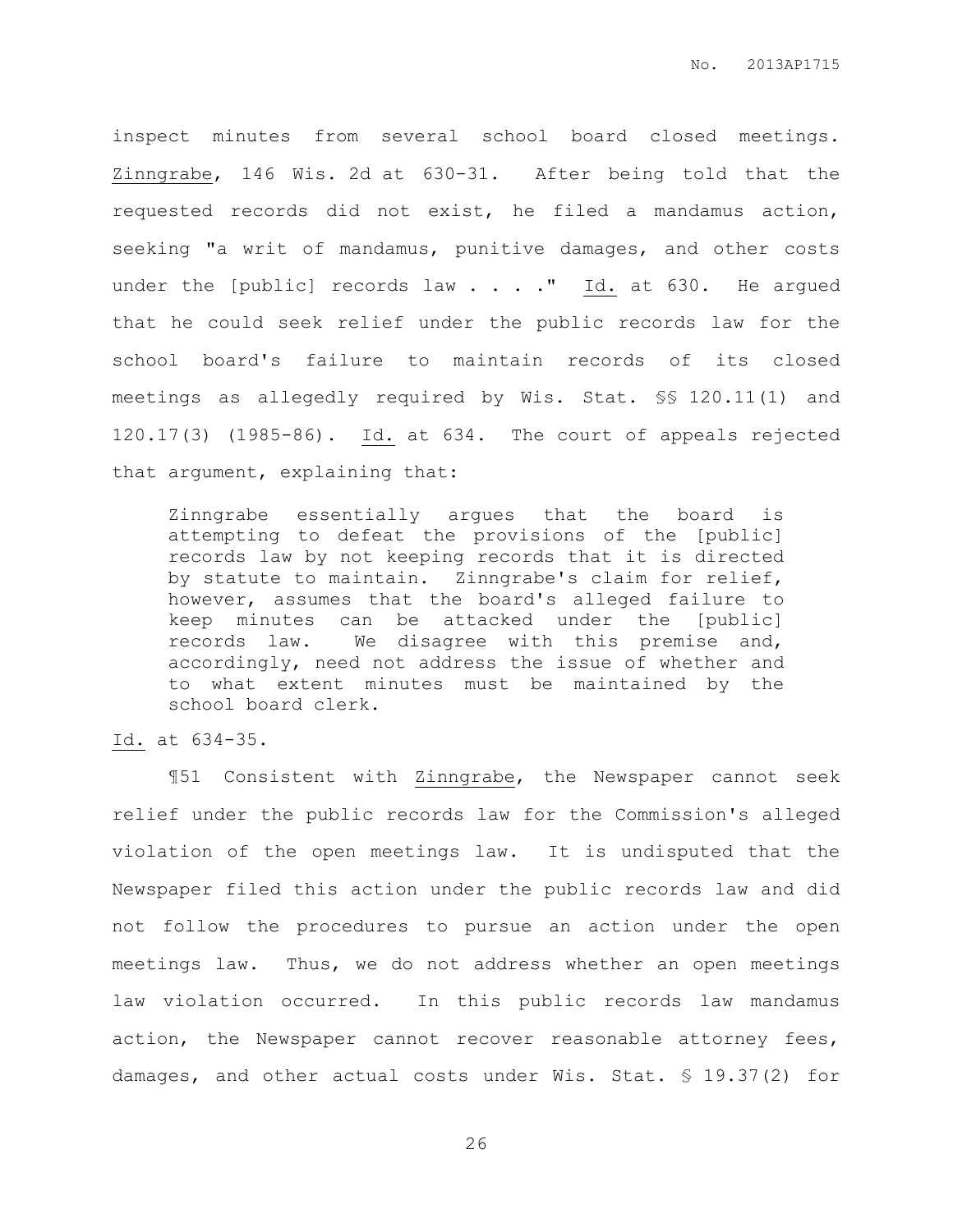an alleged violation of the open meetings law. See id. at 634- 35; 118th St. Kenosha, LLC, 359 Wis. 2d 30, ¶33 (Even if "damages . . . are compensable under a particular statute, those damages cannot be recovered in a claim brought under the wrong statute.").

¶52 The Newspaper's contrary arguments do not persuade us to hold otherwise. The Newspaper contends that the open meetings law's "enforcement provisions are ill-suited to serve the legislature's declared purpose to ensure timely public access to government affairs." However, the legislature mandated significant differences between the two laws' enforcement provisions. See Auchinleck, 200 Wis. 2d at 592-93. If the Newspaper seeks change in the statutory provisions, it must direct those concerns to the legislature. "[A]ddressing those concerns is a legislative function, not a function properly undertaken by the courts." Milwaukee Journal Sentinel v. City of Milwaukee, 2012 WI 65, ¶83, 341 Wis. 2d 607, 815 N.W.2d 367 (Roggensack, J., concurring for a majority of the court). We also disagree with the Newspaper's argument that "Wis. Stat. § 19.88(3) . . . implicitly incorporates [the public records law's] enforcement measures." Were we to hold otherwise, we would effectively nullify the enforcement provisions that the legislature included in the open meetings law. See Wis. Stat. § 19.97; Auchinleck, 200 Wis. 2d at 592-93.

B. Did the Newspaper Prevail in Substantial Part?

¶53 The crux of the issue before the court is whether the Newspaper prevailed in substantial part in this action so to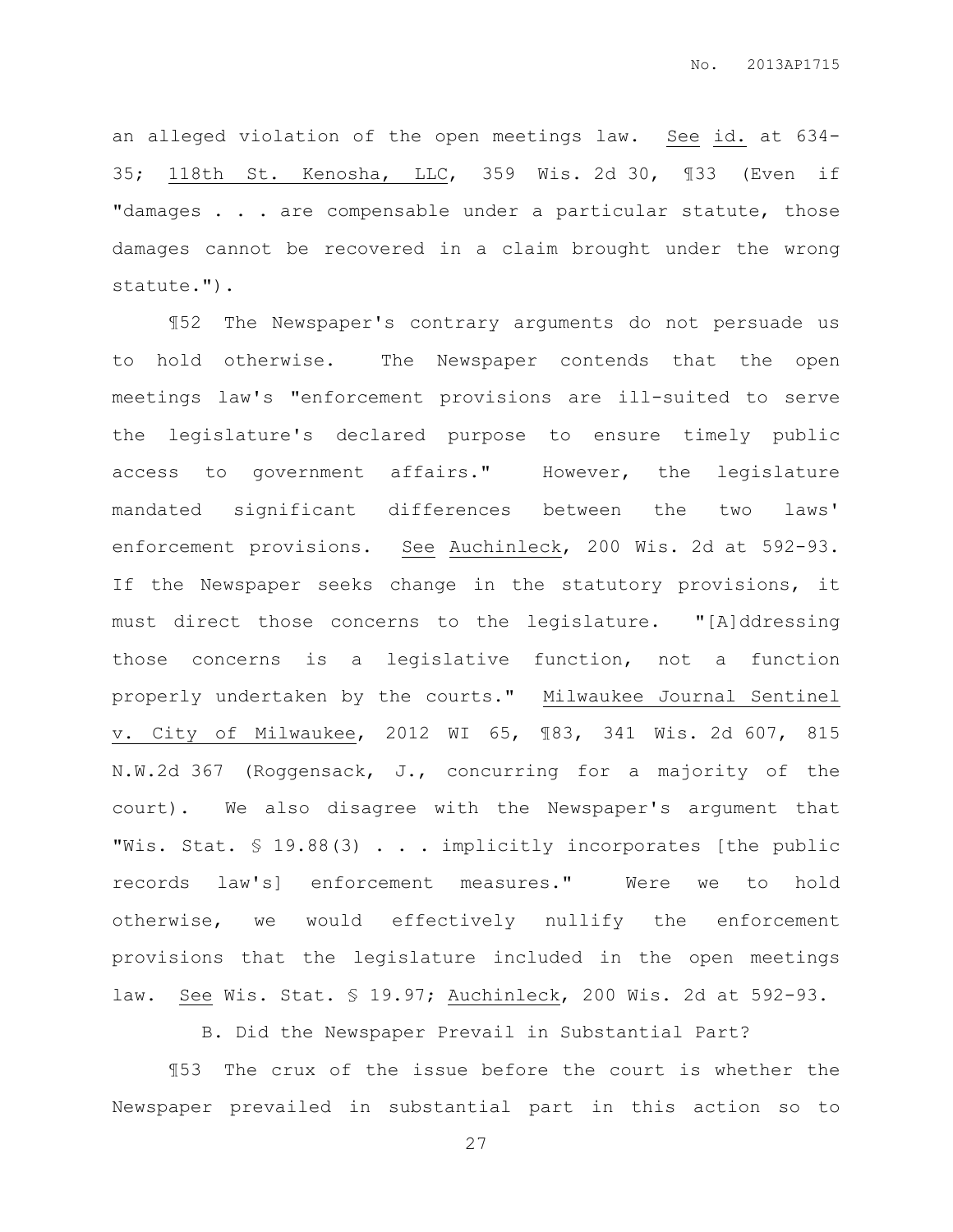entitle it to reasonable attorney fees, damages, and other actual costs under Wis. Stat. § 19.37(2)(a).

¶54 We conclude that under the facts of this case, the Newspaper did not prevail in substantial part in this action and is therefore not entitled to reasonable attorney fees, damages, and other actual costs under Wis. Stat.  $$ 19.37(2)$ , because the Commission did not unlawfully deny or delay release of the subject record. In other words, the Newspaper is not entitled to its requested relief because its request is not supported by the facts of this case or the law. Both parties contributed to the misunderstanding, if there was any, of what was being requested and the sufficiency of the responses. In any event, no responsive record existed at the time of the request and no record was produced because of the lawsuit. While a records request need not be made with exacting precision to be deemed a valid public records request,  $22$  the Newspaper is a requester and wordsmith with experience and sophistication. Here, the requests could reasonably be perceived as seeking information, rather than a record. Moreover, the request cites the open meetings law. The Commission initially denied the requests but later agreed to provide, and did provide, responsive information. At the time of the request and at the time that the information was provided, no record existed that could have been responsive to the request. The Commission was not required to provide information in response to a records request. The

 $\overline{a}$ 

<sup>&</sup>lt;sup>22</sup> See ECO, Inc., 259 Wis. 2d 276,  $\P$ *I23*, 26.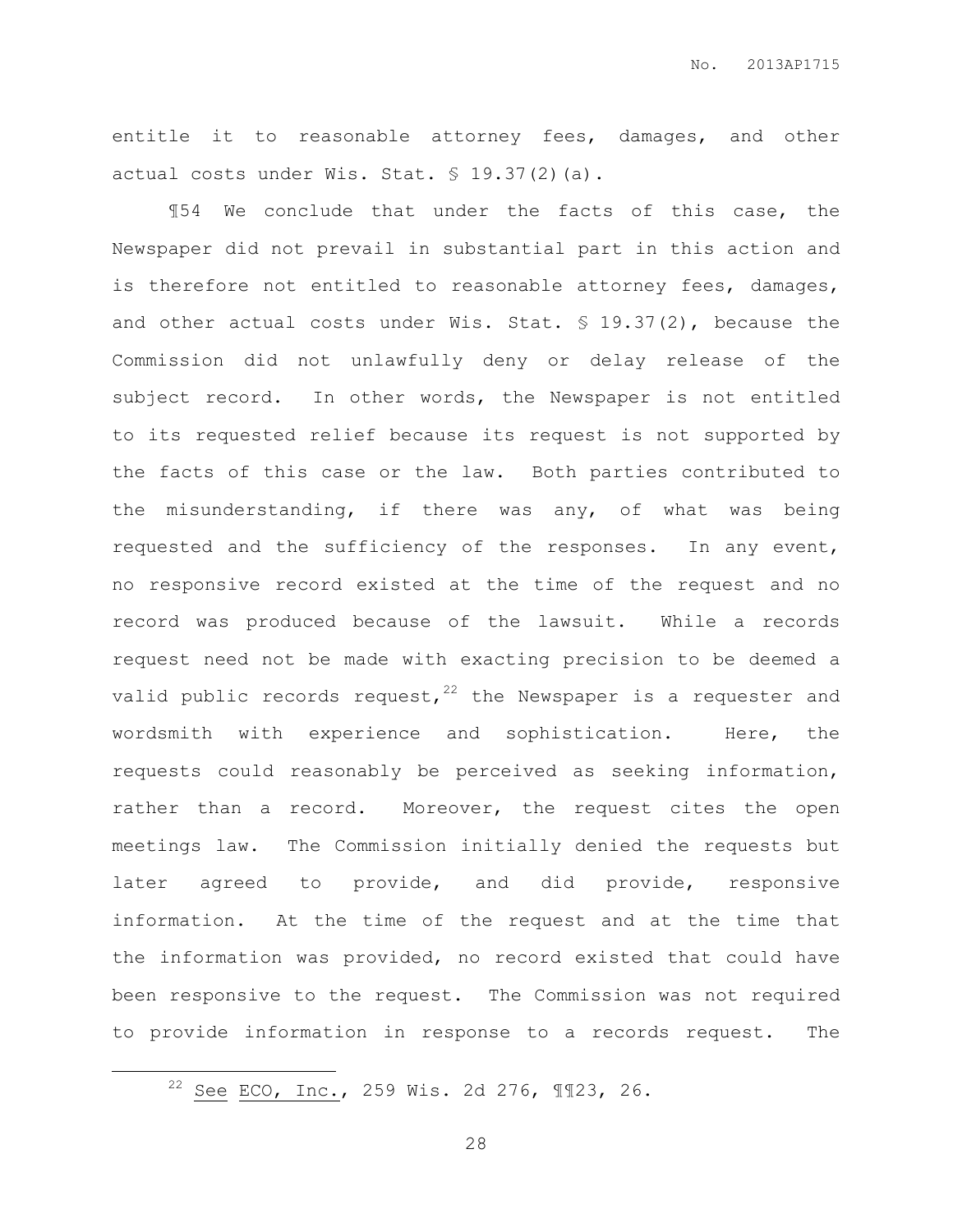Newspaper no longer seeks production of a record; it seeks only reasonable attorney fees, damages, and other actual costs under § 19.37(2)(a). Whether a record should have been in existence at the time of the request is a matter of the open meetings law, not public records law. Certainly the Commission cannot avoid a public records request by failing to timely create a record. In this case, however, the Commission responded to the Newspaper with reasonable diligence and released the requested information while maintaining that it was not legally required to do so and at a time when no record existed. As will be discussed, neither the facts nor the law support the conclusion that the Newspaper prevailed in "substantial part."<sup>23</sup>

# 1. Public Records Law

¶55 The public records law "is designed to make existing records available to the public unless withholding such documents is specifically authorized by law." State ex rel. Gehl v. Connors, 2007 WI App 238, ¶13, 306 Wis. 2d 247, 742 N.W.2d 530 (emphasis added) (citing Zinngrabe, 146 Wis. 2d at 633). However, "the public records law does not require an

 $\overline{a}$ 

 $23$  The Newspaper cross-petitioned this court for review, seeking to have us create a new test for recovery of reasonable attorney fees, damages, and other actual costs under Wis. Stat. § 19.37(2). It argues that "[t]his Court should hold that when a custodian abandons its stated reasons for denial, it has no defense at all and the requester necessarily has prevailed 'in substantial part' under Wis. Stat. § 19.37(2)." We decline to adopt this proposed test in the present case. As we will explain, the Commission has a valid defense for denying the Newspaper's request: no record containing the requested information existed.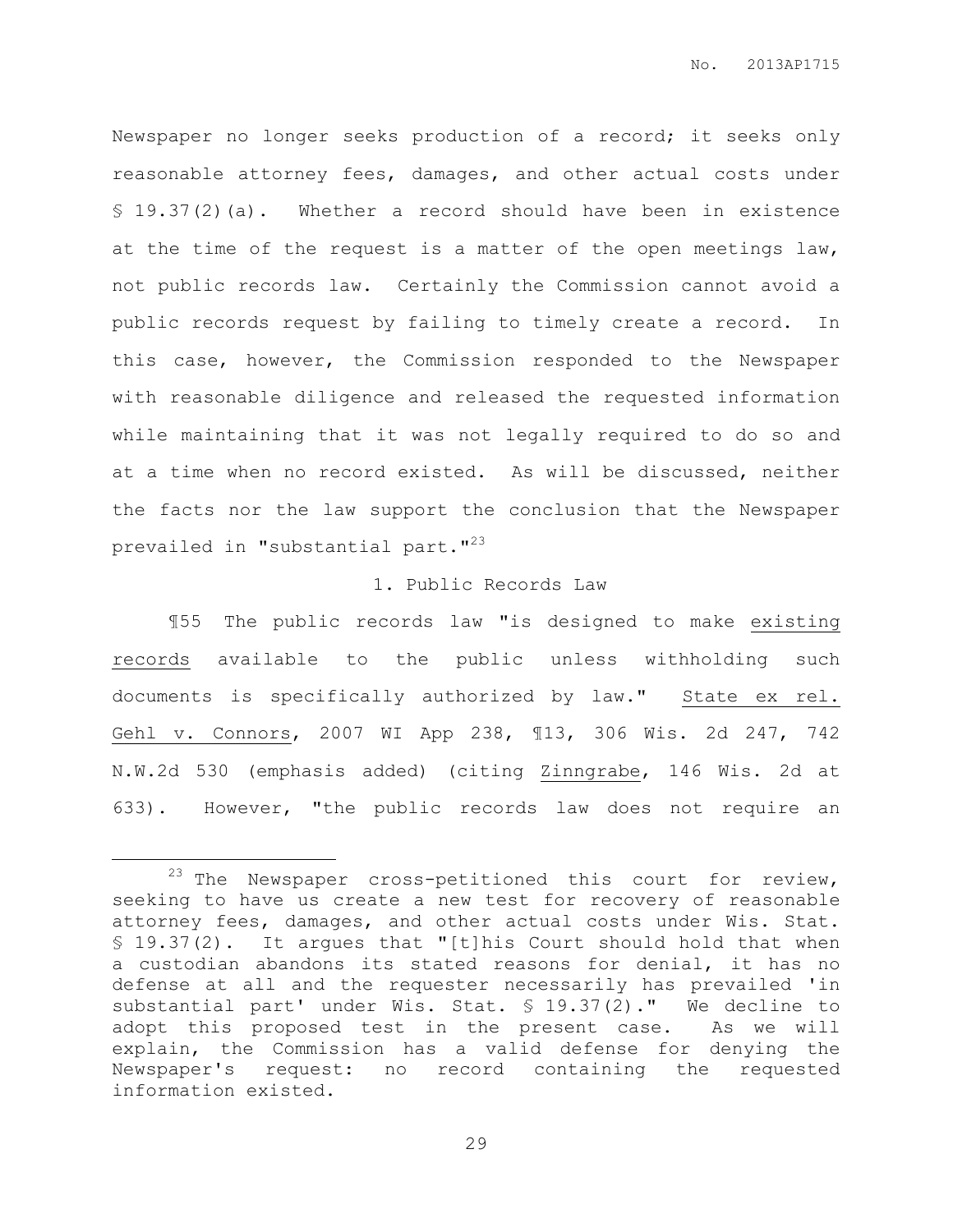authority to provide requested information if no record exists, or to simply answer questions about a topic of interest to the requester." Wis. Dep't of Justice, Wisconsin Public Records Law, Compliance Outline, at 18 (Sept. 2012), available at http://www.doj.state.wi.us/sites/default/files/dls/publicrecords-compliance-outline-2012.pdf. $24$  See also Zinngrabe, 146 Wis. 2d at 635; George v. Record Custodian, 169 Wis. 2d 573, 579, 485 N.W.2d 460 (Ct. App. 1992) ("The [public] records law does not require the custodian to . . . create a record for the benefit of a requester."). While a record will always contain information, information may not always be in the form of a record.

¶56 "Each authority, upon request for any record, shall, as soon as practicable and without delay, either fill the request or notify the requester of the authority's determination to deny the request in whole or in part and the reasons therefor." Wis. Stat. § 19.35(4)(a). "For purposes of the production of public records under Wis. Stat. § 19.35(4)(a), the statutory language 'as soon as practicable' implies a reasonable time for response . . . . " Watton v. Hegerty, 2007 WI App 267, ¶36, 306 Wis. 2d 542, 744 N.W.2d 619, rev'd on other grounds, 2008 WI 74, 311 Wis. 2d 52, 751 N.W.2d 369. See also Milwaukee Journal Sentinel, 341 Wis. 2d 607, ¶56 & n.31 (explaining that

 $\overline{a}$ 

 $24$  See also Wis. Stat. § 19.39 ("Any person may request advice from the attorney general as to the applicability of this subchapter under any circumstances. The attorney general may respond to such a request.").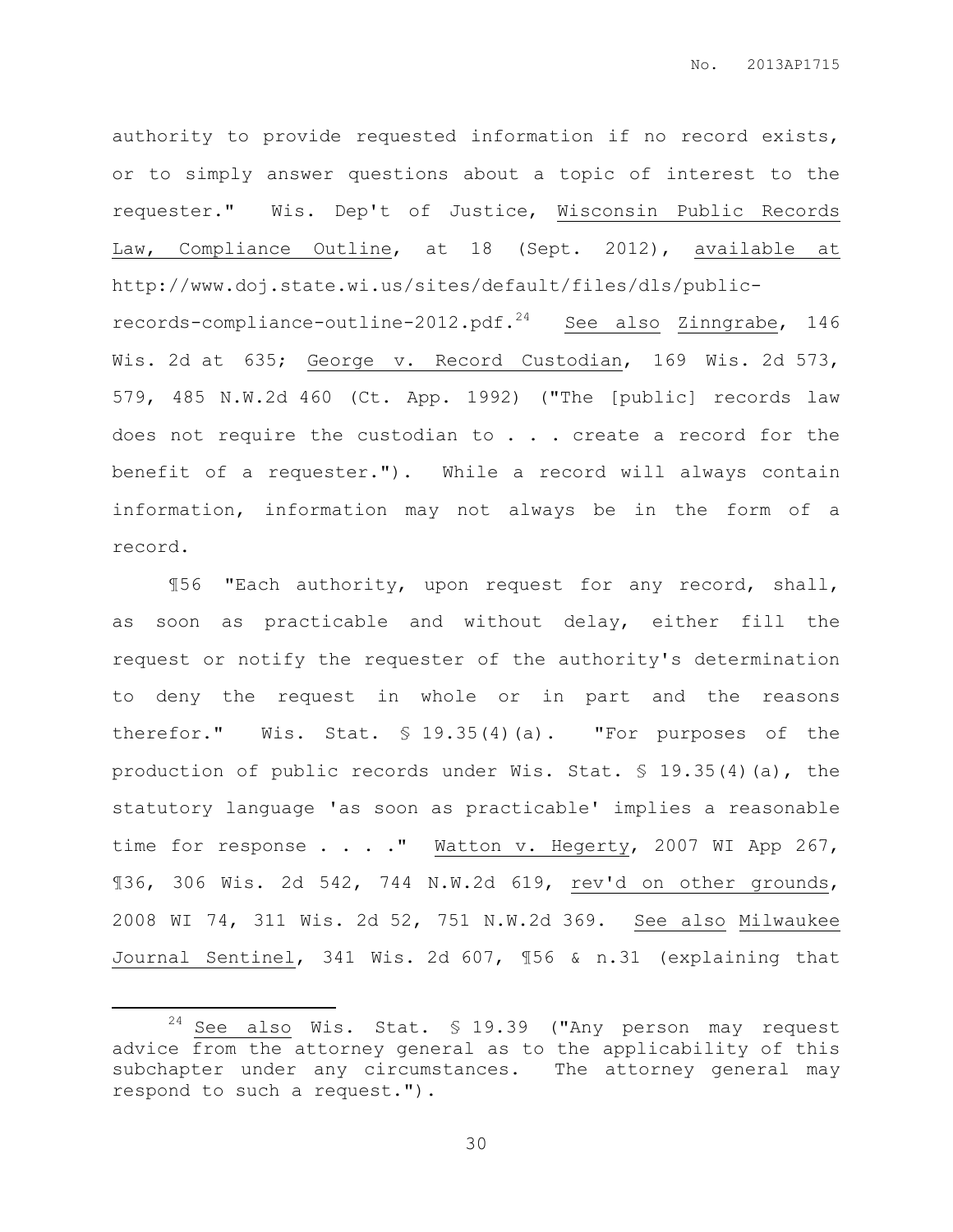§ 19.35(4)(a) allows a reasonable time for a response). "[W]hat constitutes a reasonable time for a response by an authority depends on the nature of the request, the staff and other resources available to the authority to process the request, the extent of the request, and other related considerations." WIREdata, Inc. v. Vill. of Sussex, 2008 WI 69, ¶56, 310 Wis. 2d 397, 751 N.W.2d 736 (internal quotation marks omitted). "Accordingly, whether an authority is acting with reasonable diligence in a particular case will depend upon the totality of the circumstances surrounding the particular request." Id.

¶57 The public records law provides a requester with the ability to enforce a public records request in a mandamus action. Wis. Stat. § 19.37(1). A requester who prevails "in substantial part" in such an action is entitled to "reasonable attorney fees, damages of not less than \$100, and other actual costs . . . . " Wis. Stat.  $\frac{1}{2}$  19.37(2)(a). However, "[i]f the failure to timely respond to a request was caused by an unavoidable delay accompanied by due diligence in the administrative processes, . . . the plaintiff has not substantially prevailed." Racine Educ. Ass'n v. Bd. of Educ. for Racine Unified Sch. Dist., 145 Wis. 2d 518, 524, 427 N.W.2d 414 (Ct. App. 1988) ("Racine Educ. Ass'n II") (citing Racine Educ. Ass'n v. Bd. of Educ. for Racine Unified Sch. Dist., 129 Wis. 2d 319, 327, 385 N.W.2d 510 (Ct. App. 1986) ("Racine Educ. Ass'n I")). Stated differently, if a custodian acts with reasonable diligence, a requester is not entitled to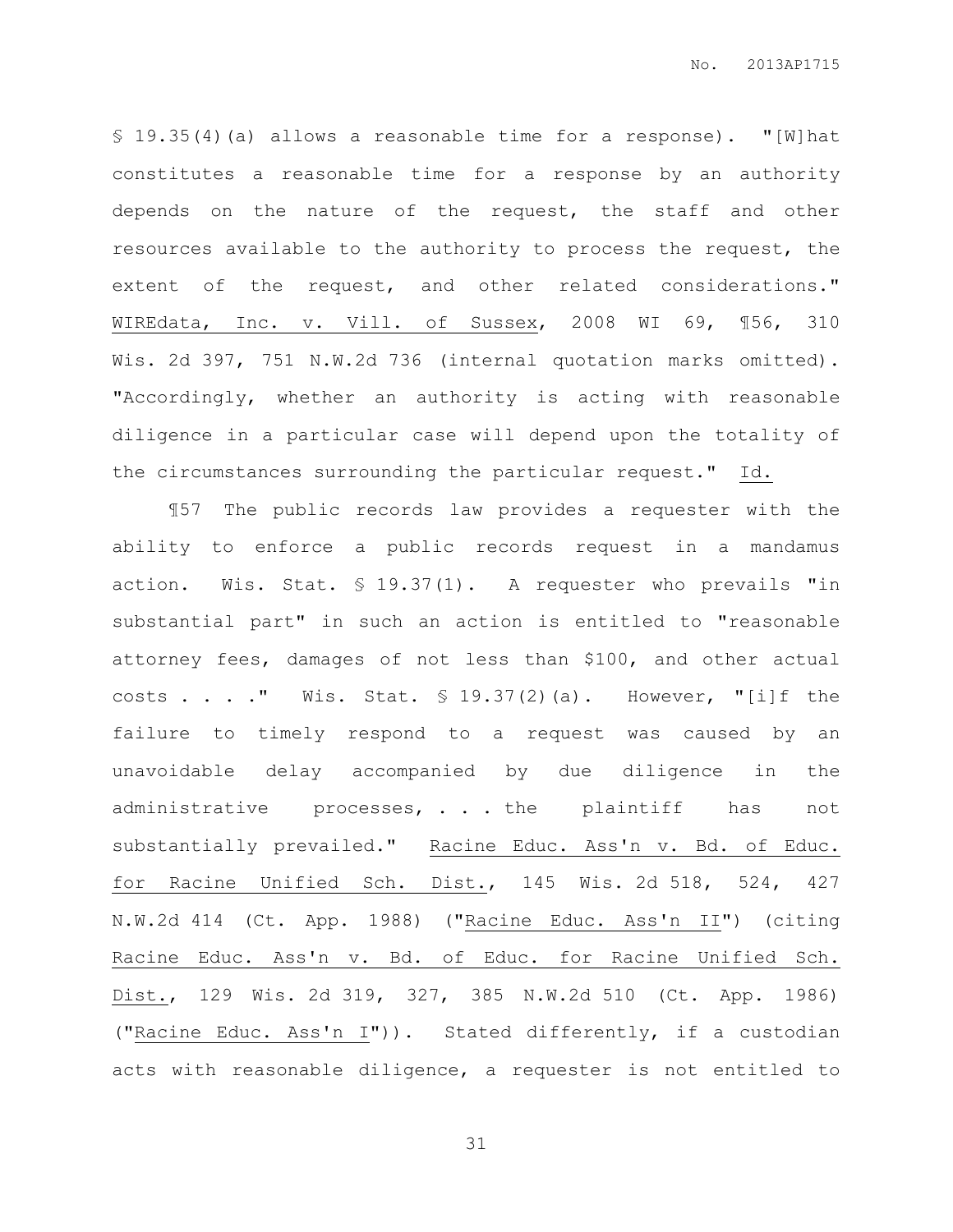reasonable attorney fees, damages, and other actual costs under § 19.37(2) on grounds of unlawful delay. See id. at 524-25.

# 2. The Parties' Arguments

¶58 The Newspaper argues that it filed this lawsuit to obtain a record that it was led to believe existed, but to which access was being denied. The Newspaper asserts that under Breier, 89 Wis. 2d 417, the Commission is limited to defending on the reasons it gave for denying access and is precluded from explaining that no record existed. The Newspaper argues that because the Commission no longer relies on the reasons that it originally provided for denying the Newspaper's request, reasonable attorney fees, damages, and other actual costs must be awarded as a matter of law.

¶59 The Newspaper further argues that it prevailed in substantial part because the Commission did not respond and provide the requested information "as soon as practicable and without delay," as required by Wis. Stat.  $\frac{1}{5}$  19.35(4)(a).<sup>25</sup> The Newspaper is not still seeking a record. Instead, the Newspaper's argument focuses on the timing of the response, contending that "[t]he [Commission's] initial response, coming nearly two weeks after the request, was hardly 'as soon as practicable and without delay.'" Similarly, the Newspaper contends that it "was entitled to the information when the

 $\overline{a}$ 

 $25$  Relying on an attorney general opinion, the Newspaper argues that a "24-hour delay" is illegal under the public records law. See 67 Wis. Op. Att'y Gen. 117, 119-20 (1978) (OAG 24-78) ("I am not aware of any sufficient reason to justify a 24-hour delay.").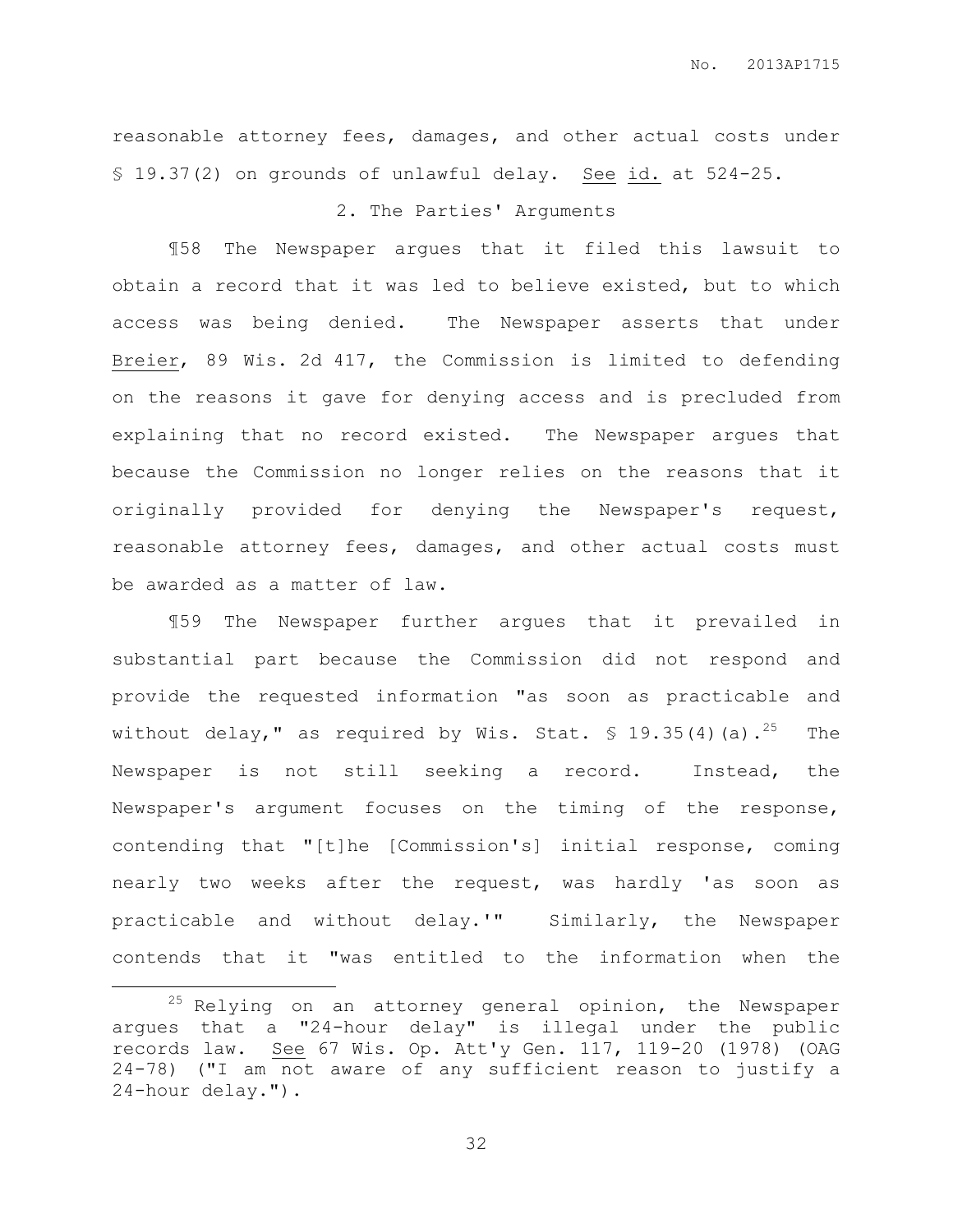Newspaper first requested its production, not a month later when the [Commission] actually disclosed it." The Newspaper accuses the Commission of "deliberate failure to create the record" and "strategically delaying disclosure" "for an illicit purpose, . . . to shield public officials from public accountability for their official actions." The Newspaper urges this court to "hold it is entitled to recover damages for that delay, along with reasonable attorney fees and costs, under Wis. Stat. § 19.37(2)."

¶60 On the other hand, the Commission argues that the Newspaper did not prevail in substantial part because the Commission acted reasonably. Foremost, the Commission argues that it could not be required to produce a record that did not exist at the time of the request. No record existed until the end of May 2012. The lawsuit was filed about two months earlier, in March 2012. The Commission argues that we may consider its affirmative defense——that no record responsive to the Newspaper's request existed at the time of the request— because this defense is based on a statutory exception to the public records law. According to the Commission, the court of appeals in Blum, 209 Wis. 2d 377, clarified that Breier does not prevent a court from considering whether a requested record is statutorily exempt from disclosure under the public records law, even if the statutory exemption was not mentioned in a custodian's response to a public records request.

¶61 The Commission further argues that even though no record existed and it was not required to provide information,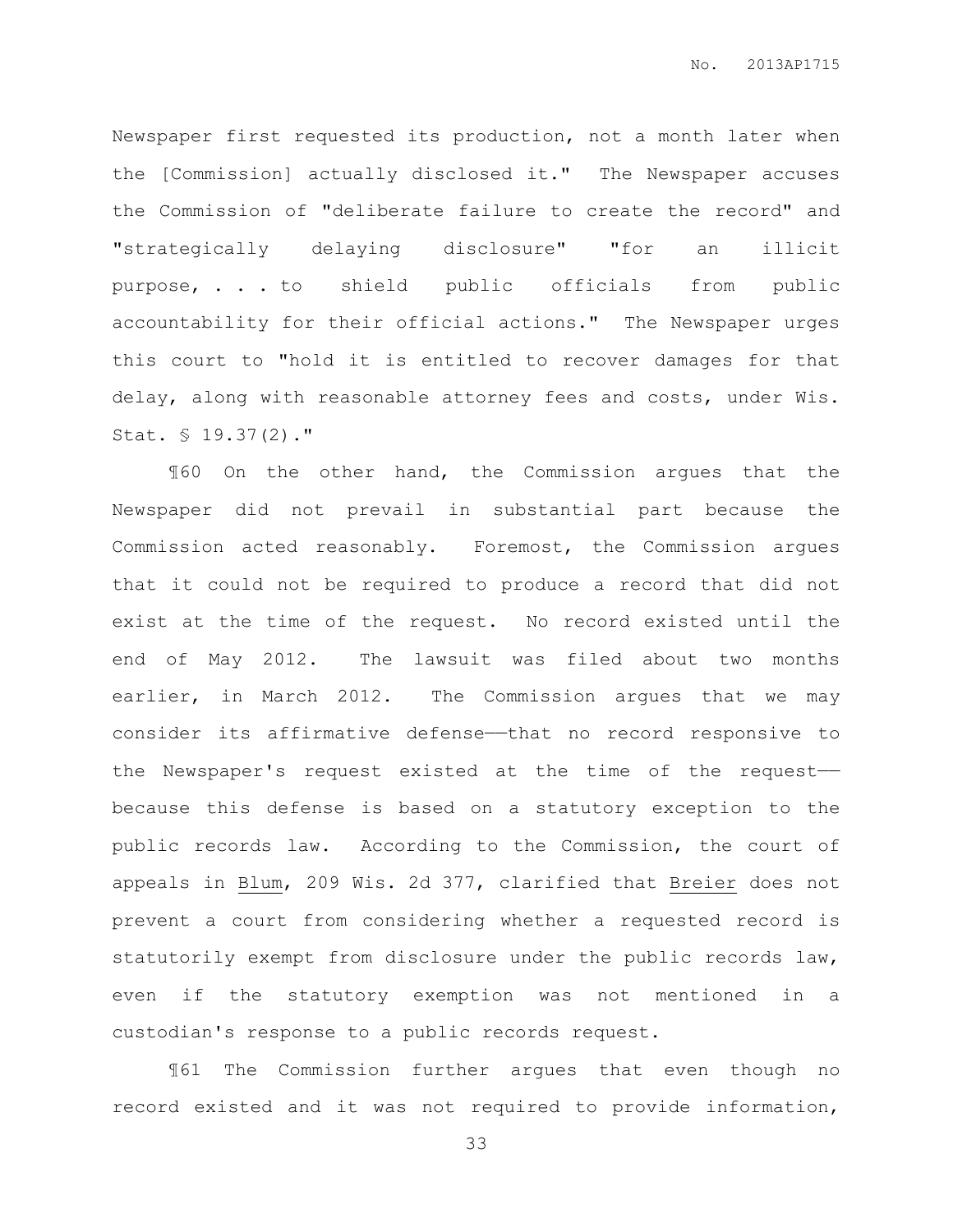it acted reasonably and provided the information requested by the Newspaper. The Commission argues that it reasonably believed that the Newspaper was requesting information, not a record, and that it did not actively mislead the Newspaper into believing that a record existed. The Commission emphasizes that the Newspaper's requests were ambiguous and that the Newspaper could not reasonably have thought that meeting minutes existed only two days after the meeting at issue. The Commission also argues that it responded to the requests for information in a timely manner. It argues that "[n]either the Public Records Law nor the Open Meetings Law requires it to create a record earlier than it would in the regular course of its business for the purpose of responding to a [public] records request." The Commission argues that "there is no requirement in the law that the [Commission] create the record immediately." According to the Commission, the Newspaper's accusation that the Commission deliberately failed to create a record "to shield [its members] from accountability for their official actions" is "preposterous." The Commission argues that it created and approved the meeting minutes at issue according to its regular course of business and that a "clerical error" slightly delayed their creation. The Commission argues that "[t]hese facts do not support a conclusion that the [Commission] was covering up its 'failure' to create these minutes earlier."

# 3. Breier and Blum

¶62 The Newspaper argues that Breier bars the Commission from raising a defense that no responsive record existed at the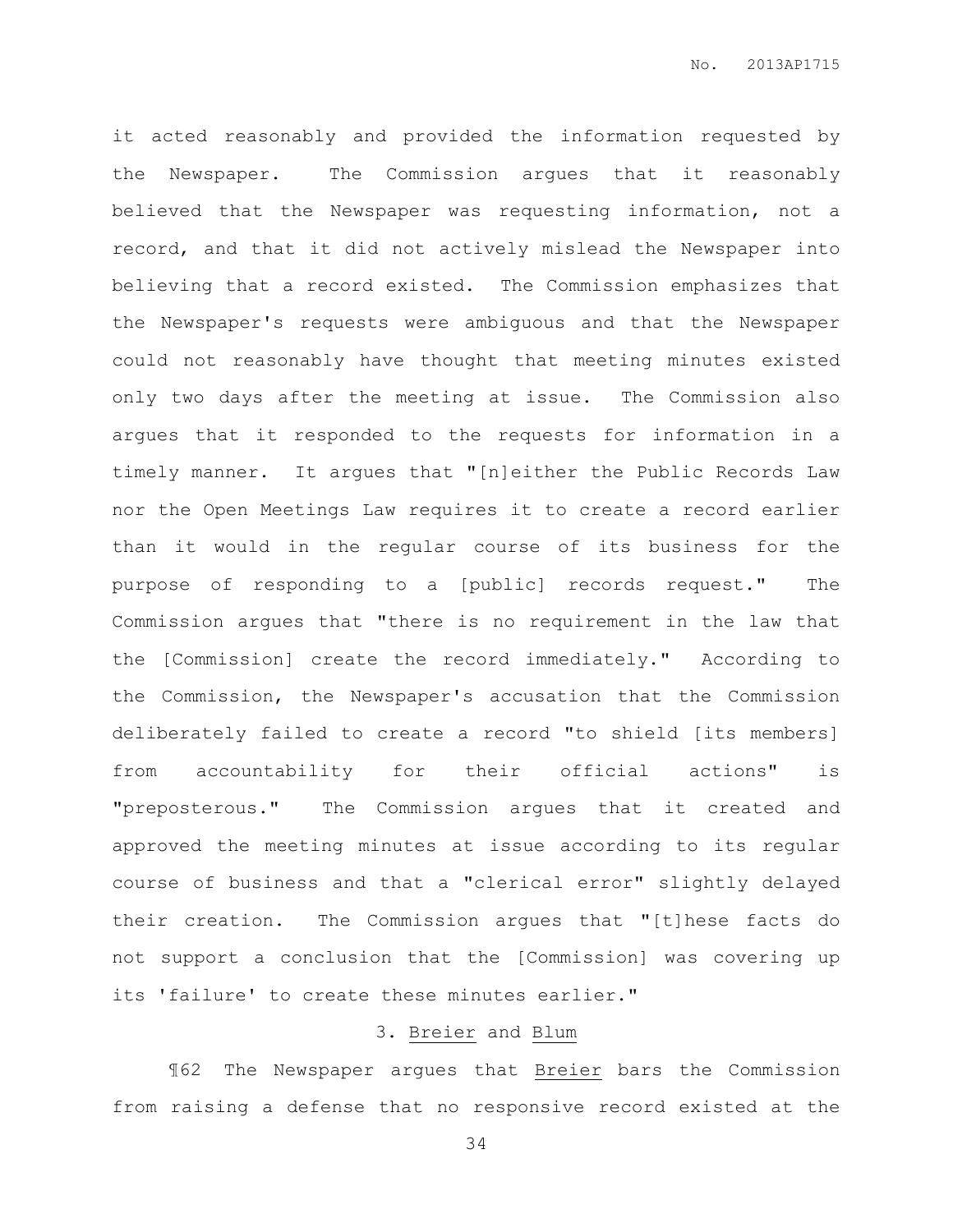time of the Newspaper's request. The Commission argues that, under Blum, it may assert that defense although it did not raise that defense before the Newspaper filed the mandamus action.

¶63 In Breier The Milwaukee Journal requested that the Milwaukee Police Department disclose daily arrest records, including the charges upon which persons were arrested. Breier, 89 Wis. 2d at 420-21. The police department refused to disclose records of the charges, so The Milwaukee Journal brought a mandamus action seeking an order compelling disclosure of those records. Id. at 421-22. The Breier court stated:

The duty of the custodian is to specify reasons for nondisclosure and the court's role is to decide whether the reasons asserted are sufficient. It is not the trial court's or this court's role to hypothesize reasons or to consider reasons for not allowing inspection which were not asserted by the custodian.

## Id.

¶64 Unlike the case at issue, in Breier the requested records existed at the time of the request. The police department denied the public records request for public policy reasons in order to protect the arrested individuals from "possible personal and economic harm." Id. at 421. This court held "as a matter of law that the harm to the public interest in the form of possible damage to arrested persons' reputations does not outweigh the public interest in allowing inspection of the police records which show the charges upon which arrests were made." Id. at 440. Accordingly, this court remanded for the circuit court to issue a writ of mandamus compelling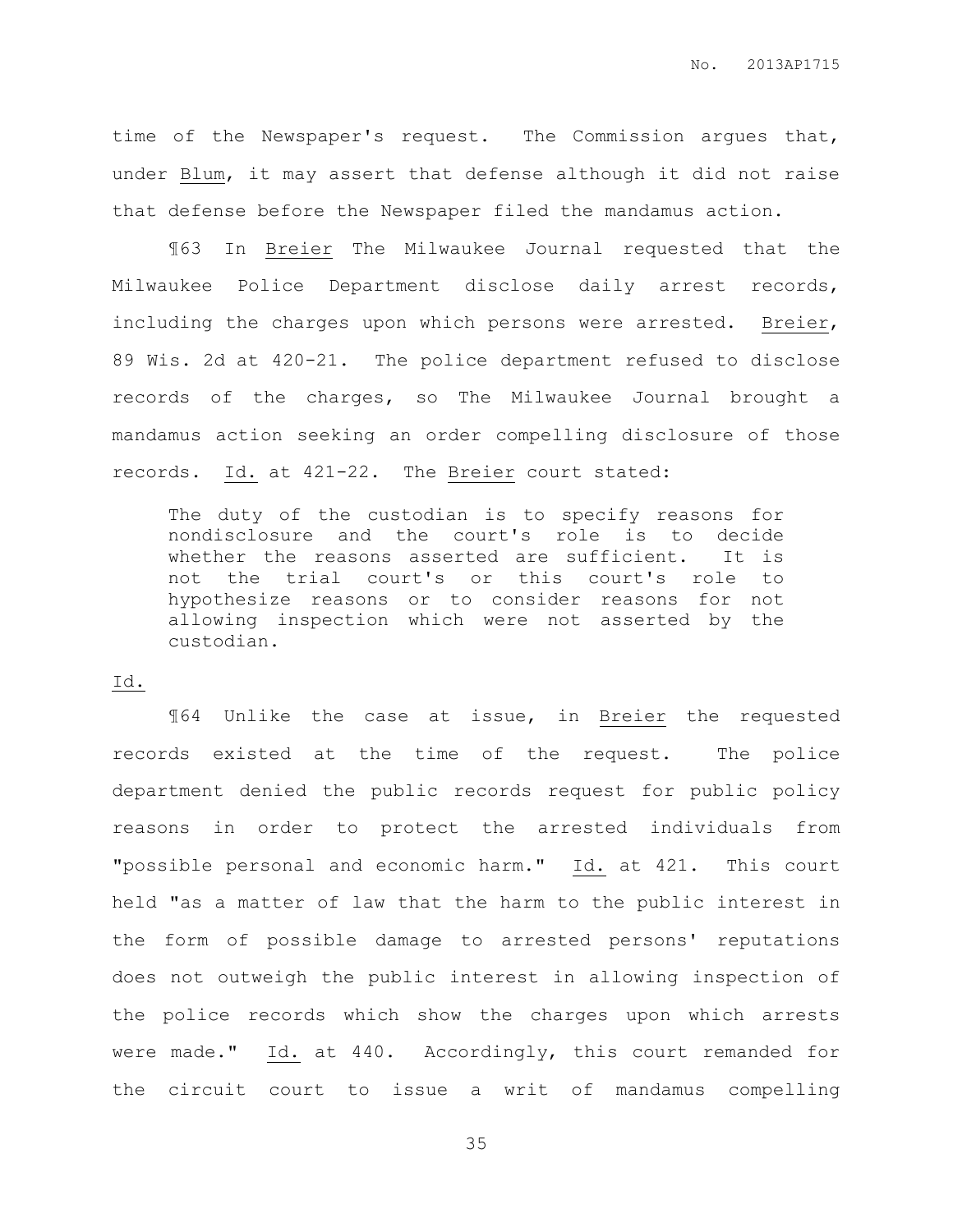disclosure of the requested records. Id. In the present case, the circuit court could not have ordered that relief at the time the lawsuit was commenced because no record existed then, and in the Commission's ordinary course of business a record would not have existed until the next regular meeting in late March.

¶65 Thus, Breier will sometimes prohibit a court from considering reasons for denying a public records request that were not asserted by a custodian prior to the commencement of a mandamus action. See Oshkosh Nw. Co. v. Oshkosh Library Bd., 125 Wis. 2d 480, 484, 373 N.W.2d 459 (Ct. App. 1985) ("Where inspection is denied, it is the custodian, not the attorney representing the governmental body after a mandamus action is commenced, who must give specific and sufficient reasons for denying inspection."). But Breier does not always require that prohibition, especially if no record exists.

¶66 In Blum a student, Elizabeth Blum, filed a public records request with the Johnson Creek Board of Education. Blum, 209 Wis. 2d at 379. The request sought records indicating the interim grades of a student who received a scholarship over Blum. Id. The board denied the request, stating that calculating interim grades would be burdensome and that interim grades were immaterial for determining the recipient of the scholarship. Id. at 380. Blum then filed a mandamus action to compel the board to disclose the requested records. Id.

¶67 The court of appeals affirmed the circuit court's order denying Blum's mandamus petition. Id. at 380, 391-92. The court of appeals held that Wis. Stat. § 118.125, which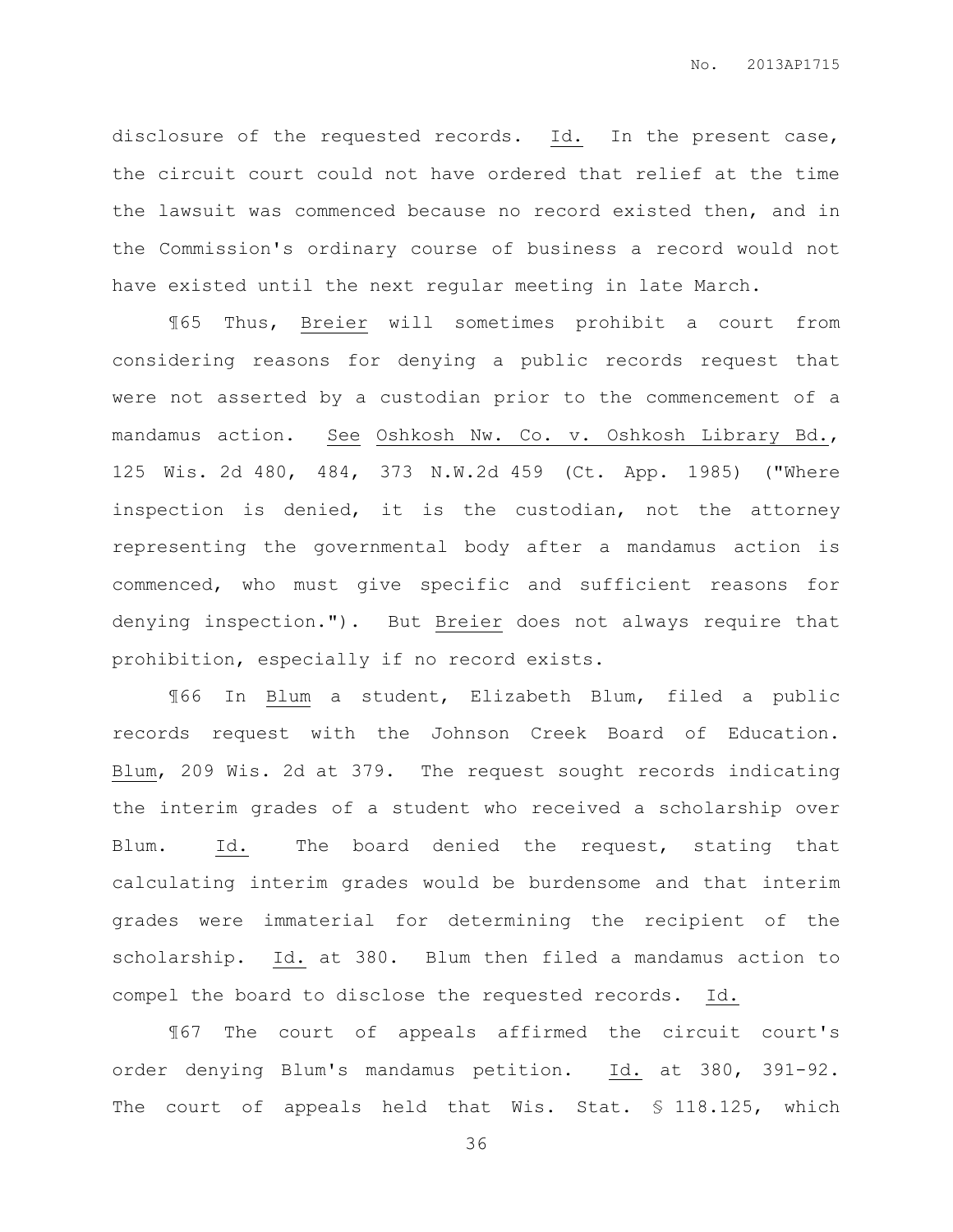states that pupil records maintained by a public school are confidential, exempted the requested records from disclosure under the public records law. Id. at 385. "[U]nless there exists: (1) a 'clear statutory exception'; (2) a common law limitation; or (3) an overriding public interest in keeping the record confidential, the information sought must be disclosed." Id. at 383 (quoting Hathaway v. Joint Sch. Dist. No. 1, City of Green Bay, 116 Wis. 2d 388, 397, 342 N.W.2d 682 (1984)). The court of appeals concluded that § 118.125 was a clear statutory exception to disclosure. Id. at 385.

¶68 The court of appeals rejected Blum's argument that, because the board did not rely on Wis. Stat. § 118.125 in its response to her public records request, Breier forbade the court from considering whether that statute exempted the requested records from disclosure. Id. at 391-92. Because the board relied on § 118.125 in its response to the mandamus petition, "[t]he trial court thus was not required to 'hypothesize' the applicable statutory exception," which would have been prohibited under Breier. See id. at 388 n.6. The court of appeals concluded, "the Board's insufficient denial letter to Blum does not prevent a court from determining whether a 'clear statutory exception' applies to the requested interim grades." Id. at 388.

¶69 Thus, under Blum, Breier does not prohibit a court from considering whether a requested record is statutorily exempt from disclosure under the public records law, even if a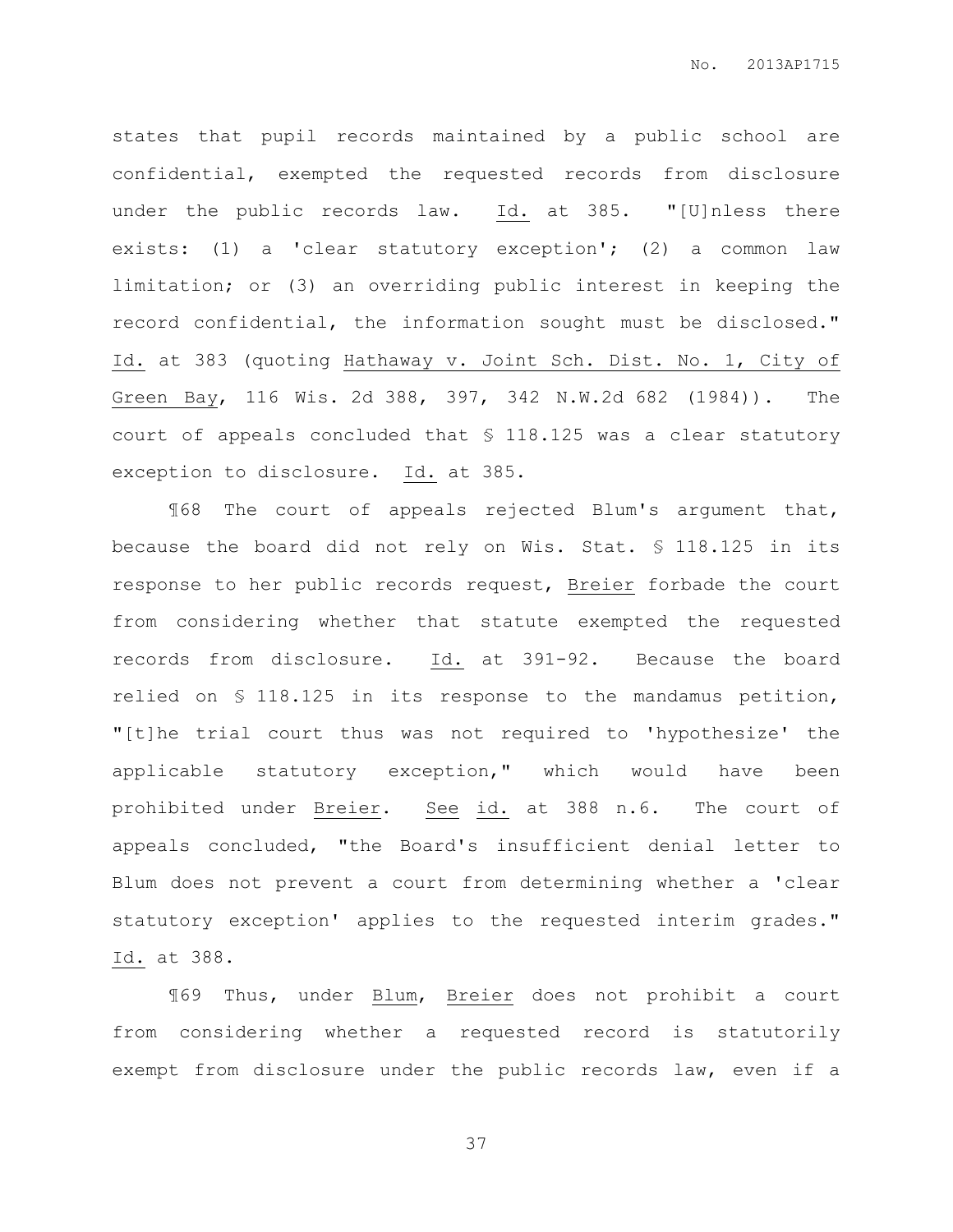custodian did not assert the statutory exemption prior to the commencement of a mandamus action.

¶70 The Newspaper urges this court to rely on Breier and conclude that it has prevailed in substantial part. The Newspaper argues that Breier requires a custodian to be specific in its response to a public records request so that a requester can challenge the response and so a court can review the sufficiency of the response. The Newspaper contends that the Commission "actively misled the newspaper into believing that it had created a record of the motion at issue," only to assert that no record existed after the mandamus action was filed. The Newspaper argues that, had it known that no record existed, it would have filed suit under the open meetings law instead of the public records law.

¶71 The Commission urges us to rely on Blum and thus allow it to raise its affirmative defense that no responsive record existed at the time of the Newspaper's request. It argues that a record's non-existence provides a clear statutory exception to disclosure under the public records law. The Commission reasons that the public records law does not require the creation of a record or the release of a record that does not exist. The Commission further argues that "there is no evidence . . . that the [Commission] purposefully or maliciously misled the Newspaper" into believing that a record existed. Rather, the Commission argues that it mistakenly believed that the Newspaper was requesting information, not records, and that the "lack of clarity" of the Newspaper's requests "resulted in confusion."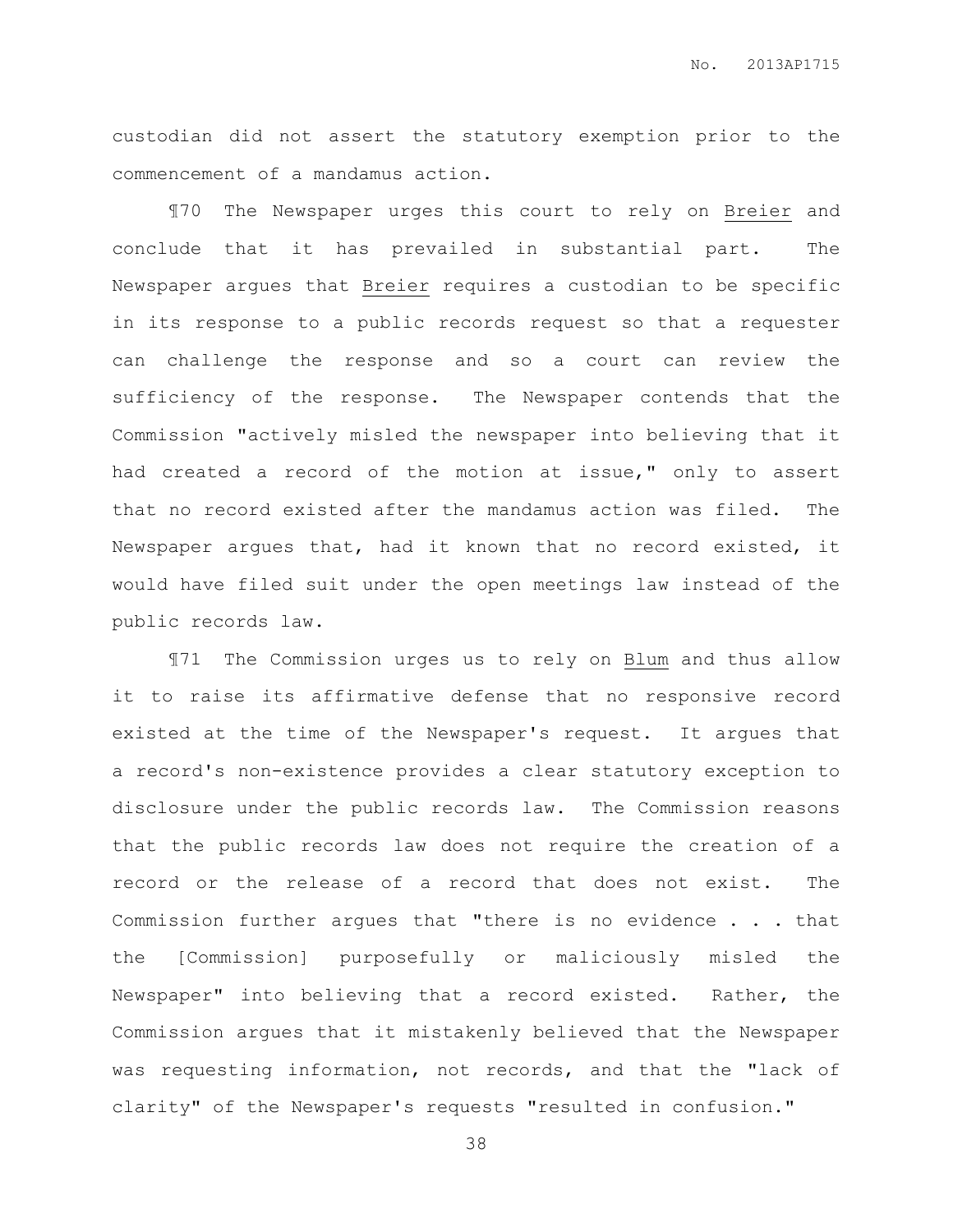¶72 To determine whether the Commission may assert its affirmative defense that no responsive record existed at the time of the Newspaper's request, we will determine whether a requested record's non-existence provides a "clear statutory exception" to disclosure under the public records law. See Blum, 209 Wis. 2d at 388. "The [public] records law affords the right to inspect and make or receive a copy of a 'record.'" George, 169 Wis. 2d at 579 (quoting Wis. Stat. § 19.35(1)(b)). Wisconsin Stat. § 19.35(1)(a) states that, "[e]xcept as otherwise provided by law, any requester has a right to inspect any record." Wis. Stat. § 19.35(1)(a) (emphasis added). Similarly, § 19.35(1)(b) states that, "[e]xcept as otherwise provided by law, any requester has a right to inspect a record and to make or receive a copy of a record." Wis. Stat. § 19.35(1)(b) (emphases added).

¶73 Accordingly, the public records law provides neither a right to inspect nor a duty to disclose a non-existent record. See George, 169 Wis. 2d at 579 (holding that "[a] non-existent record cannot be inspected or copied" and "[t]he [public] records law does not require the custodian to . . . create a record for the benefit of a requester."). A governmental entity may not circumvent disclosure of a record by failing to create a record that it is legally required to create. However, the public records law does not require the government to create a record or release a non-existent record. The public records law "is designed to make existing records available to the public unless withholding such documents is specifically authorized by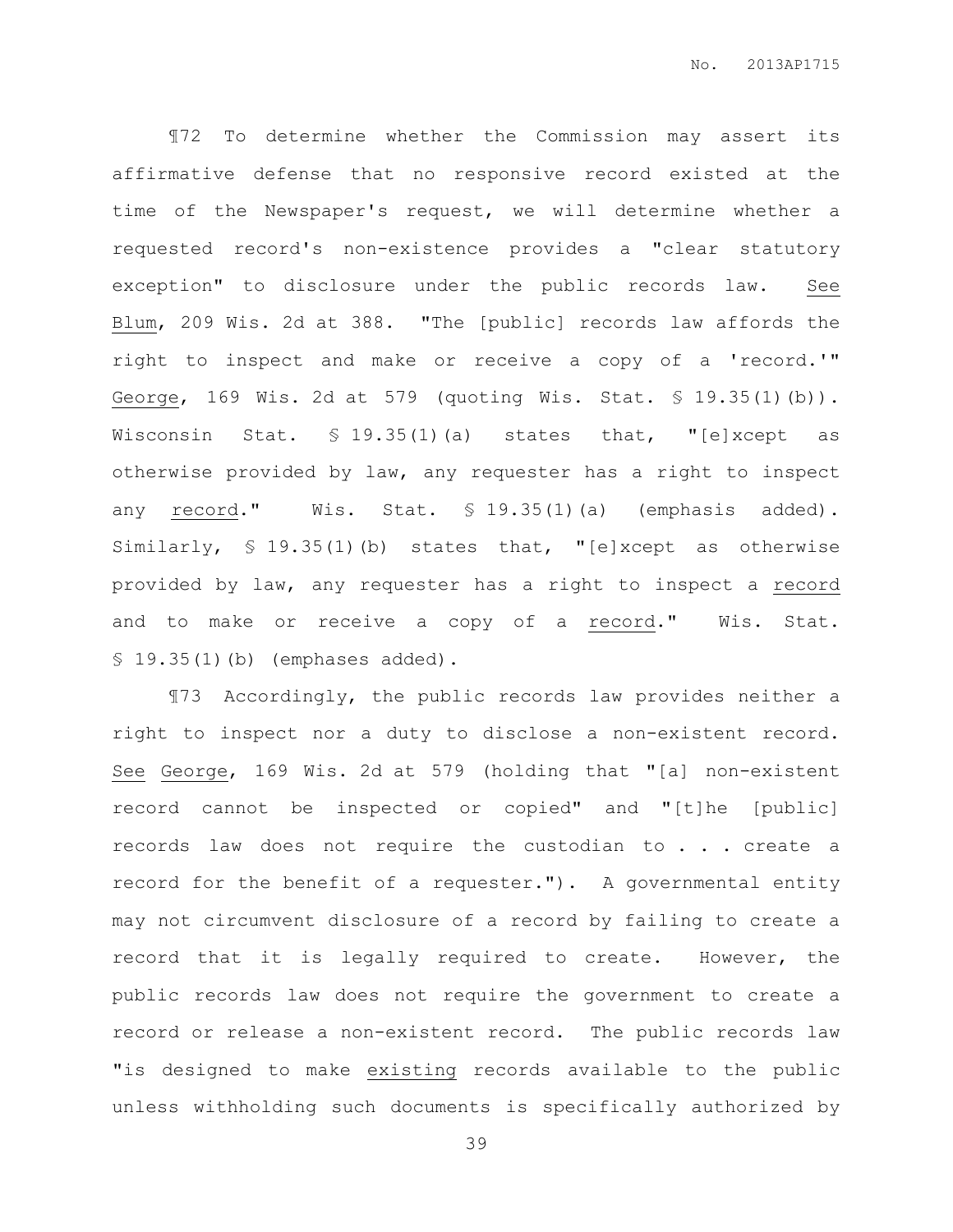law." Gehl, 306 Wis. 2d 247, ¶13 (emphasis added) (citing Zinngrabe, 146 Wis. 2d at 633). See also Compliance Outline, supra, at 18 ("The public records law provides access to existing records maintained by authorities."). Thus, "[t]he public records law does not require an authority to provide requested information if no record exists . . . ." Compliance Outline, supra, at 18. In short, a record's non-existence provides a clear statutory exception to disclosure under the public records law.

¶74 We are not persuaded by the Newspaper's argument that Blum applies only to a confidentiality-based clear statutory exception to disclosure. The court of appeals in Blum held that it may consider a "clear statutory exception" to disclosure, although the custodian did not rely on the exception in its response to a public records request. Blum, 209 Wis. 2d at 387- 88. Although the court discussed a confidentiality statute, it did so because that kind of statute was at issue in that case. The court did not suggest that its holding was limited to confidentiality-based statutory exceptions. Further, in Breier, the court did not address the issue of whether a custodian could assert a statutory exception, such as a record's non-existence, for the first time after a mandamus action has been filed.

¶75 We are also not persuaded by the Newspaper's argument that the Commission's affirmative defense is barred because the Commission, by failing to disclose that no record existed, hindered both the Newspaper's ability to prepare a challenge and a court's ability to review the sufficiency of the Commission's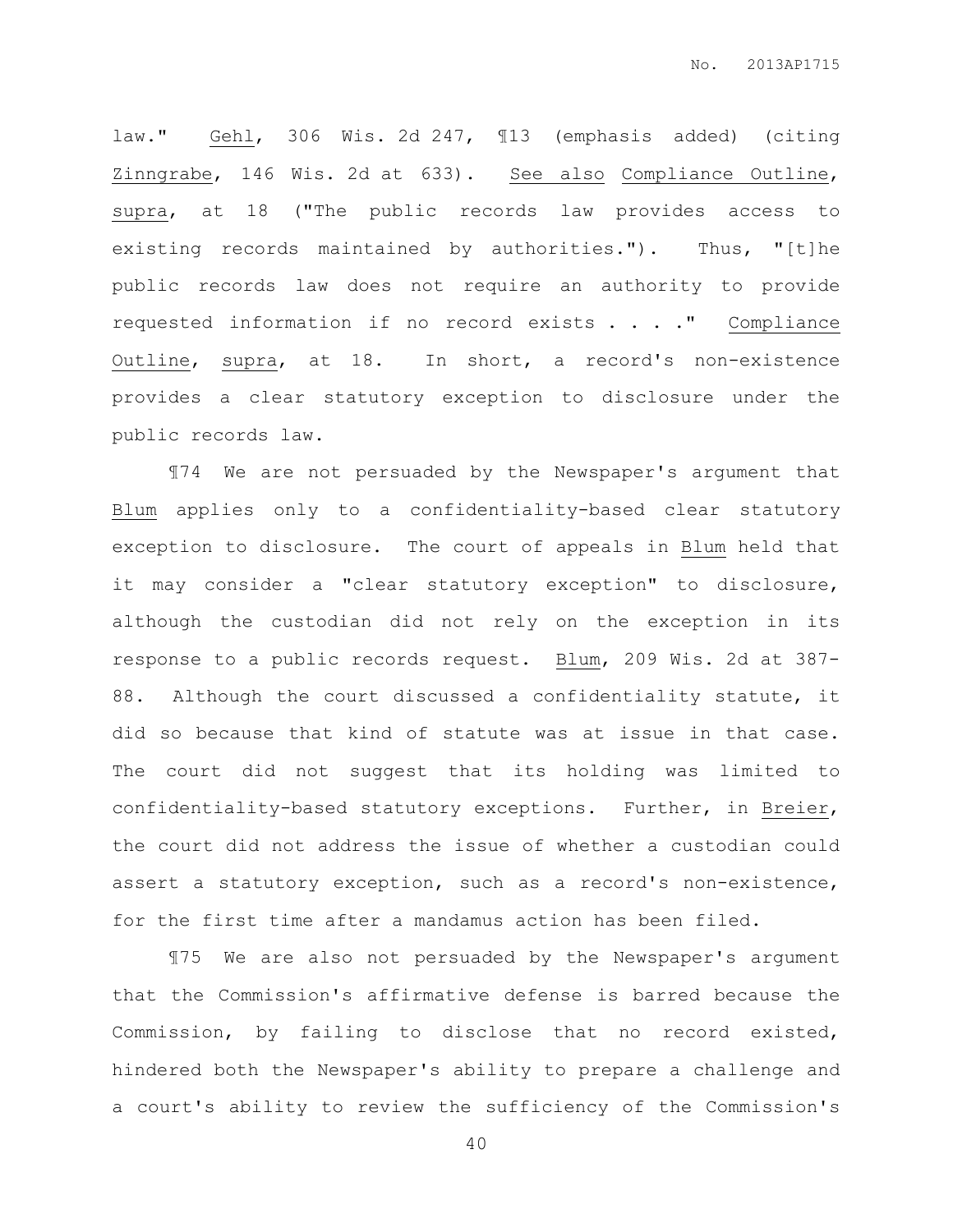denial. Accepting this argument would require us to overturn Blum, which we are unwilling to do. In fact, the court of appeals in Blum rejected the same argument. See id. at 386-88. The court of appeals in Blum explained that Breier requires custodians to be specific in their responses to public records requests so that courts can review the sufficiency of the responses. Id. at 386-87. However, if "the information requested is specifically exempted by statute from disclosure," the legislature has already determined that the information need not be disclosed. Id. at 387. "[A] reviewing court's de novo determination whether certain information is statutorily exempted from disclosure is not aided by anything a custodian might say in a denial letter, nor is it deterred by the custodian's silence." Id. at 387-88. In the present case, although the Commission's responses did not state that no record existed, that omission does not impair our ability to determine whether a statutory exemption to disclosure applies. $^{26}$ 

¶76 We conclude that under the circumstances presented, this court may consider whether a record existed when the public records request was made, even though the custodian's response

 $\overline{a}$ 

 $26$  We also disagree with the Newspaper's argument that we should ignore the Commission's affirmative defense because the Commission actively misled the Newspaper into believing that a record existed. There is no evidence that the Commission actively misled the Newspaper. The Commission did not know whether a responsive record existed when it responded to the requests. In addition to the fact that no record existed that could be produced, the Commission acted reasonably in responding to what it deemed to be a request for information.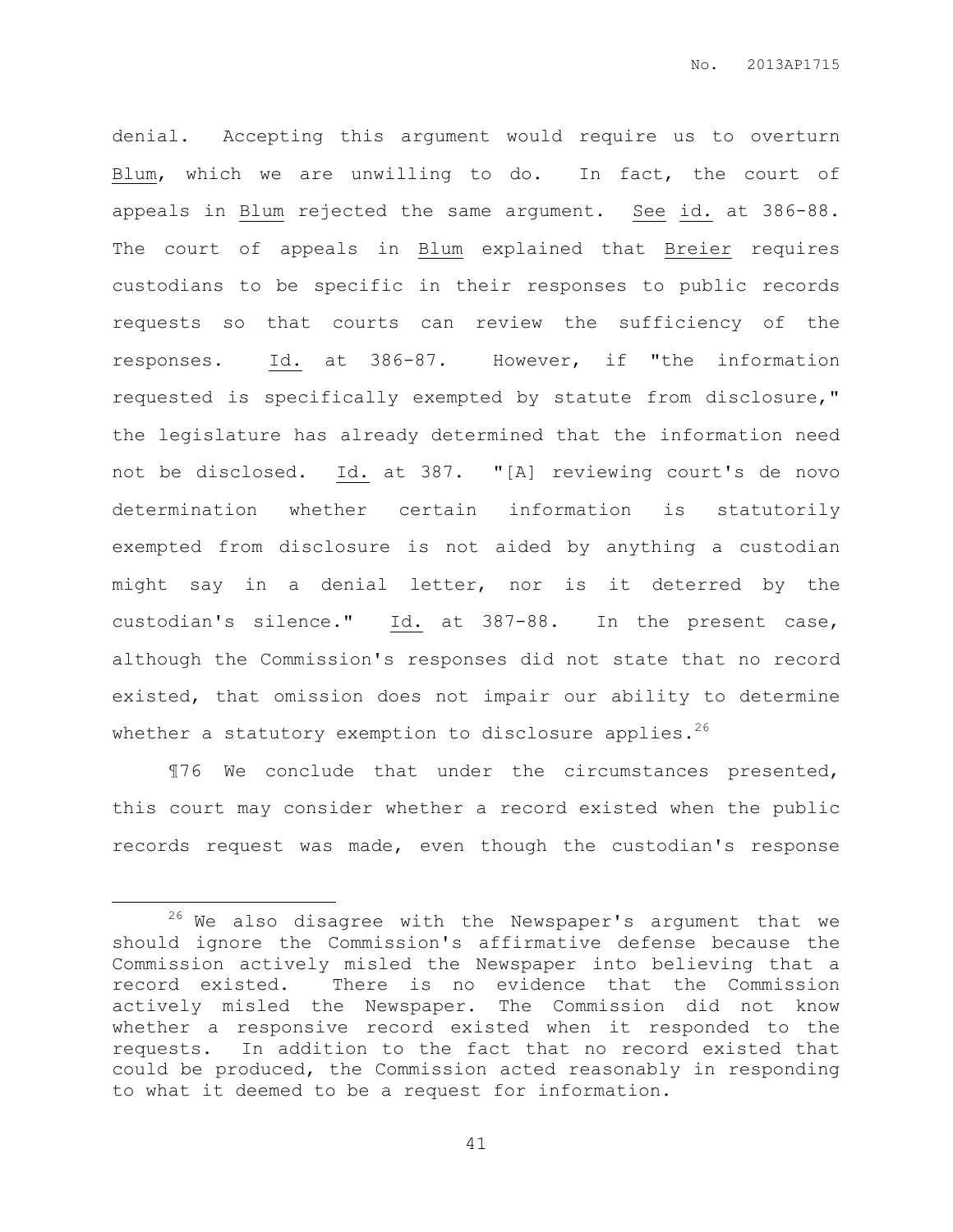to the request did not specifically state that the record did not exist. See id. at 388 (holding that a court may consider a clear statutory exception to disclosure even if a custodian did not rely on that exception in its response to a public records request). Based on the foregoing discussion, the Commission lawfully denied the Newspaper's request because no responsive record existed at the time of the request.

## 4. The Requests and Responses

¶77 What complicates and also clarifies this case is that each party may have made mistakes that exacerbated confusion regarding what was being requested and the fact that no responsive record existed. However, those misunderstandings do not equate to a public records law violation such that the Newspaper prevailed "in substantial part." It is in part because the Commission acted with reasonable diligence and provided more information than the public records law required and no record existed to produce, that the Newspaper has not prevailed in substantial part such that it is entitled to recover reasonable attorney fees, damages, and other actual costs under Wis. Stat. § 19.37(2). A review of the facts highlights the reasonable confusion.

¶78 The Commission held a special meeting in closed session on February 20, 2012. Two days later, Christine Won, a reporter for the Newspaper, e-mailed two commissioners and Racine Deputy City Attorney Scott Letteney. Won's e-mail asked for information, not a record. Her e-mail stated, "I am officially asking on the record to know the vote of each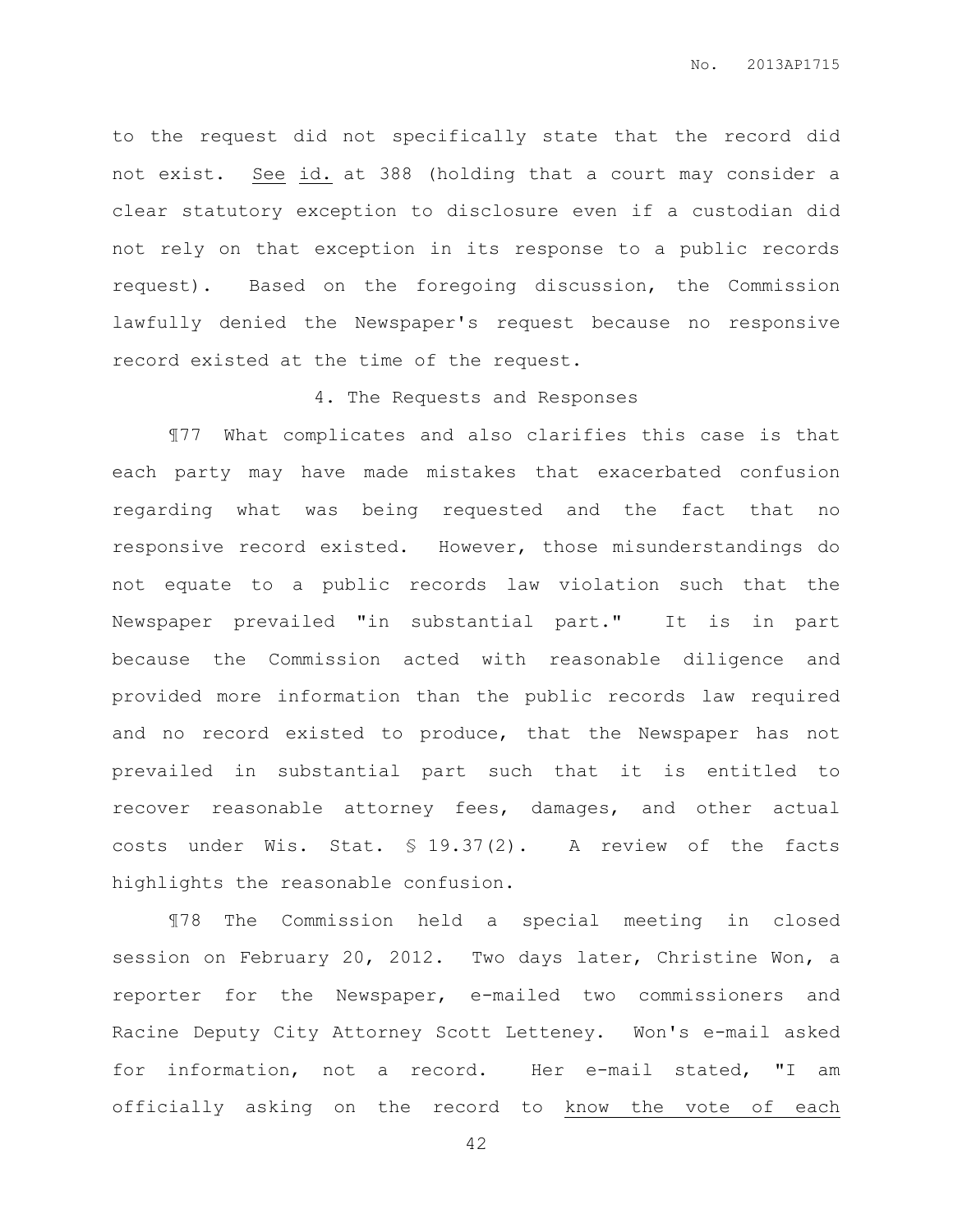commissioner from the closed [Commission] meeting Monday [February 20, 2012,] in which they decided to reopen the police chief search." (Emphasis added.)

¶79 Won sent a clarification e-mail hours later, which stated: "Under statute  $19.88(3)$  - I am asking for the recorded motions and votes of each [] Commissioner at the closed meeting . . . ." Although this time Won asked for "recorded motions and votes," her request was based on Wis. Stat. § 19.88(3), which is part of the open meetings law, not the public records law. Section 19.88(3) requires governmental bodies to record their "motions and roll call votes." Wis. Stat. § 19.88(3). That statute does not expressly state when a record must be created.<sup>27</sup> In the same e-mail, Won again asked for information, stating, "I would appreciate this information as soon as practicable and without delay." (Emphasis added.)

¶80 The Commission's March 7 response stated that "[y]our request for the specific vote of the [Commission] . . . is denied." (Emphasis added.) Similarly, in its March 9 e-mail, the Commission stated that it had a lawful basis "for denying the release of the vote of the [Commission] from its February 20, 2012 meeting." (Emphasis added.) Although that e-

 $\overline{a}$ 

<sup>&</sup>lt;sup>27</sup> The Newspaper argues that Wis. Stat.  $$ 19.88(3)$ implicitly requires a record to be created "as soon as practicable and without delay." See Wis. Stat. § 19.35(4)(a). We express no opinion on this argument. However, we note that the "as soon as practicable and without delay" language of § 19.35(4)(a) allows a reasonable amount of time to respond to a public records request.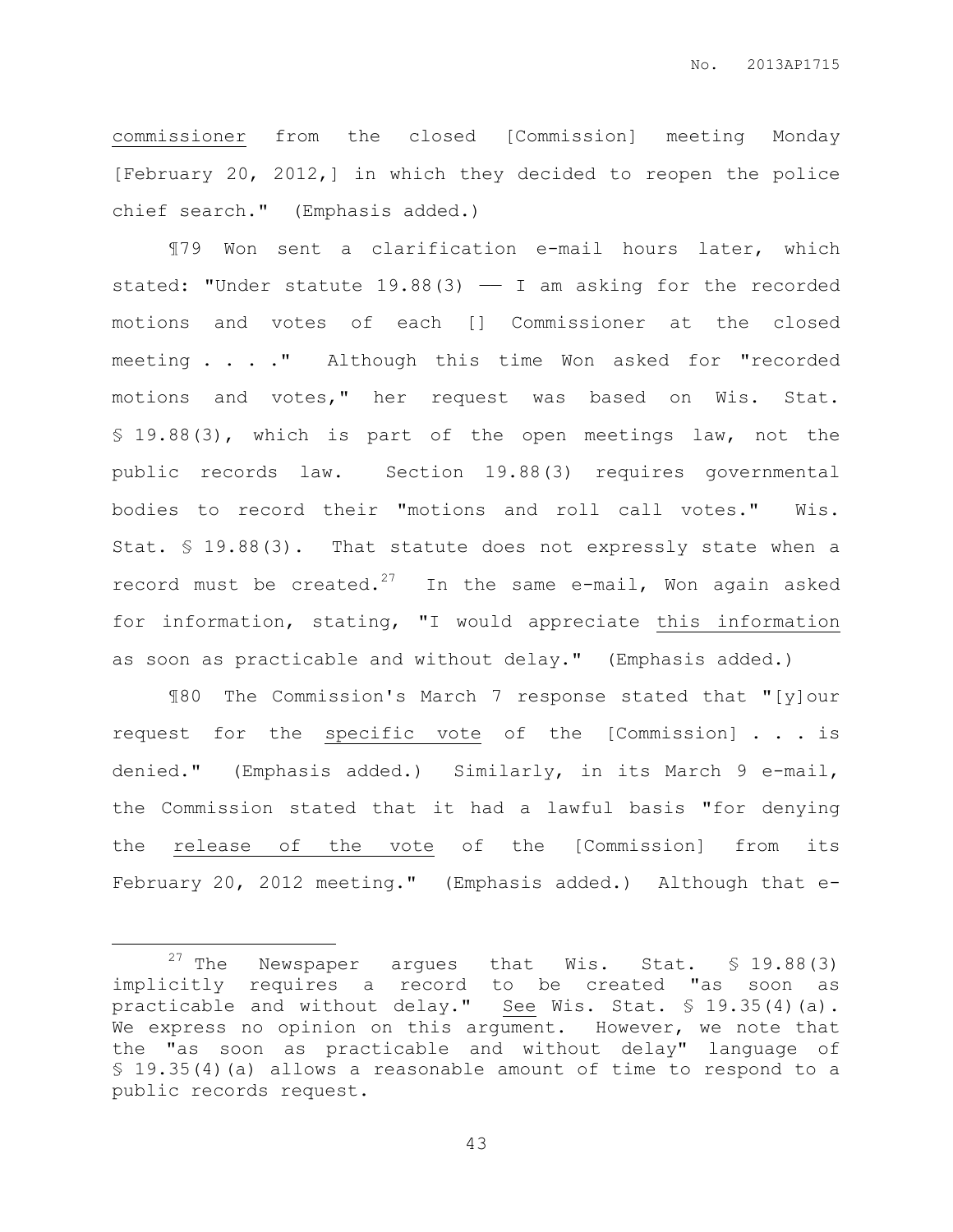mail stated that the Commission was "performing the required balancing test for the release of records," it seemingly meant that it was applying this balancing test to determine whether it should release the requested information immediately. Specifically, the Commission stated that it understood "the import to the [Newspaper] of having this information" and, therefore, offered to release "the specifics of the February 20 vote" within five business days of hiring a new police chief. (Emphasis added.)

¶81 On March 12 the Newspaper's final request again asked for information, not a record. The Newspaper stated that it "would like the information immediately."

¶82 On March 22, two days after hiring a new police chief, the Commission e-mailed the requested information to the Newspaper. The Commission did not release a record at that time because no record containing the requested information existed before May 21. The Newspaper argues, in part, that waiting this long for the information is waiting too long. The Commission is under no obligation to provide information in response to a records request.

¶83 The Commission reasonably interpreted the Newspaper's e-mails as requests for information, not minutes. Indeed, it is difficult to imagine that a local reporter, sophisticated requester and wordsmith, who displayed familiarity with the Commission, would have thought that meeting minutes were available a mere two days after a special meeting was held and before they would have been completed in the Commission's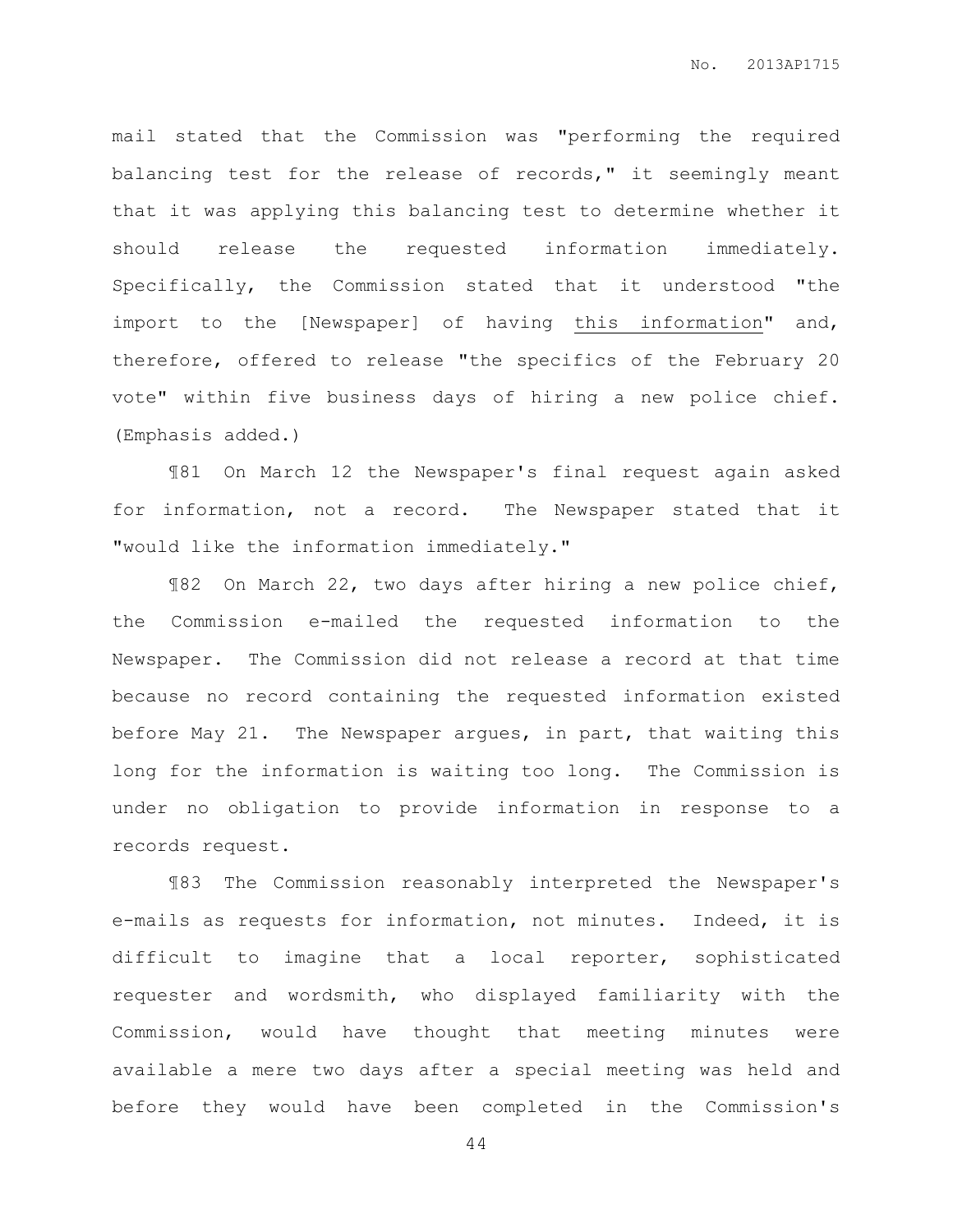ordinary course of business. Perhaps that is why the requests and responses are framed in terms of access to information. In fact, the Newspaper did not clarify until September 2012, when it moved for summary judgment, that it was actually seeking meeting minutes and that the information it received in March 2012 was unsatisfactory. Could both sides have done better? Yes. Although not required, the Newspaper could have specified that it wanted only an actual record or, more specifically, minutes. The Commission could have clearly replied that no record existed. However, the Newspaper's requests and the Commission's responses demonstrate a dialogue between the parties wherein information was provided in response to a request for information at a time when no record existed. Notably, the Newspaper does not complain that it failed to receive the record.

¶84 Nonetheless, the circumstances presented in this case demonstrate that the Commission provided, rather than hid, information pertinent to the request. The Newspaper filed this action before the record was created and after it knew that it would receive the information. The creation of the record, rather than the lawsuit, caused the record's production. The Newspaper's argument rests upon the timing of the record's creation under the open meetings law. Again, this is not an open meetings law case.

¶85 We note that the Commission was not required to respond by a specific date and time. The Commission could have answered in a number of ways. It was not necessarily required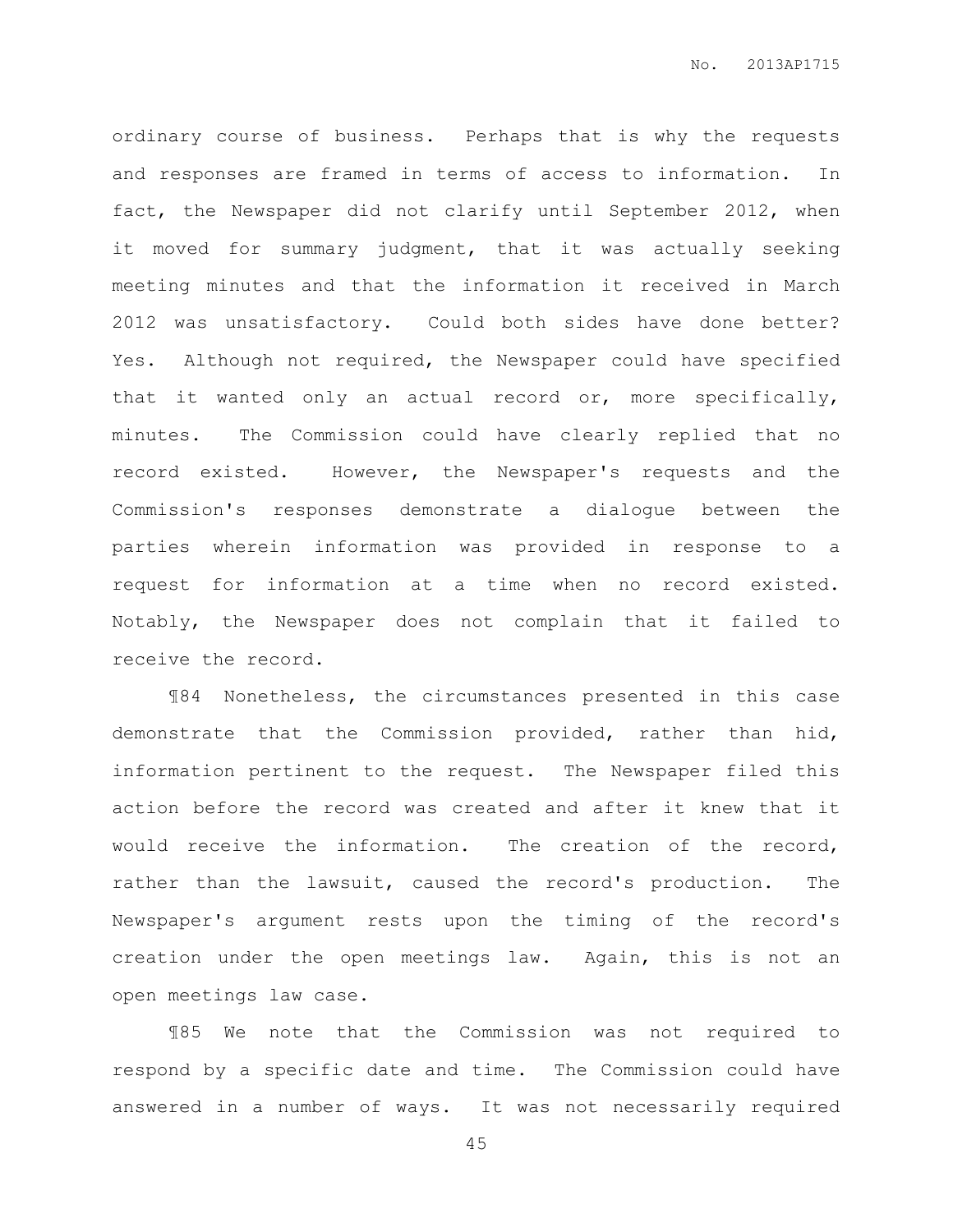to notify the Newspaper that it would provide the information after it decided to do so. "[U]nder [Wis. Stat.]  $\$$  19.35(4)(a), receipt of [a public] records request triggers either a duty to respond to the request or a duty to produce the requested records." ECO, Inc. v. City of Elkhorn, 2002 WI App 302, ¶24, 259 Wis. 2d 276, 655 N.W.2d 510. "Wisconsin's Public Records Law does not explicitly require [a custodian] to notify . . . the requester, as long as the [custodian] 'fill[s] the request' and does so 'as soon as practicable and without delay.'" Racine Educ. Ass'n II, 145 Wis. 2d at 523 (quoting Wis. Stat. § 19.35(4)(a)). Nevertheless, the Commission did both. It notified the Newspaper on March 9 that it would release the requested information soon. The Newspaper responded——by filing a lawsuit. On March 22 the Commission followed through and provided the Newspaper with the requested information, albeit not in record form. The Newspaper responded by serving the lawsuit on the Commission. Moreover, even before the Newspaper made its public records request, the Commission had already issued a press release.

¶86 While the public records law does not impose a specific timing requirement instructing when to file a mandamus action, when a mandamus action is filed may significantly influence whether the requester has "prevailed" in "substantial part" so to be awarded reasonable attorney fees, damages, and other actual costs. Here, the timing and language of the requests and responses, the timing of the filing and service of the lawsuit, the voluntary provision of information, and the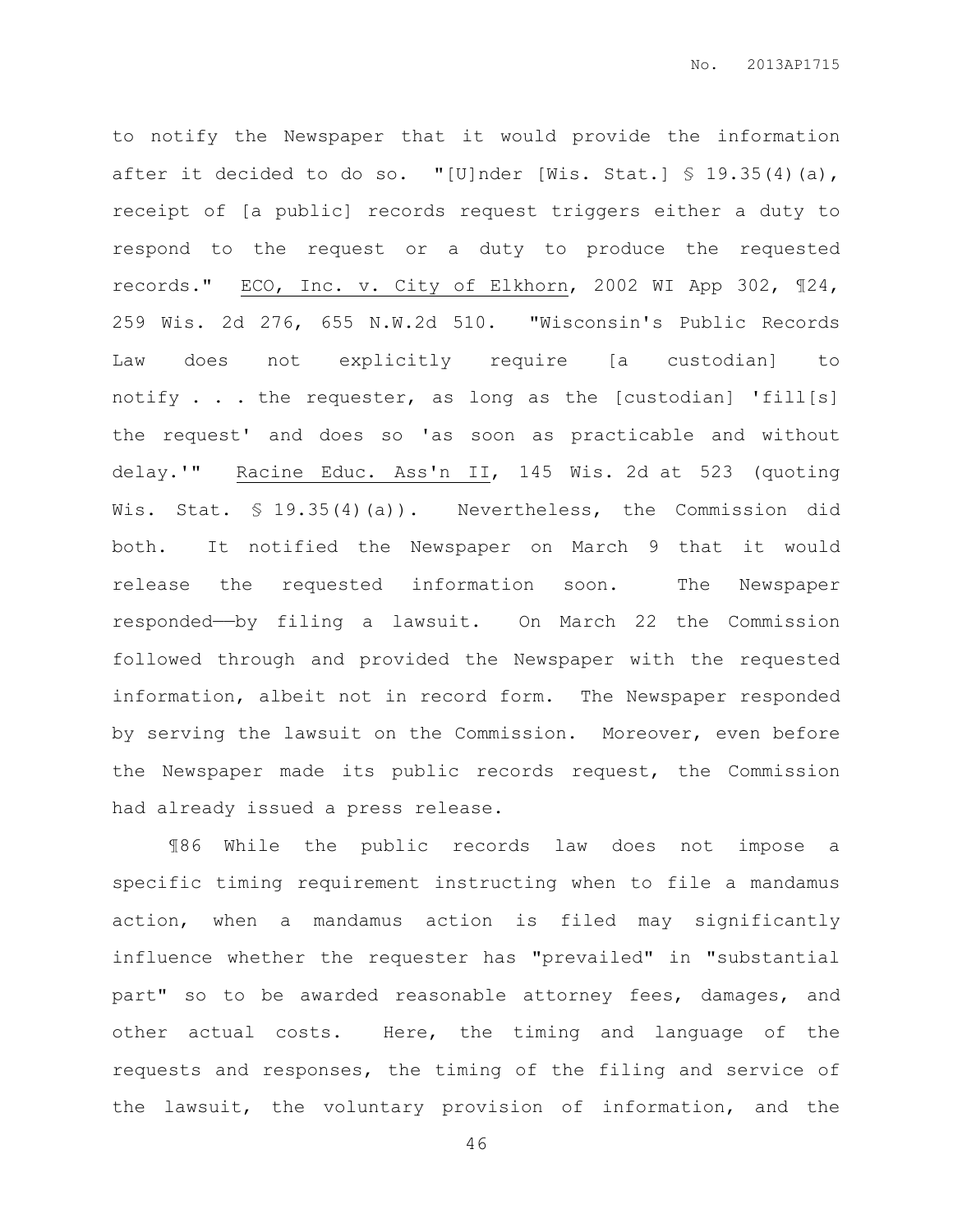fact that no responsive record existed, all play a role in our analysis that the Newspaper has not prevailed in substantial part so to receive the award that it seeks.<sup>28</sup> The lawsuit was not causally related to the release of the record-the record was not in existence when the lawsuit was commenced or even served. Here, the Commission's conduct was reasonable under the circumstances.

¶87 As a practical matter, in many smaller jurisdictions, a local governmental body can be swamped with public records requests and may need a substantial period of time to respond to any given request. See Racine Educ. Ass'n II, 145 Wis. 2d at 523-24 (holding that a custodian timely released a record 35 days after it was requested). Many jurisdictions, like the one in the case at issue, function with the help of part-time, volunteer citizens. Governmental meetings may occur fairly infrequently. Even in a larger jurisdiction, a significant period of time may be needed to respond to a public records request. For example, the court of appeals has held that the passage of 41 days between a request and the City of Milwaukee Police Department's release of the requested record was reasonable. Watton, 306 Wis. 2d 542, ¶36, rev'd on other grounds, 311 Wis. 2d 52. The Newspaper is incorrect in arguing that Wis. Stat. § 19.35(4)(a) requires immediate disclosure.

l.

<sup>28</sup> Even if the Newspaper would have known that no record existed and pursued an action under the open meetings law, it would have been required to file a complaint with a district attorney and then wait 20 days for a response from the district attorney before filing suit. See Wis. Stat. § 19.97(1), (4).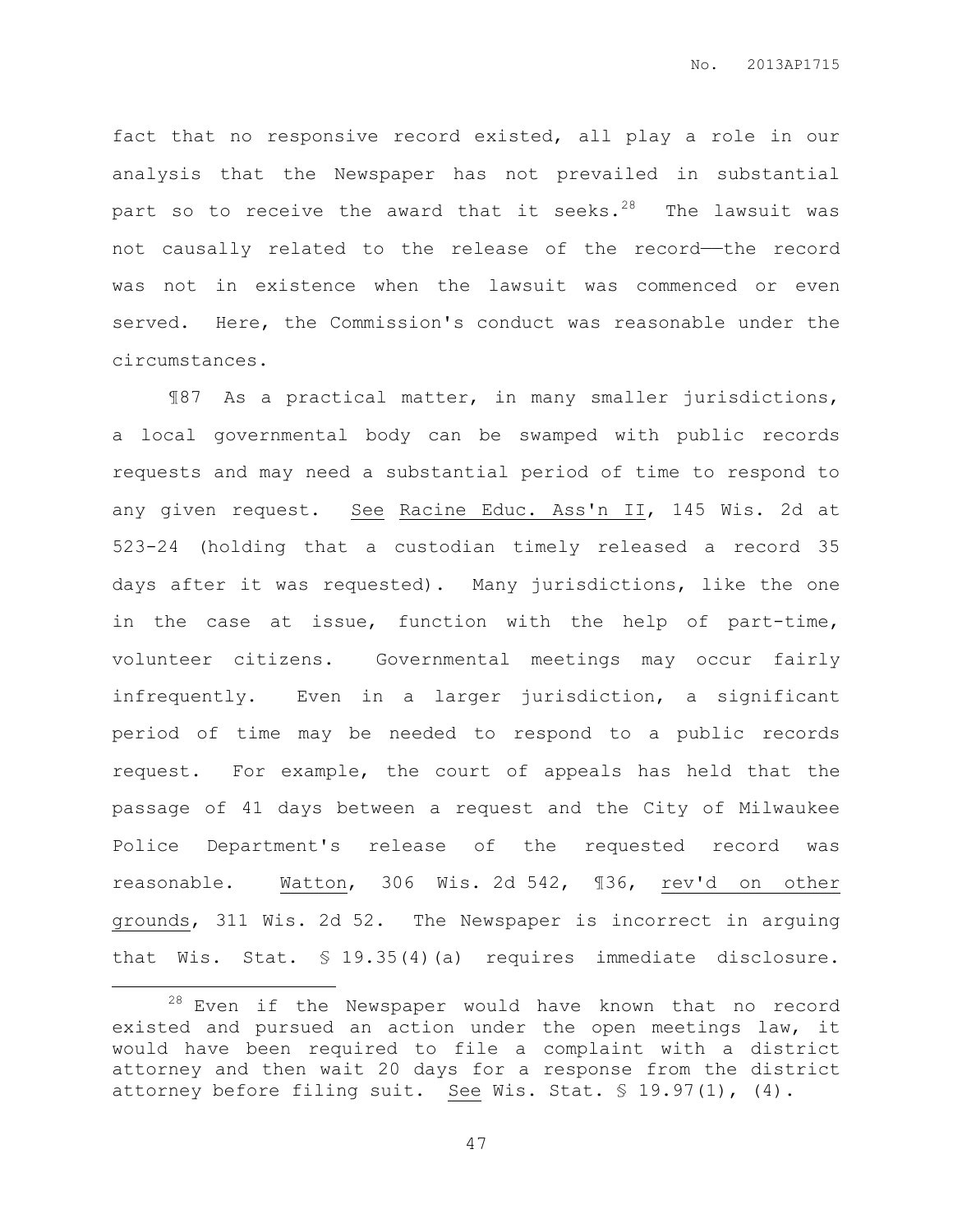See id. The public records law is less exact than the Newspaper wishes.

¶88 We conclude that although the requests and the responses are less than precise, the Newspaper has not prevailed in substantial part so to entitle it to reasonable attorney fees, damages, and other actual costs under Wis. Stat. § 19.37(2). No record existed. Although not required, the timing of the Commission's voluntary release of the requested information further demonstrates that the Newspaper's requested relief is not justified. The Newspaper argues that it "was entitled to the information when the Newspaper first requested its production, not a month later when the [Commission] actually disclosed it." We note that what the Newspaper received a month later was, in fact, information, not a record. The Newspaper's argument about the timing of the release is curious given that it seems to argue that the information, not a record, should have been released earlier. In fact, the Newspaper had the information that it requested, just not in record form, before it served this lawsuit on the Commission. Therefore, contrary to the Newspaper's assertion, the public records law does not declare that the Newspaper prevailed in substantial part when it made the request and filed and served the lawsuit before any record existed, and when the Newspaper's request was for information, which was provided, even though the Commission was not required to provide information in response to a public records request.

## 5. Precedent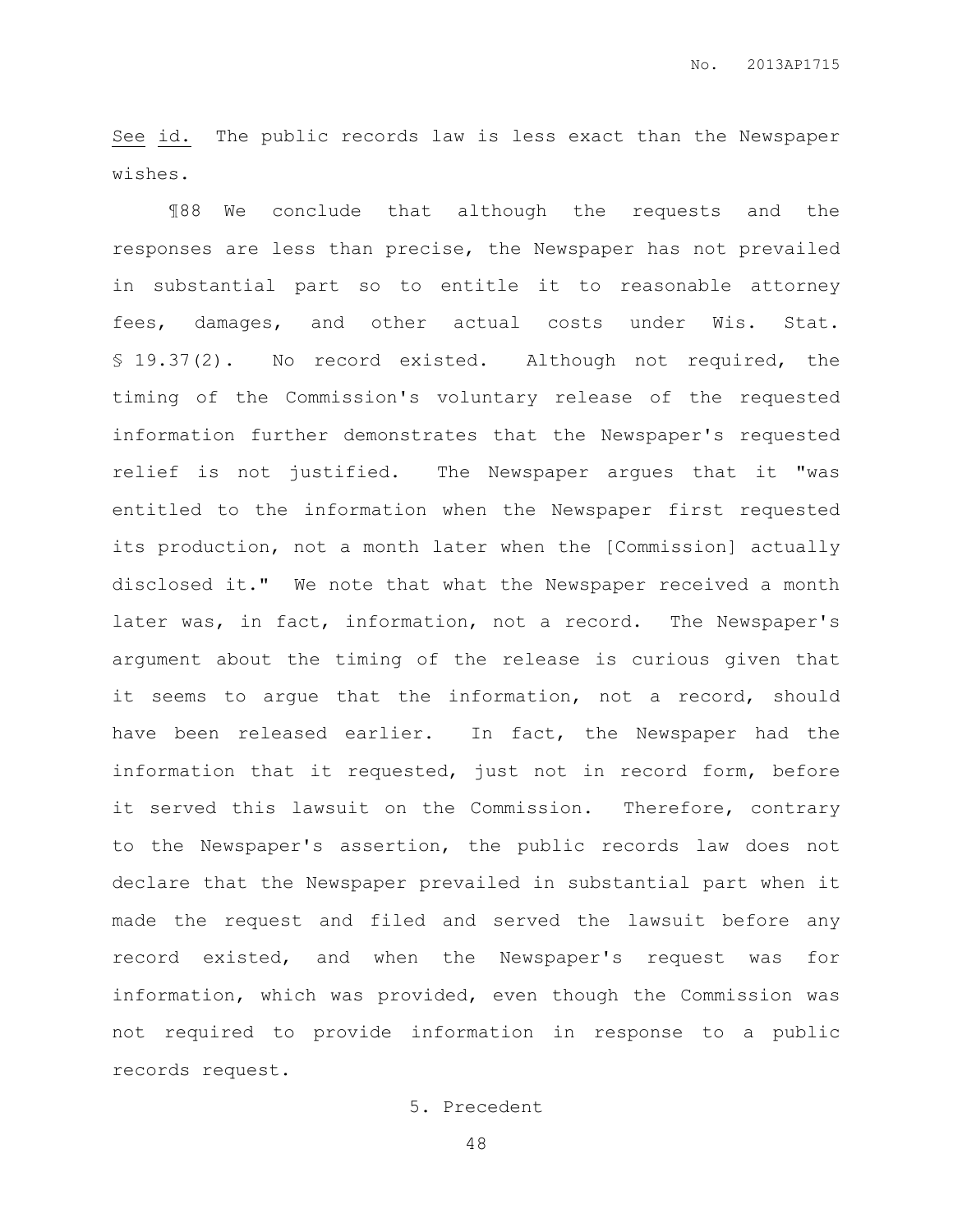¶89 Precedent instructs us that, as public records litigation is concerned, the Newspaper has not prevailed in substantial part in this action because the Commission acted with reasonable diligence. See Racine Educ. Ass'n II, 145 Wis. 2d at 524.

¶90 In Racine Education Association I the Racine Education Association made a public records request to the Board of Education for the Racine Unified School District on May 18, 1984. Racine Educ. Ass'n I, 129 Wis. 2d at 323. The board did not respond, so the association filed a mandamus action on June 7, 1984. Id. Also on June 7, the board filed an answer to the mandamus petition, arguing that "it was exempt under sec. 19.35(1)(l), Stats., which states that compliance with a public records request is not mandated if a new record would need to be made by extracting information from existing records." Id. On June 22, 1984, the board "furnished the information" to the association. Id. Thereafter, the circuit court held that the action was moot and denied costs to the association. Id. The association appealed, seeking "attorney fees and costs." Id.

¶91 The court of appeals held that the association was not entitled to attorney fees and costs under Wis. Stat. § 19.37(2) because it had not prevailed in substantial part.<sup>29</sup> Racine Educ.

 $\overline{a}$ 

 $29$  In Racine Education Association I the court of appeals adopted a test for determining whether a plaintiff prevailed in substantial part and thus was entitled to reasonable attorney fees, damages, and other actual costs under Wis. Stat. § 19.37(2). Racine Educ. Ass'n v. Bd. of Educ. for Racine Unified Sch. Dist., 129 Wis. 2d 319, 326-28, 385 N.W.2d 510 (Ct. App. 1986) ("Racine Educ. Ass'n I"). The court of appeals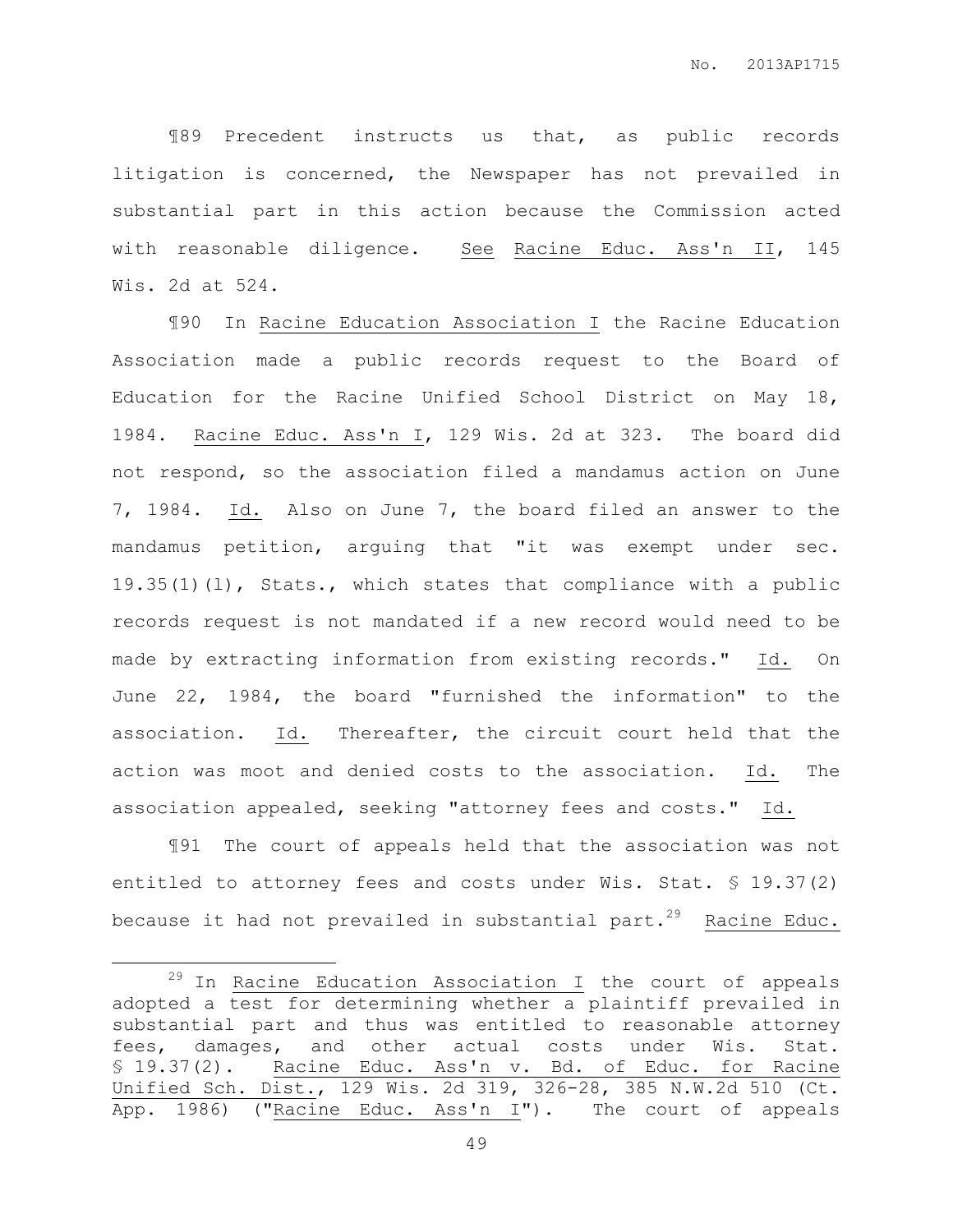Ass'n II, 145 Wis. 2d at 525. The court of appeals "conclude[d] that the request was filled as soon as practicable." Id. at 524. The court of appeals reasoned that "[t]he board presented evidence that three computer programs had to be written to extract the information from the archived computer tapes." Id. Further, "[t]here were duplication errors and the usual program 'bugs' to be corrected." Id. The public records request "was diligently, if not expediently, being worked on by several departments simultaneously." Id. at 523. "The board's position throughout has been that it was not required to turn over the information to [the association], but was doing so voluntarily . . . . " Id. Because "the failure to timely respond to a request was caused by an unavoidable delay accompanied by due diligence in the administrative processes," the association "has not substantially prevailed." Id. at 524.

¶92 Similarly, in the present case, the Commission responded with reasonable diligence to the Newspaper's public records request. Like the board in Racine Education Association, the Commission voluntarily released the requested information but maintained that it was not required to release information because no responsive record existed. In fact, the

remanded the matter for the circuit court to make factual findings. Id. at 329. On remand, the circuit court "awarded attorney's fees" to the association. Racine Educ. Ass'n v. Bd. of Educ. for Racine Unified Sch. Dist., 145 Wis. 2d 518, 525, 427 N.W.2d 414 (Ct. App. 1988) ("Racine Educ. Ass'n II"). On appeal the court of appeals in Racine Education Association II reversed, holding that the association was not entitled to attorney fees. Id.

 $\overline{a}$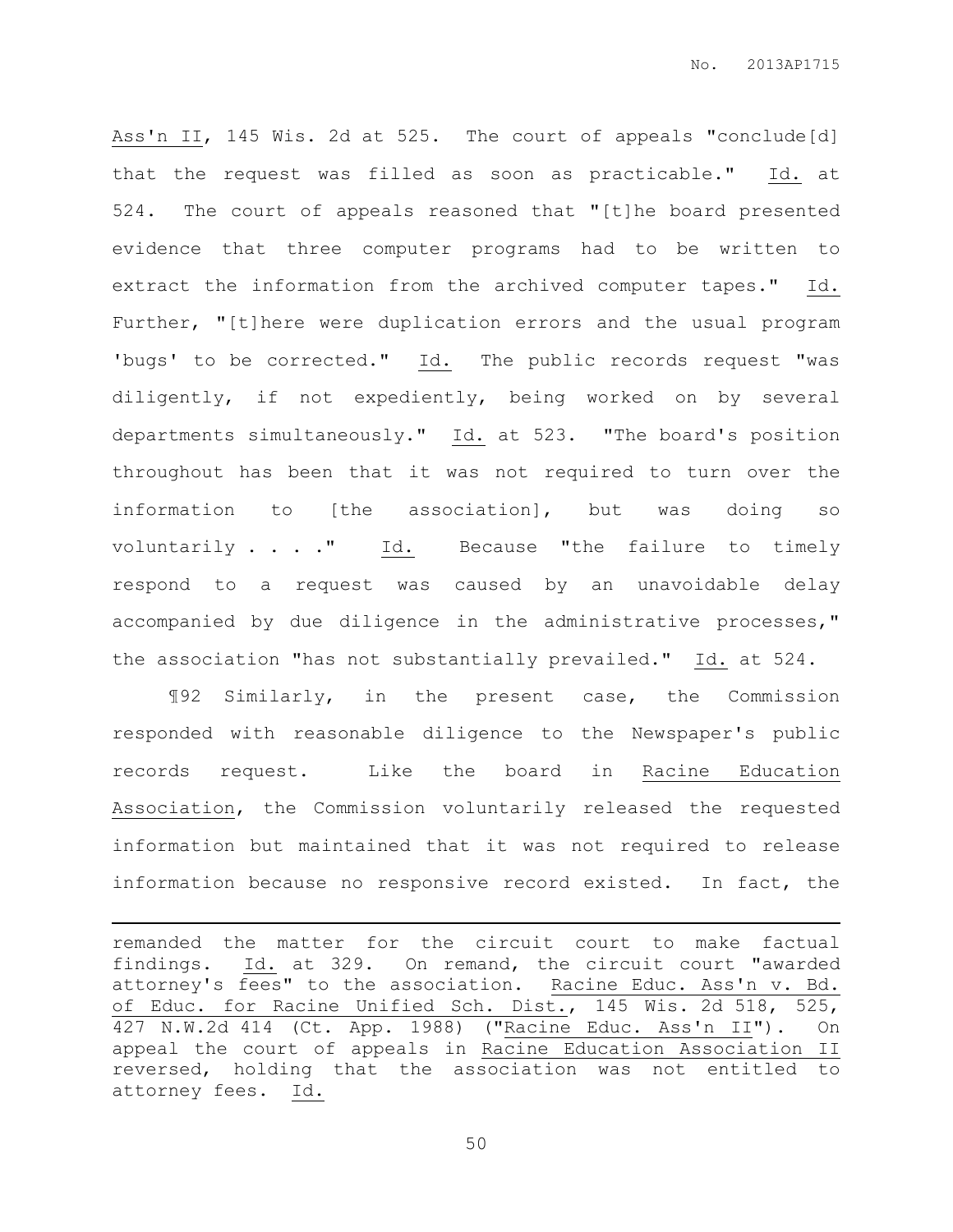Commission released the requested information about three weeks before being served with this lawsuit, one and a half months before filing an answer to the mandamus petition, and two months before drafting the meeting minutes at issue. Before the minutes were drafted, no record containing the requested information existed. The Commission was even more diligent than the board in Racine Education Association because the Commission responded twice to the Newspaper's request before the Newspaper filed this lawsuit, whereas the board did not respond prior to being sued.

¶93 Like the duplication errors and computer "bugs" that prevented the requested record from being created earlier in Racine Education Association, a clerical error may have contributed to the timing of the Commission's creation of a record. The Commission intended to approve the minutes for the February 20 special meeting at its next regular meeting on March 19, according to its standard practice for approving minutes. But it was unable to do so because the minutes had not been drafted in time for the March meeting. Commissioner Rogers——the Commission's part-time volunteer secretary who typically takes notes and drafts minutes for Commission meetings——was unable to take notes on the February 20 special meeting because he could not physically attend the meeting, which was called on short notice. Accordingly, the minutes were drafted shortly before and approved at the Commission's next regular meeting, on May 22, according to its standard practice. In fact, the Commission has maintained that it was not legally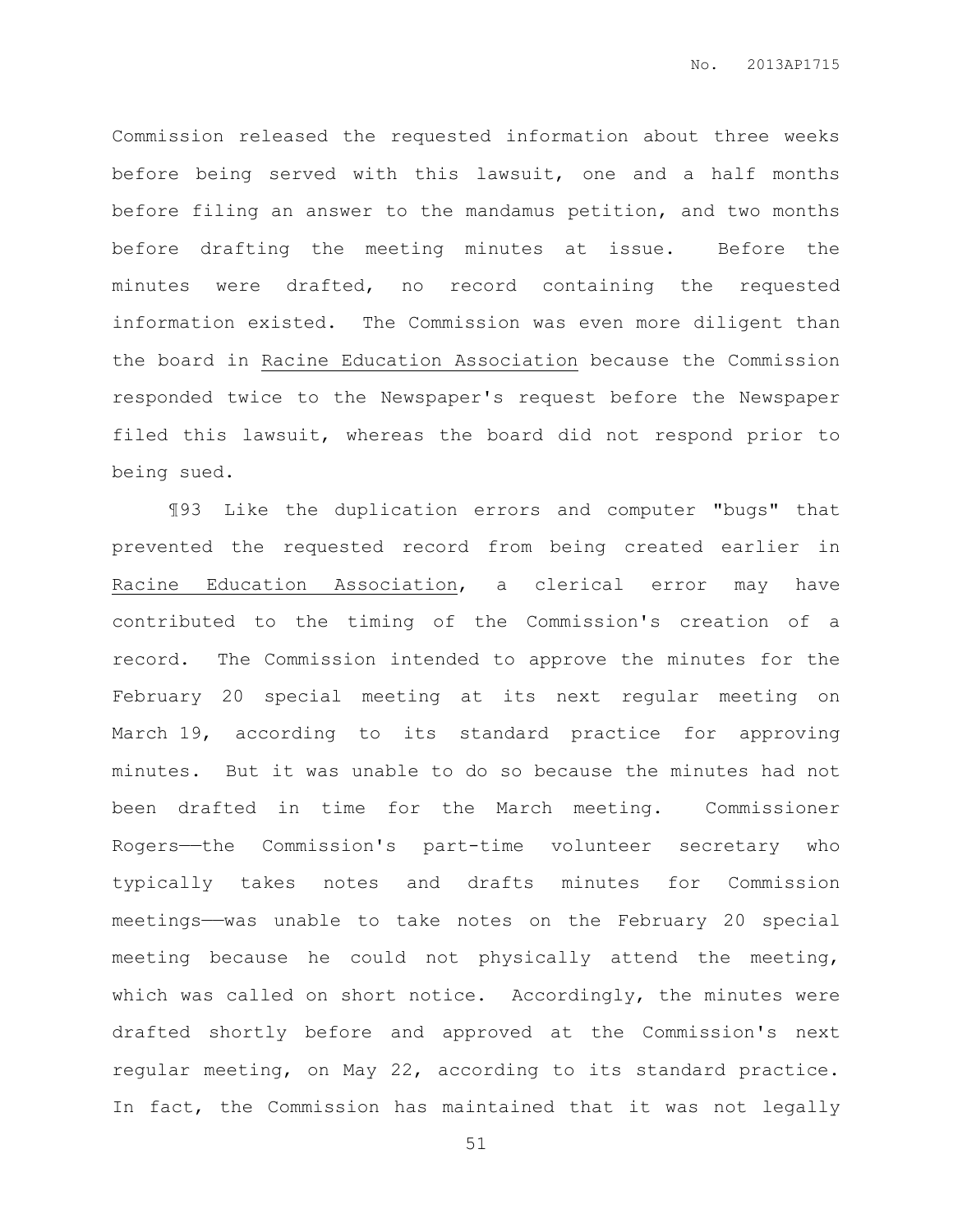required to create those minutes, but it created them anyway. These facts do not support the Newspaper's accusation that the Commission "deliberate[ly] fail[ed] to create the record" in order to avoid public scrutiny for its official acts.

¶94 The Commission's reasonable conduct stands in stark contrast to record custodians' conduct that resulted in awards of reasonable attorney fees, damages, and other actual costs in other cases brought under Wis. Stat. § 19.37. For example, in State ex rel. Vaughan v. Faust, 143 Wis. 2d 868, 422 N.W.2d 898 (Ct. App. 1988), an inmate named Ralph Vaughan made a public records request on January 26, 1987, seeking records of certain parole board staff meetings. Vaughan, 143 Wis. 2d at 869. Having received no response, Vaughan repeated his records request several weeks later on February 19. Id. Still having received no response, he filed a mandamus action approximately one month later on March 13. Id. Two weeks later, on March 31, the records custodian, Gail Faust, "supplied the requested information and apologized for her lateness in responding to his request." Id. Faust did not allege that the records did not exist at the time of the requests.

¶95 The court of appeals held that Vaughan was "entitled to costs, fees and damages under sec.  $19.37(2)$  . . . . " Id. at 899. It reasoned that, "[a]fter Vaughan began this mandamus action, Faust complied with Vaughan's requests and, by letter, apologized for the delay. She gave no explanation for that delay." Id. at 872. "Faust voluntarily ceased her unexplained delay in complying with Vaughan's requests after he instituted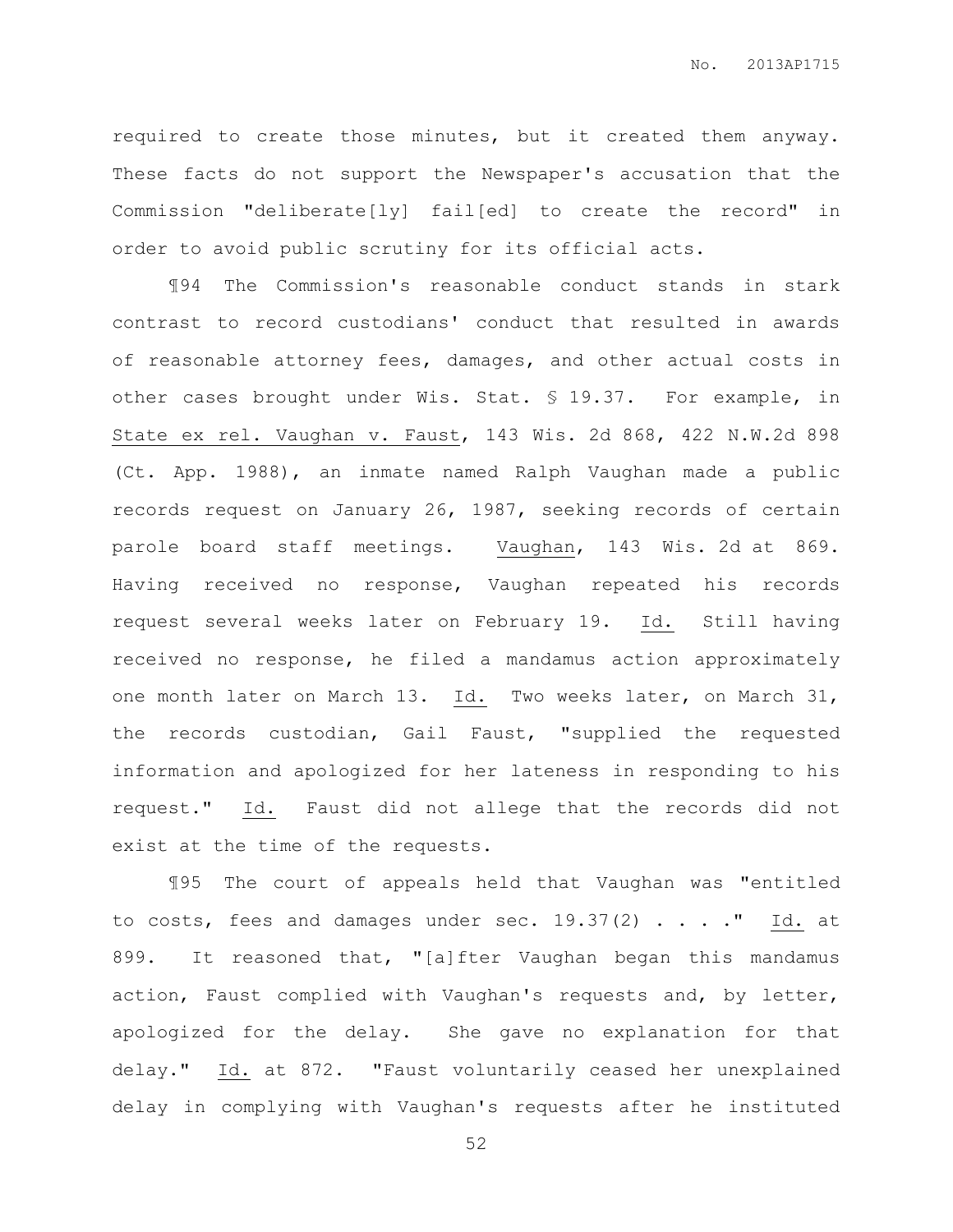this mandamus action. Vaughan prevailed in substantial part." Id. at 873.

¶96 Similarly, a requester was awarded reasonable attorney fees, damages, and other actual costs in ECO, Inc., 259 Wis. 2d 276. In that case, ECO, Incorporated made a public records request to the City of Elkhorn on April 24, 1996, seeking engineering records. ECO, Inc., 259 Wis. 2d 276, 12. "ECO was looking for these records because of severe water problems occurring on its property[.]" Id. "ECO suspected the problems were caused by a disruption of either a man-made or natural underground flowage as a result of utility construction." Id. "[T]he City neither responded to the April 24, 1996 request nor produced the requested documents." Id., ¶24. In 1997 ECO sued the city to recover damages for the water damage to ECO's property. Id., ¶3 n.3.

¶97 After several years passed without a response to its 1996 public records request, ECO made an identical request on September 22, 2000. Id., ¶4. On October 16, 2000, the city denied the request, reasoning that the request improperly cited to the federal Freedom of Information Act instead of the Wisconsin public records law. Id., ¶4. On October 19, 2000, ECO repeated its request. Id., ¶5. On December 1, 2000, the city clerk stated that she would provide the requested records when they were ready. Id. "ECO never received any further response." Id. At ECO's suggestion, the district attorney's office contacted the city at least twice, urging it to release the requested records.  $\underline{Id}$ . On March 8, 2001, having heard no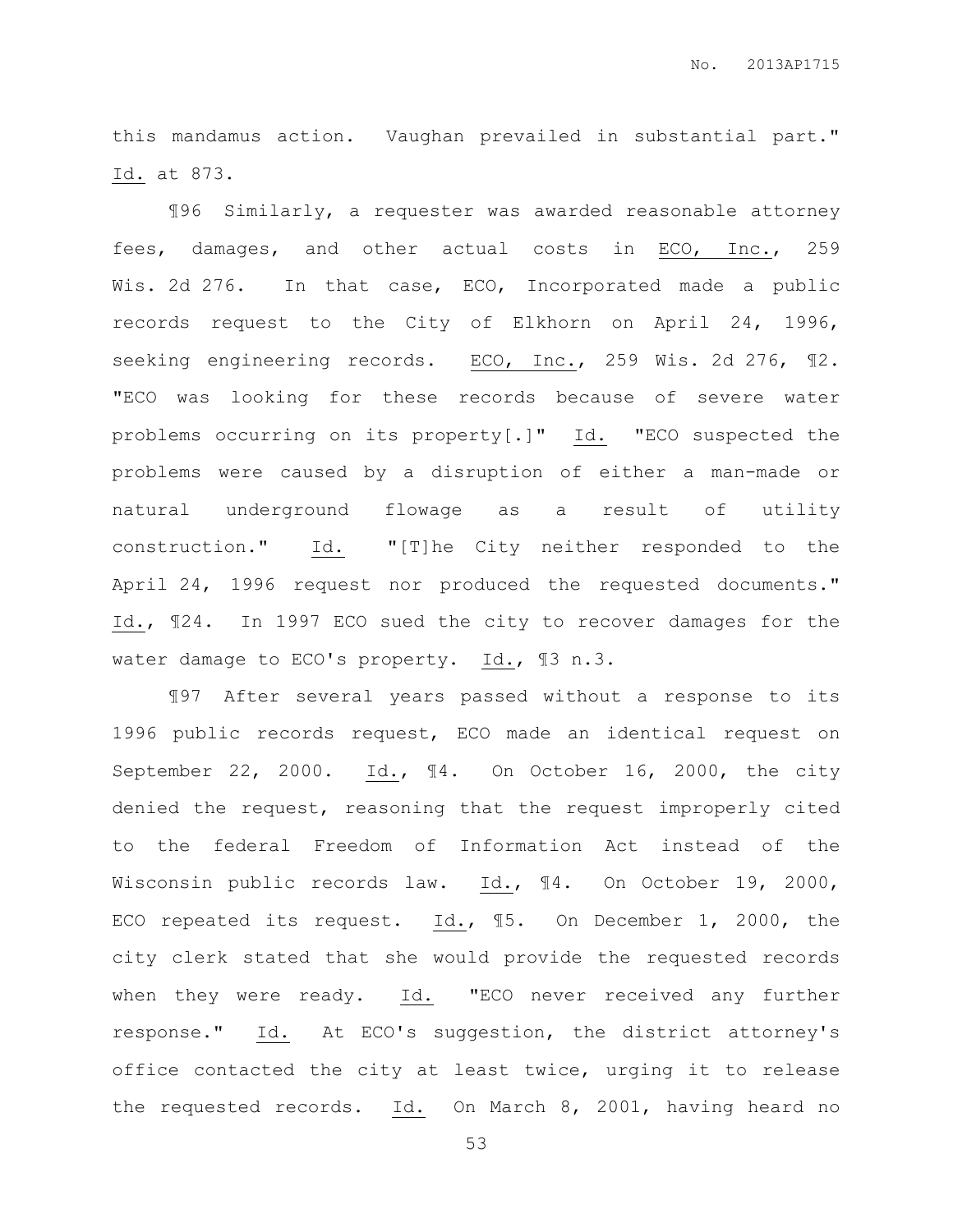further response from the city, ECO filed a mandamus action under Wis. Stat. § 19.37. Id., 16. "The City conceded a lack of defense to the [public] records request" and offered to release the records upon payment of copying costs. Id., ¶8. On March 26, 2001, the city released the records to ECO. Id.

¶98 "Despite these disclosures, [ECO's chief executive officer, E. Christian Olsen] remained suspicious that additional records existed." Id., ¶9. Olsen went to city hall, where a city employee showed him that many of the records that he requested had not been disclosed. Id. Those records had been removed from the city engineer's office around the time ECO sued the city in 1997 over the water damage. Id. The records existed at the time of ECO's initial public records request in 1996. Id., ¶¶3 n.3, 9. Olsen informed the city attorney that many of his requested records had been withheld, and the city attorney stated that he would investigate the matter. Id., ¶10. On March 29, 2001, ECO sent a letter to the city attorney's office, requesting release of the withheld records. Id. The city attorney's office never responded. Id. ECO moved the circuit court to award "actual, consequential and punitive damages and costs and attorney's fees . . . . " Id., 111.

¶99 The court of appeals held that "ECO is entitled to costs, fees and damages pursuant to Wis. Stat. § 19.37(2)." Id., ¶30. It reasoned that, "under [Wis. Stat.] § 19.35(4)(a), receipt of [a public] records request triggers either a duty to respond to the request or a duty to produce the requested records." Id., ¶24. "The City did not provide any response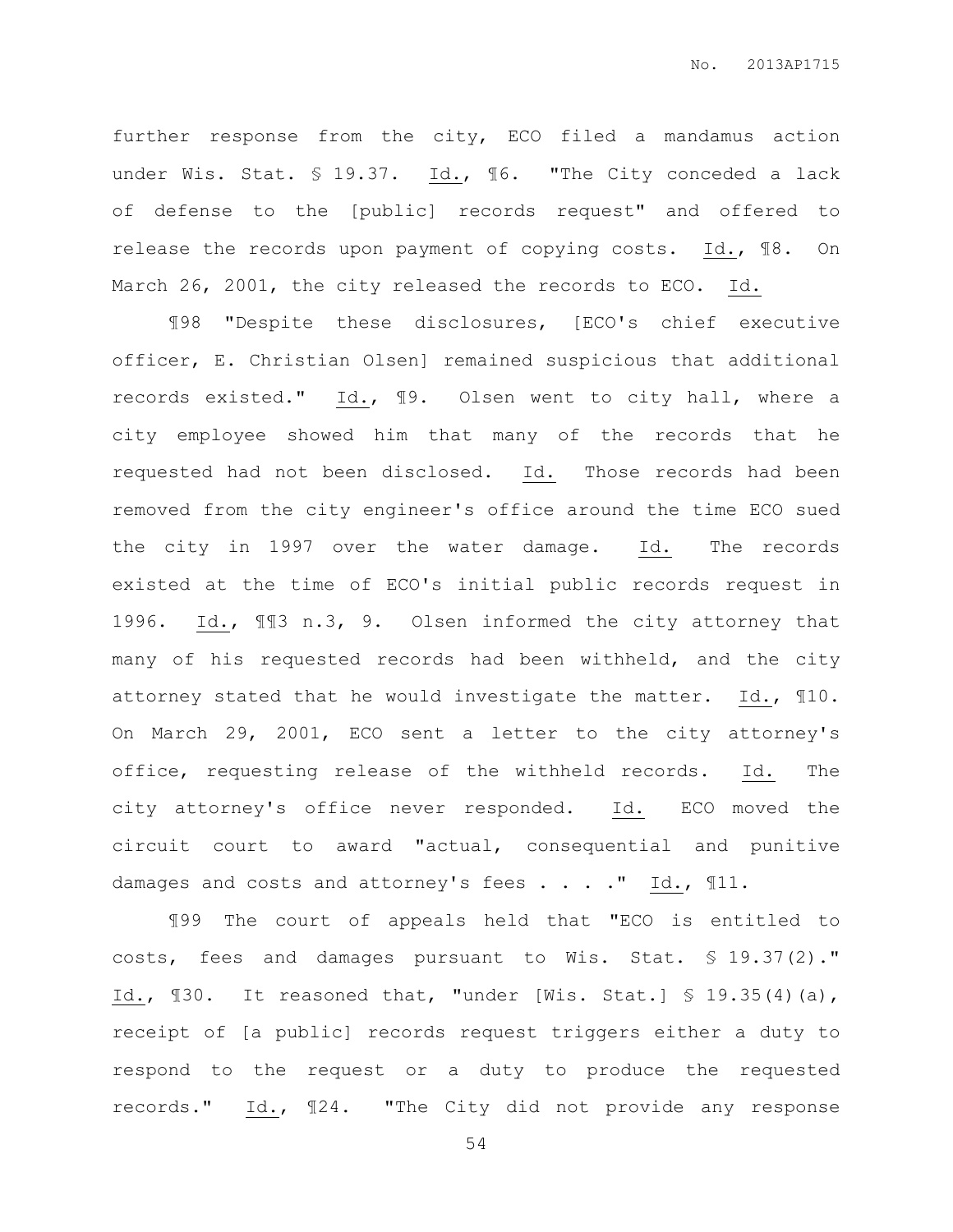whatsoever [to ECO's initial request in 1996] and therefore did not comply with [public] records law." Id. "Because we conclude that both the April 24, 1996 letter and September 22, 2000 letter were, in fact, [public] records requests which were wrongfully denied, damages must be addressed." Id., ¶30. "Because the City failed to respond to ECO's request and thus failed to comply with the requirements of Wis. Stat. § 19.35(4)(a), ECO is entitled to costs, fees and damages pursuant to Wis. Stat. § 19.37(2)." Id.

¶100 Unlike the record custodians in Vaughan and ECO, the Commission acted with reasonable diligence in providing the requested information even when no record existed. In addition to issuing a press release, the Commission voluntarily released the requested information before being served with this lawsuit and before creating a record containing that information. Further, the Commission released that information when it said that it would——shortly after it hired a new police chief. By contrast, the custodian in Vaughan released the requested records after being sued, provided no reason for failing to release the requested records earlier, and apologized for not releasing the records sooner. In ECO, after being sued, the city conceded that it had no defense against releasing the requested records. Further, in ECO, the city still withheld some of the requested records and it ignored ECO's subsequent request to provide the records that had been withheld.

¶101 Furthermore, unlike the custodians in Vaughan and ECO, the Commission responded to the requests before being sued. In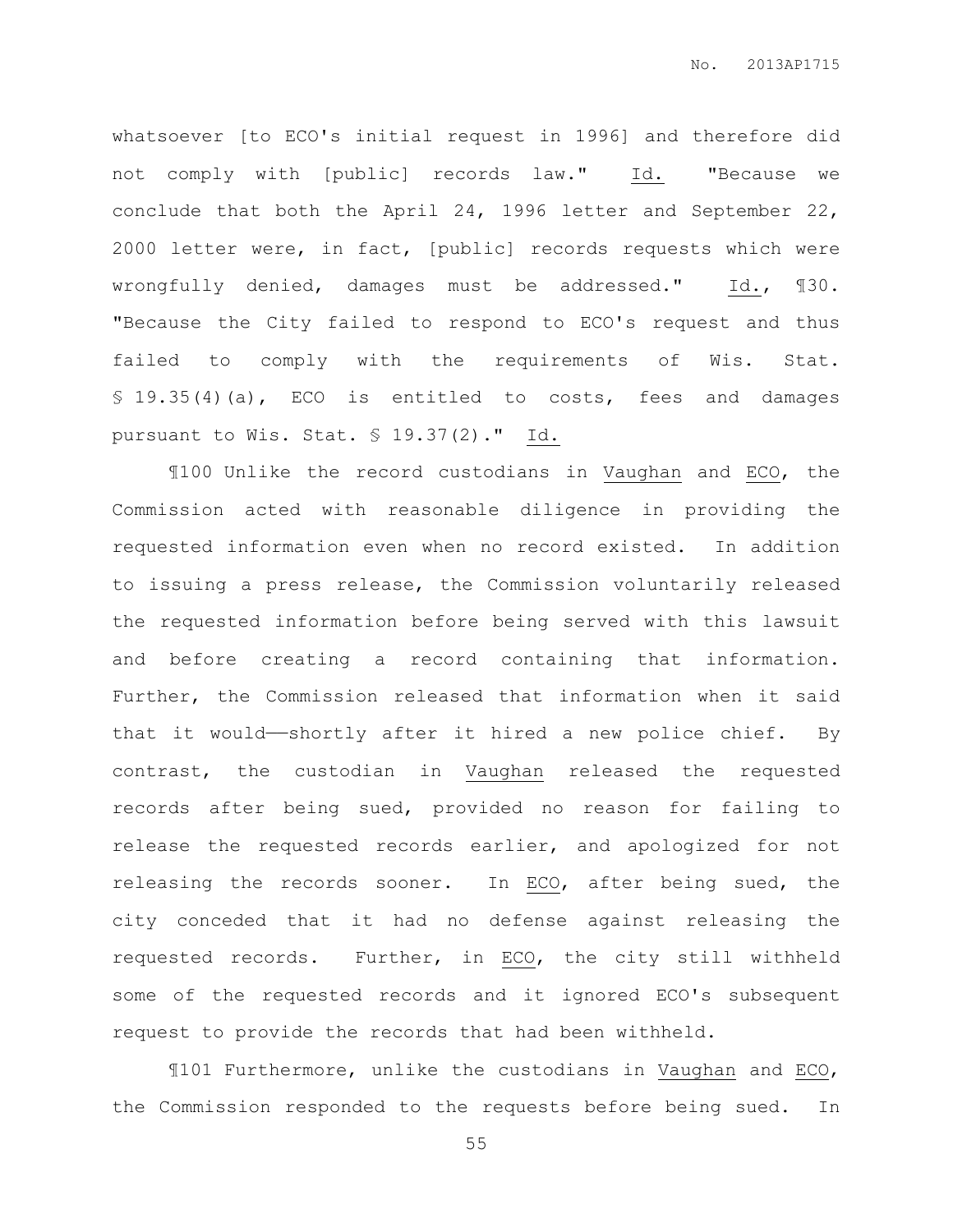Vaughan Vaughan made two identical requests several weeks apart, got no response to either request, and filed a mandamus action approximately two months after making the initial request. In ECO the requester got no response after several years, so he made more requests and filed a mandamus action. Some of those later requests went unanswered. In the present case, the Commission issued a press release before receiving a public records request, responded to the Newspaper's first request within two weeks, and responded to the second request within two days. The Commission did not respond to the Newspaper's final request because the Newspaper filed this lawsuit only four days after making its final request. However, the Commission released the requested information to the Newspaper within six days of this lawsuit being filed, before being served and before any record existed.

¶102 A record custodian should not automatically be subject to potential liability under Wis. Stat. § 19.37(2)(a) for actively providing information, which it is not required to do in response to a public records request, to a requester when no record exists. While it might be a better course to inform a requester that no record exists,  $30$  the language of the public

 $\overline{a}$ 

<sup>&</sup>lt;sup>30</sup> See Wis. Dep't of Justice, Wisconsin Public Records Law, Compliance Outline, at 18 (Sept. 2012) (citing State ex rel. Zinngrabe v. School Dist. of Sevastopol, 146 Wis. 2d 629, 431 N.W.2d 734 (Ct. App. 1988)) ("If no responsive record exists, the records custodian should inform the requester" of that fact.), available at http://www.doj.state.wi.us/sites/default/ files/dls/public-records-compliance-outline-2012.pdf.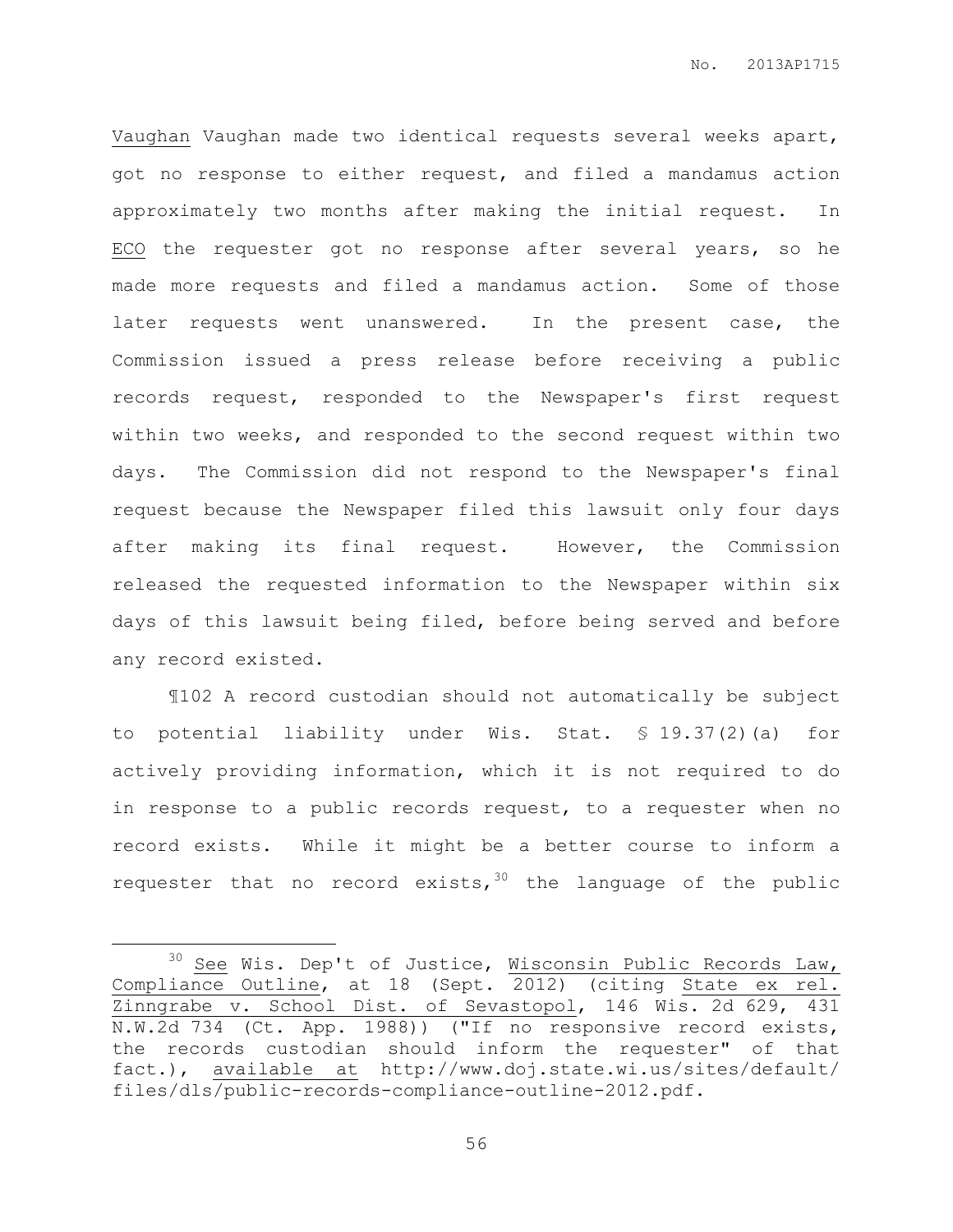records law does not specifically require such a response. Indeed, custodians in ECO and Vaughan were liable for attorney fees, damages, and other actual costs, in part, because they did not respond at all to public records requests when responsive records existed at the time of the requests. Here, the Commission provided information to the Newspaper even though no record existed. The Commission's responses could have been better but the Newspaper's requests could have been clearer. To hold the Commission liable under § 19.37(2)(a) under the facts of this case would discourage, rather than encourage, communication between the government and a requester.

¶103 While the Newspaper is entitled to a timely response, it is without precedential support to argue that it was entitled to an immediate response. The Commission is under no obligation to create a record in response to a request. The Newspaper is not entitled to the release of information in response to a public records request. As we noted earlier, Wis. Stat. § 19.35(4)(a) allows a custodian a reasonable amount of time to respond to a public records request. Here, the Commission did not withhold a record or fail to timely respond; no record existed at the time of the request, the filing of the lawsuit, or even when the lawsuit was served.

## IV. CONCLUSION

¶104 We conclude that under the facts of this case, the Newspaper did not prevail in substantial part in this action and is therefore not entitled to reasonable attorney fees, damages, and other actual costs under Wis. Stat. § 19.37(2), because the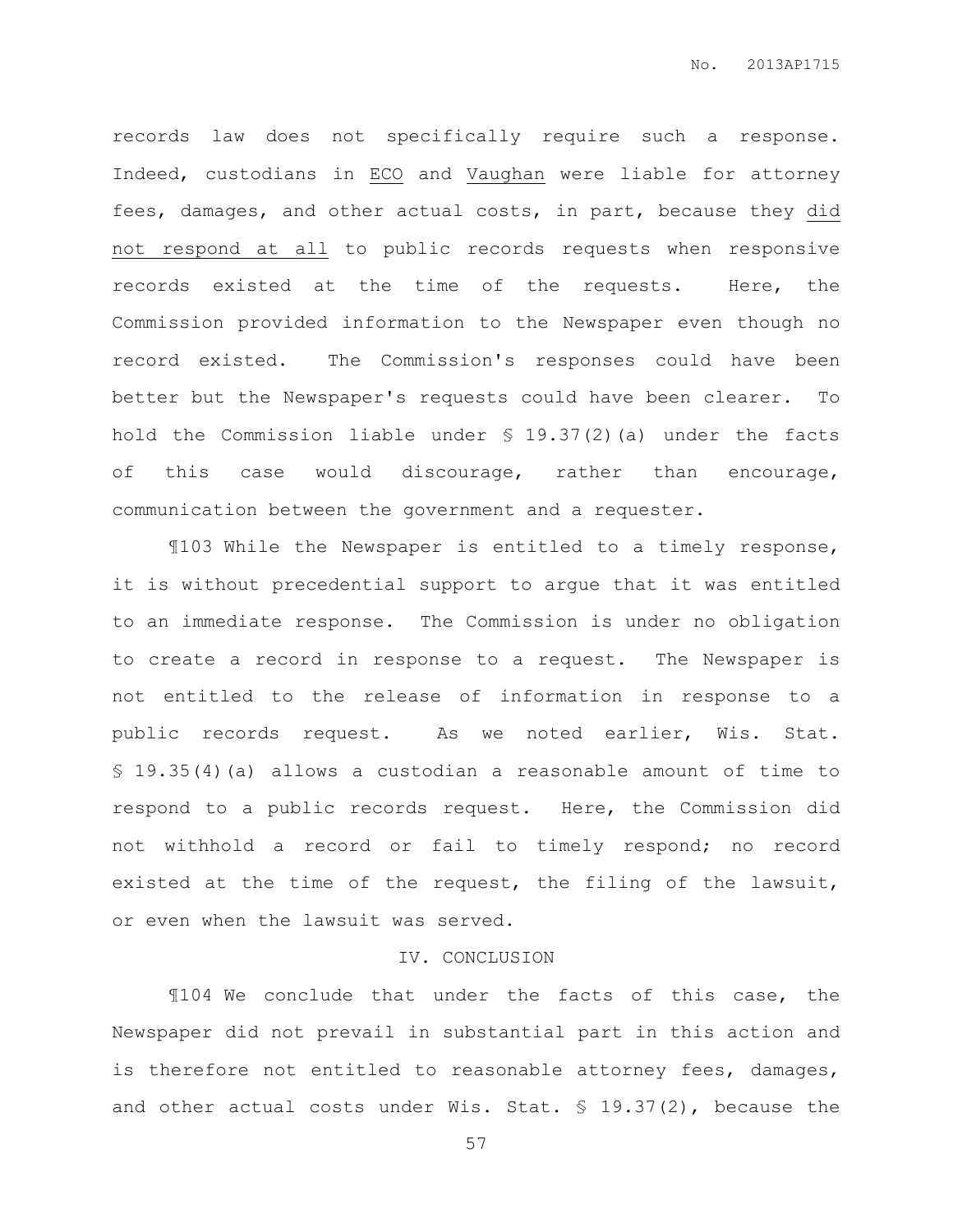Commission did not unlawfully deny or delay release of the subject record. Whether the Commission violated the open meetings law is not properly before the court because the Newspaper did not request a district attorney to commence an action under Wis. Stat. § 19.97. Under Blum, 209 Wis. 2d 377, we may consider the Commission's defense that a responsive record did not exist at the time of the request even though the Commission first raised this defense in the mandamus action.

¶105 In other words, the Newspaper is not entitled to its requested relief because its request is not supported by the facts of this case or the law. Both parties contributed to any misunderstanding, if there was one, of what was being requested and the sufficiency of the responses. In any event, no responsive record existed at the time of the request and no record was produced because of the lawsuit. While a records request need not be made with exacting precision to be deemed a valid public records request, the Newspaper is a requester and wordsmith with experience and sophistication. Here, the requests could reasonably be perceived as seeking information, rather than a record. Although under no obligation to provide information in response to a records request, the Commission provided the Newspaper with the answers to its questions by providing information. Moreover, the subject request cites the open meetings law. The Commission initially denied the records requests but later agreed to provide, and did provide, the requested information. At the time of the request and at the time that the information was provided, no record existed that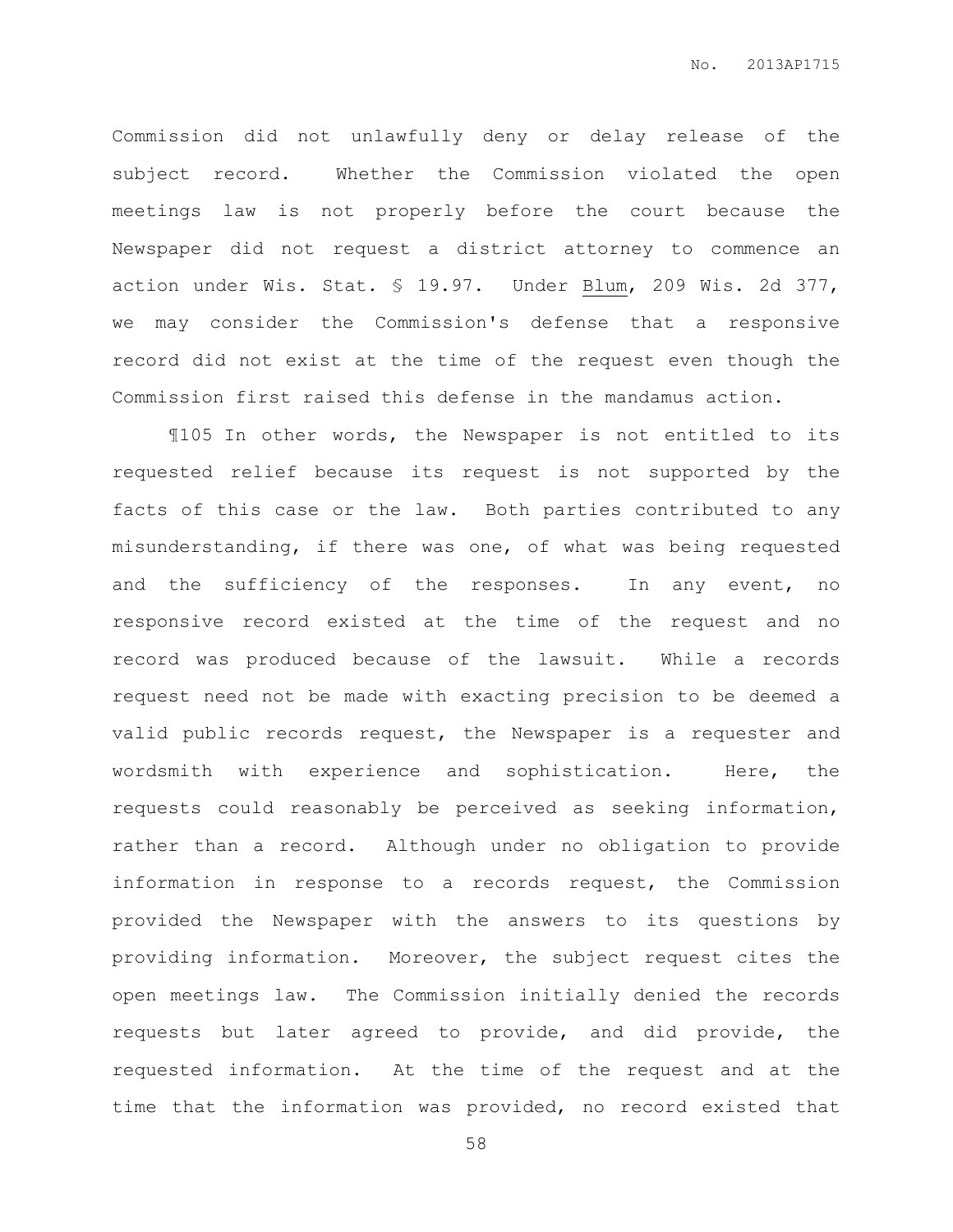could have been responsive to the request. The Newspaper no longer seeks production of a record; it seeks only reasonable attorney fees, damages, and other actual costs under Wis. Stat. § 19.37(2)(a). Whether a record should have been in existence at the time of the request is a matter of the open meetings law, not public records law. Certainly the Commission cannot avoid a public records request by failing to timely create a record. In this case, however, the Commission responded to the Newspaper with reasonable diligence and released the requested information while maintaining that it was not legally required to do so and at a time when no record existed. Neither the facts nor the law support the conclusion that the Newspaper prevailed in "substantial part."

*By the Court.*—The decision of the court of appeals is reversed.

¶106 DAVID T. PROSSER, J., did not participate.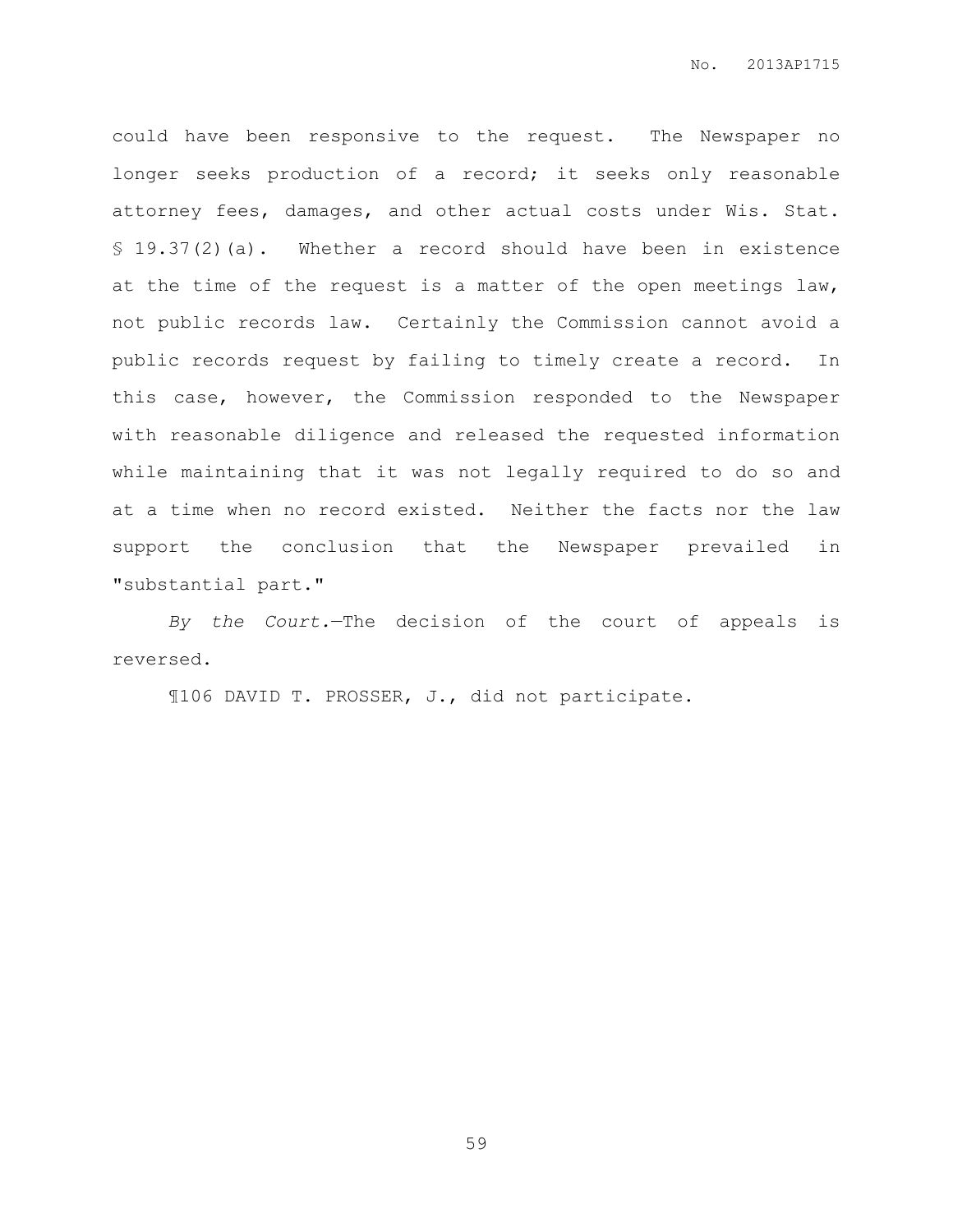¶107 SHIRLEY S. ABRAHAMSON, J. *(concurring).* The Newspaper no longer requests a record of the motion or votes cast at the Commission's closed meeting on February 20, 2012. The Newspaper obtained the information it was seeking about that meeting on March 22, 2012. This was six days after the Newspaper filed this mandamus action against the Commission under Wis. Stat.  $\frac{19.37(1)}{a}$  (2011-12)<sup>1</sup> and 20 days before the Commission was served on April 22, 2012.

¶108 The Newspaper now seeks reimbursement under the public records law for the attorney fees, damages, and other actual costs it has incurred in bringing this mandamus action against the Commission.

¶109 For the reasons set forth, I conclude that the Newspaper is not entitled to recover reasonable attorney fees, damages, or other actual costs, even though the Newspaper is correct in many of its arguments about its compliance with the public records law and the Commission's noncompliance with that law. I write separately because the majority opinion confusingly skirts around the toughest issues presented and fails to provide needed guidance to record requesters, record custodians, litigants and their counsel, and courts.

 $$110$  This concurrence is organized into four parts.<sup>2</sup>

 $\overline{a}$ 

 $1$  All subsequent references to the Wisconsin Statutes are to the 2011-12 version unless otherwise indicated.

 $2$  While there are many statements and discussions in the majority opinion with which I take issue, I have limited the scope of this concurrence to the subjects I consider most pressing.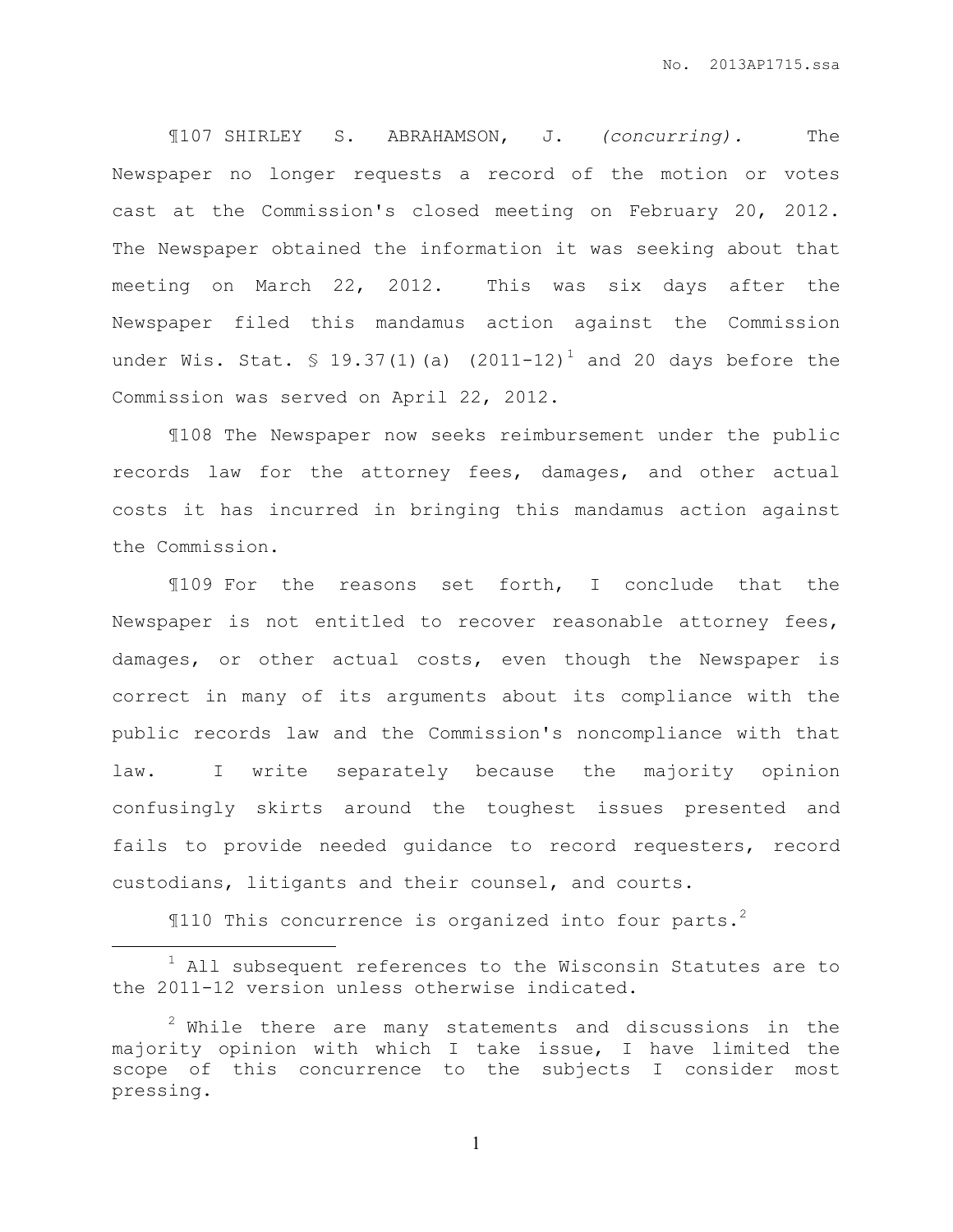¶111 First, I set forth the relevant provisions of the public records law (Wis. Stat. §§ 19.21-.39) and the open meetings law (Wis. Stat. §§ 19.81-.98).

¶112 Second, I consider whether the request submitted by the Newspaper constituted a valid record request under the public records law. I conclude that it did. Any implication in the majority opinion that the Newspaper's request was too poorly worded to constitute a valid record request is, in my view, misleading and plainly incorrect.

¶113 Third, I agree with the third-party amicus brief filed by the Wisconsin Department of Justice that the Commission was obligated to respond to the Newspaper's record request by stating that the requested record did not exist.

¶114 Fourth, I consider whether the Newspaper is entitled to recover reasonable attorney fees, damages, and other actual costs from the Commission. This is the primary issue presented in the instant case, and it turns on whether under Wis. Stat. § 19.37(2)(a), the Newspaper has prevailed "in whole or in substantial part" in its mandamus action against the Commission. $3$ 

¶115 The court of appeals remanded the matter to the circuit court to determine whether the Newspaper's mandamus action was a cause of the Commission's release of information on

l.

 $3$  Wisconsin Stat. § 19.37(2)(a) provides in relevant part that "the court shall award reasonable attorney fees, damages of not less than \$100, and other actual costs to the requester if the requester prevails in whole or in substantial part in any action filed under sub. (1) relating to access to a record or part of a record . . . . "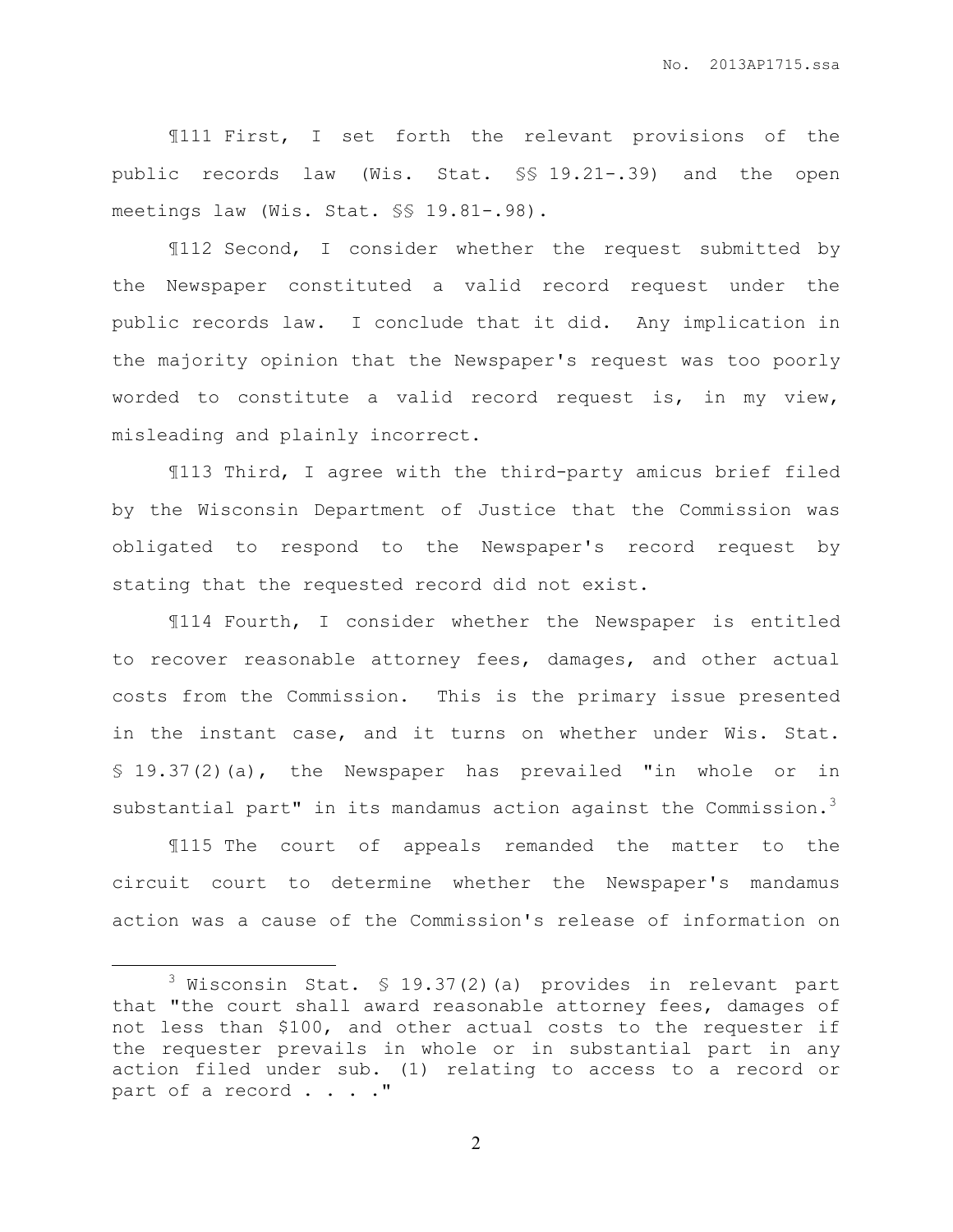March 22, 2012, such that the Newspaper prevailed in substantial part in the mandamus action and is entitled to reasonable attorney fees, damages, and other actual costs. $4$ 

¶116 The Newspaper objects to the remand, contending that the Commission's failure to tell the Newspaper that the record it was requesting did not exist subjects the Commission to liability as a matter of law.

¶117 In my view, the Newspaper has not sufficiently tethered its argument to the language of Wis. Stat. § 19.37(2)(a), which grants attorney fees, damages, and other actual costs when a requester has prevailed in whole or in substantial part in a mandamus action. Thus, I conclude that the Commission's failure to inform the Newspaper that it was requesting a nonexistent record does not demonstrate as a matter of law that the Newspaper has prevailed in substantial part in its mandamus action against the Commission. Although it seems that the Newspaper was sandbagged, the Newspaper is not entitled to its requested relief.

I

¶118 I begin by examining the statutory framework underlying the present dispute.

 $\overline{a}$ 

 $4$  See WTMJ, Inc. v. Sullivan, 204 Wis. 2d 452, 458-59, 555 N.W.2d 140 (Ct. App. 1996) (explaining that when there is a causal nexus between the plaintiff's bringing a mandamus action and "the agency's surrender of the information," the plaintiff has prevailed in substantial part in the mandamus action).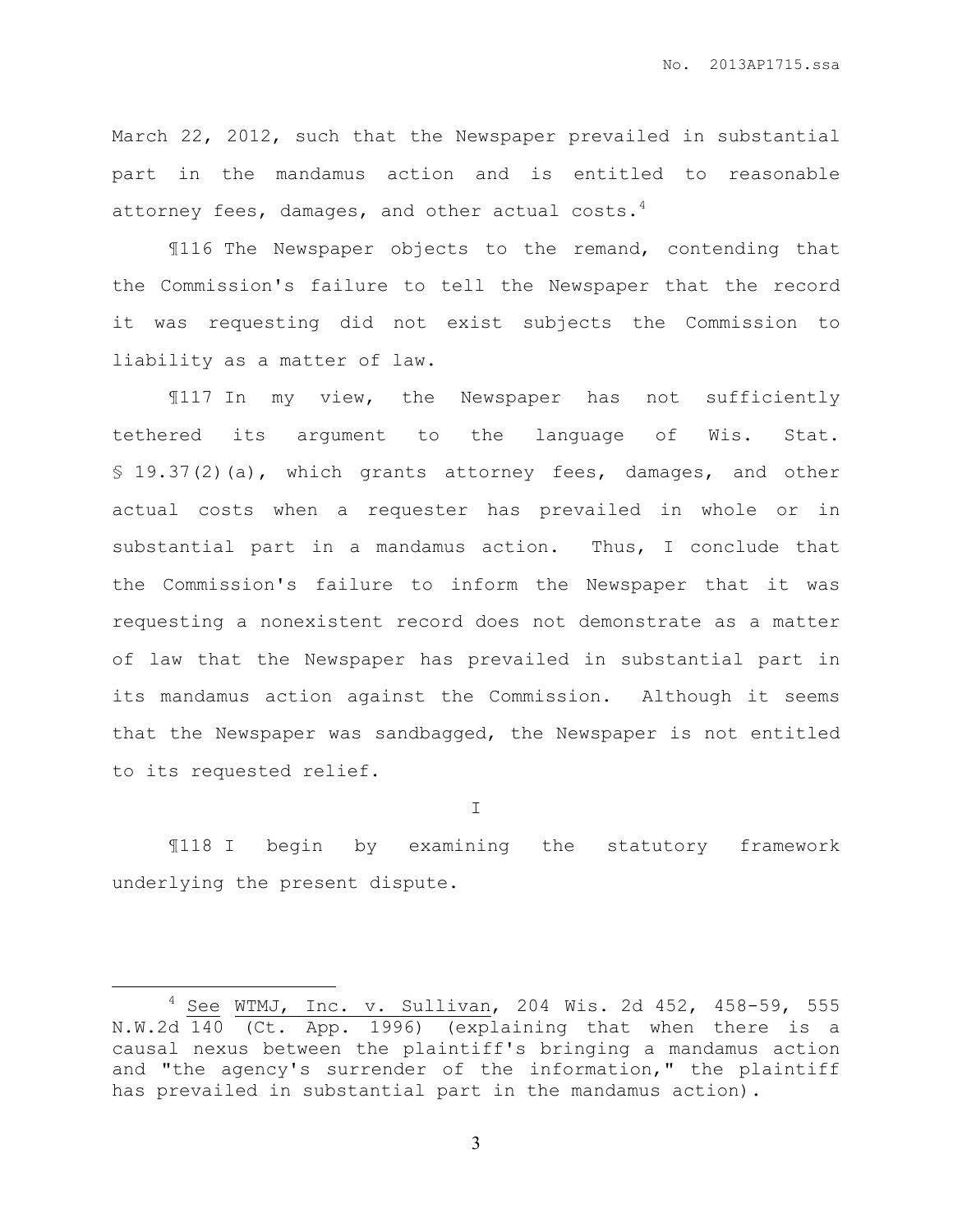¶119 I turn first to the public records law, Wis. Stat. §§ 19.21-.39. Several provisions of the public records law are significant in the instant case:

- Wisconsin Stat. § 19.31, the declaration of policy in the public records law, reflects Wisconsin's deep commitment to open and transparent government.<sup>5</sup> Section 19.31 provides that the policy of the public records law is to ensure that the public has access to "the greatest possible information regarding the affairs of government and the official acts of those . . . who represent them." (Emphasis added.) Section 19.31 further directs that the public records law "shall be construed in every instance with a presumption of complete public access, consistent with the conduct of governmental business."
- Wisconsin Stat. § 19.32(2) defines the word "record" broadly as "any material on which written, drawn, printed, spoken, visual, or electromagnetic information . . . ."
- Wisconsin Stat. § 19.35(1)(b) grants members of the public "a right to inspect a record and to make or receive a copy of a record. (Emphasis added.)
- Wisconsin Stat. § 19.35(1)(h) declares that a request to inspect, copy, or receive a copy of a record "is

 $\overline{a}$ 

<sup>5</sup> See State v. Beaver Dam Area Dev. Corp., 2008 WI 90, ¶2, 312 Wis. 2d 84, 752 N.W.2d 295.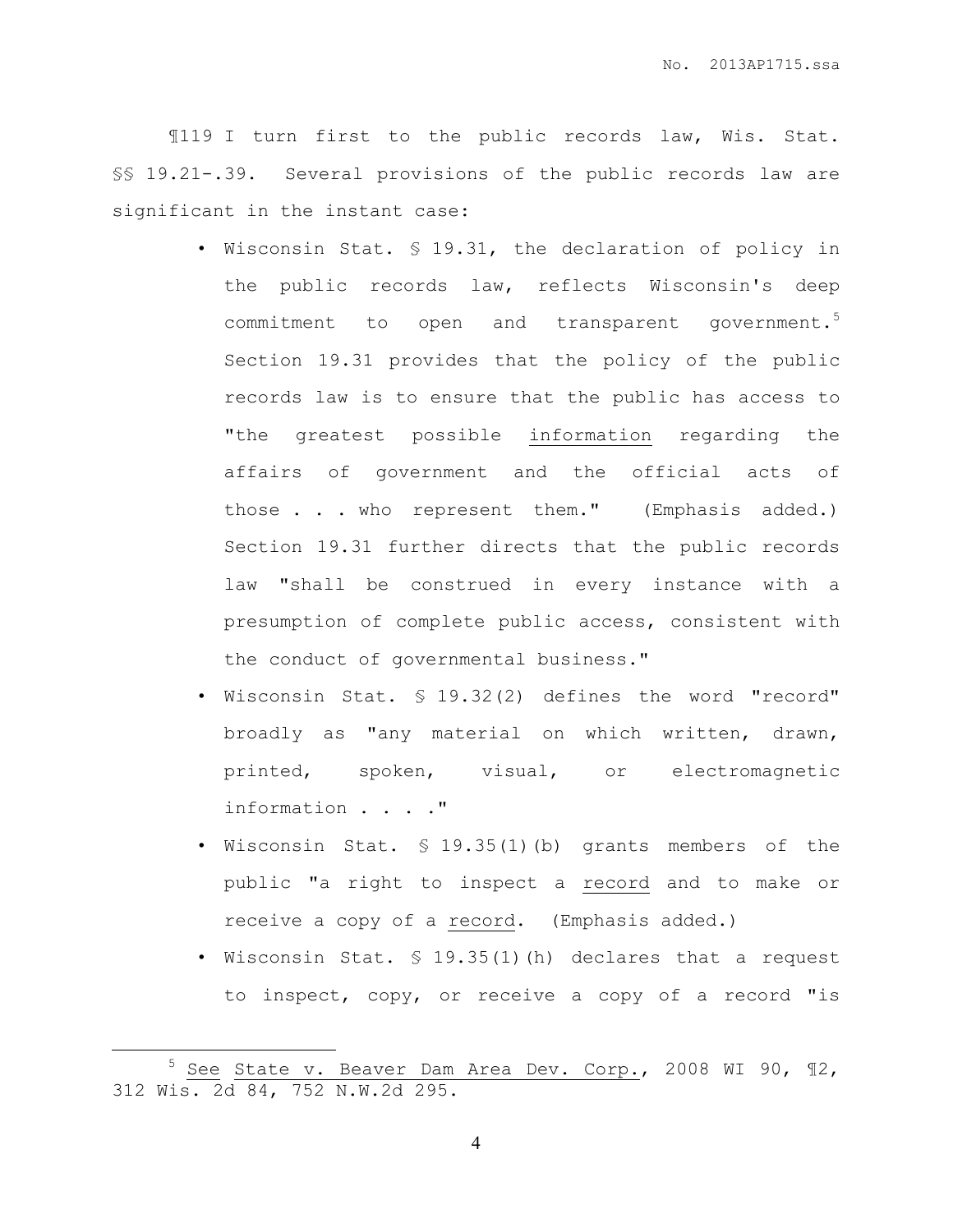deemed sufficient" for purposes of the public records law "if it reasonably describes the requested record or the information requested." (Emphasis added.)

- Wisconsin Stat.  $$ 19.35(4)(a)$  provides that the custodian of a record, upon receiving a record request, shall "as soon as practicable and without delay, either fill the request or notify the requester of the authority's determination to deny the request . . . and the reasons therefor."
- Wisconsin Stat. § 19.37(1) explains that if a written request for disclosure of a record is submitted but the custodian withholds the record or delays granting access to the record, then a mandamus action may be brought to compel the record's disclosure.
- Wisconsin Stat. § 19.37(2)(a) allows a requester to recover "reasonable attorney fees, damages of not less than \$100, and other actual costs . . . if the requester prevails in whole or in substantial part" in a Wis. Stat. § 19.37(1) mandamus action.

¶120 While the instant case revolves primarily around the public records law, one provision of the open meetings law is also relevant. Specifically, because the Newspaper requested a record of the motion and vote of a governmental body, Wis. Stat. § 19.88(3) comes into play. Wisconsin Stat. § 19.88(3) requires that motions and roll call votes be recorded, stating: "The motions and roll call votes of each meeting of a governmental body shall be recorded, preserved and open to public inspection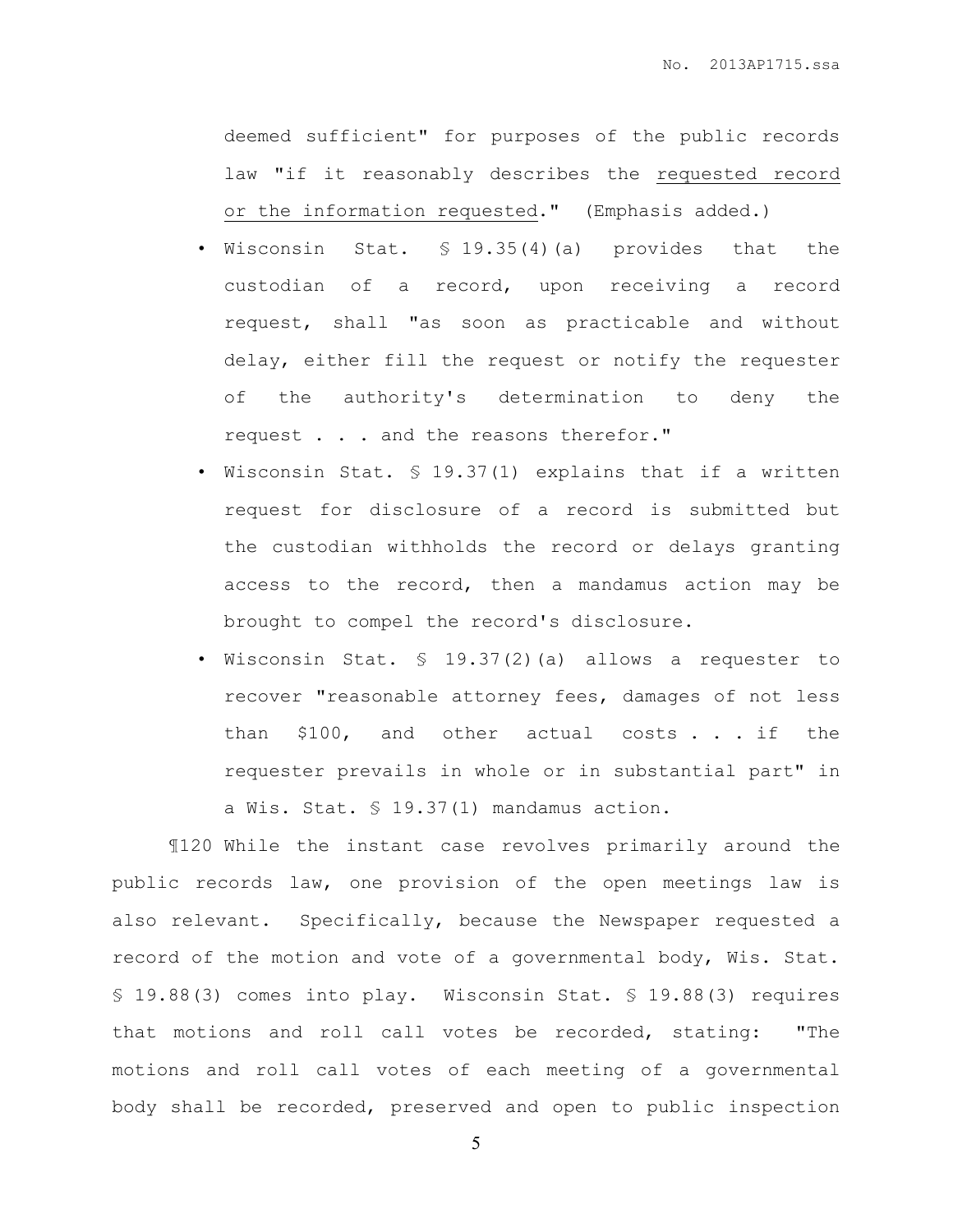to the extent prescribed in subch. II of ch. 19 [the public records law]."<sup>6</sup>

¶121 <sup>T</sup>he distinction and interconnection between the public records law and the open meetings law are illustrated by State ex rel. Zinngrabe v. School District of Sevastopol, 146 Wis. 2d 629, 635, 431 N.W.2d 734 (Ct. App. 1988). In Zinngrabe, the court of appeals stated that the public records law "does not dictate which documents are to be created or direct the government to maintain specific records."<sup>7</sup> Instead, "[t]he duty to maintain such records and the enforcement of such duty" are grounded in the open meetings law.<sup>8</sup> The public records law governs the right to access records——not the creation of records.

¶122 With this statutory framework in mind, I turn to the substantive issues presented.

II

¶123 The first question presented is whether the Newspaper submitted a valid record request. I conclude that it did. My

 $8$  Id.

 $\overline{a}$ 

 $6$  The Commission argues that Wis. Stat. § 19.88(3) does not apply in the instant case because the Commission's vote at its closed meeting on February 20, 2012, was not a roll call vote. The Commission overlooks, however, that Wis. Stat. § 19.88(3) also requires motions to be recorded. Regardless of whether the Commission's vote was a roll call vote, it was indisputably a vote on a motion that Wis. Stat. § 19.88(3) required to be recorded.

 $^7$  State ex rel. Zinngrabe v. Sch. Dist. of Sevastopol, 146 Wis. 2d 629, 635, 431 N.W.2d 734 (Ct. App. 1988).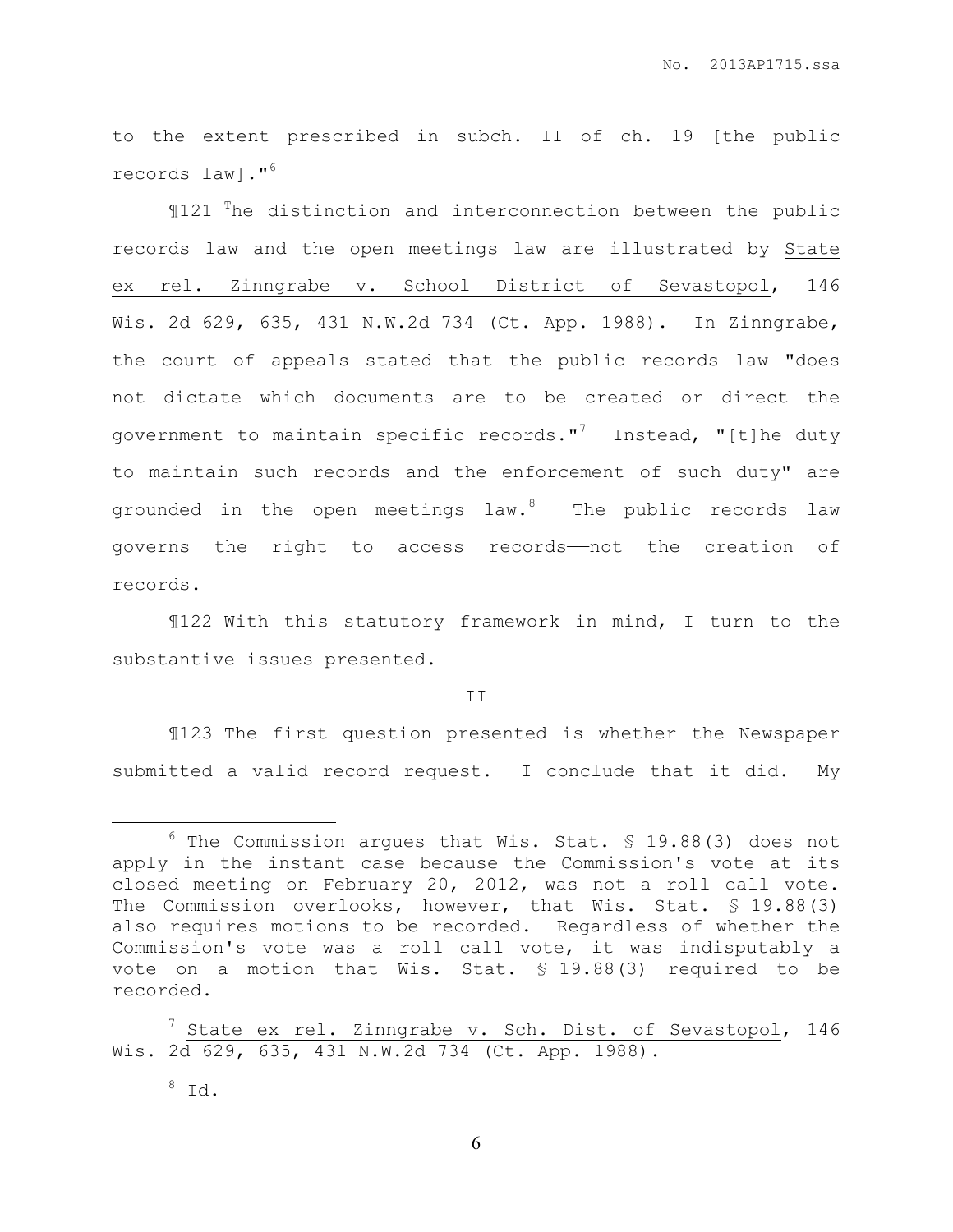conclusion is supported by the language of the request itself, by Wis. Stat. § 19.35(1)(h) (the provision governing the sufficiency of record requests), and by case law.

¶124 At a special meeting of the Commission held in closed session on February 20, 2012, a commissioner moved to reconsider candidates who had previously been eliminated from the pool of applicants for the open police chief position. The motion was made, seconded, and approved by a voice vote.

¶125 Later that day, the Commission issued a press release announcing its decision. According to the press release, the Commission had "determined that it preferred to have a broader pool of candidates moving forward." The press release did not state which commissioners had made, seconded, or voted in favor of the motion.

¶126 Shortly after the Commission issued its press release, the Newspaper published an article written by Christine Won, one of its reporters, regarding the Commission's decision to broaden its applicant pool. According to Won's article, certain members of the community were critical of the Commission's decision and were accusing the Commission of racial discrimination.

¶127 On February 22, 2012, two days after the Commission's special meeting, Won e-mailed the Commission to request a record of the motion and votes cast at the meeting.

¶128 Won had apparently been told to direct her "open records request" to the custodians of the record she was seeking. Accordingly, Won e-mailed the president and secretary of the Commission, asking "to know" how each Commissioner voted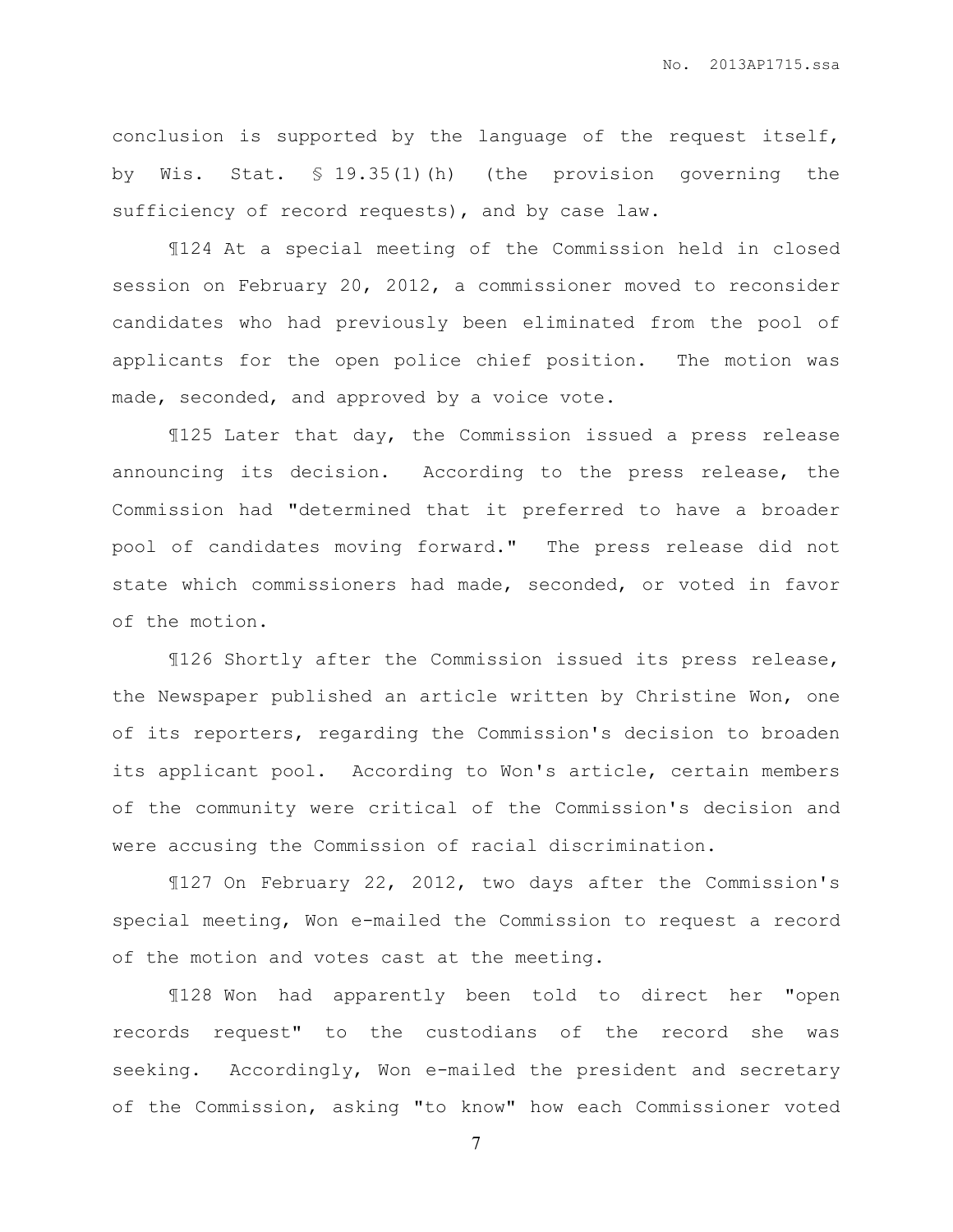at the special meeting. Won's e-mail read in relevant part as follows:

I was told to make my open records request directly to the custodians so am asking you as the president and secretary of the commission respectively.

I am officially asking on the record to know the vote of each commissioner from the closed PFC meeting Monday in which they decided to reopen the police chief search.

If you choose to deny, please provide a written explanation.

¶129 Won followed up with a second e-mail that same day. In her second e-mail, Won specifically requested "the recorded motions and votes of each [] commissioner at the closed meeting . . . " (Emphasis added.) This e-mail read in relevant part as follows:

Under statute  $19.88(3)$  - I am asking for the recorded motions and votes of each PFC commissioner at the closed meeting on Monday, including who made the motion and who seconded it.

. . . .

I would appreciate this information as soon as practicable and without delay. If you choose to deny this request, please provide a written explanation.

¶130 These two e-mails constitute the record request at issue in the instant case.

¶131 Won's first e-mail clearly states the "information requested" by asking for "the vote of each commissioner from the closed PFC meeting Monday in which they decided to reopen the police chief search." Won's second e-mail further specifies the "requested record" by asking for "the recorded motions and votes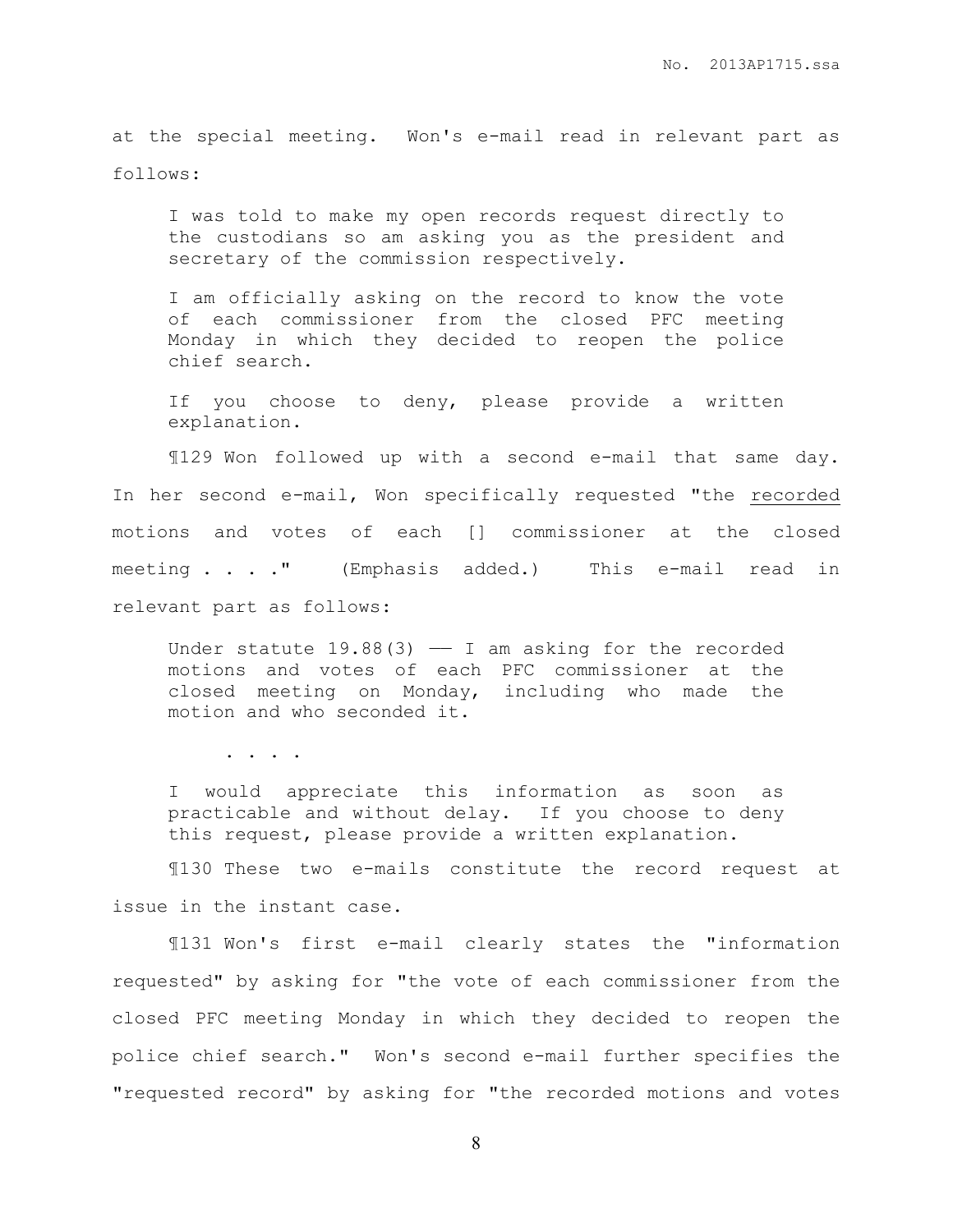of each [ ] commissioner at the closed meeting on Monday, including who made the motion and who seconded it." These emails make clear what Won was seeking and constitute a valid record request.

¶132 The majority opinion does not directly contradict this conclusion. However, it repeatedly implies that Won's e-mails were too imprecise to constitute a valid record request.

¶133 The majority opinion contends that "the requests could reasonably be perceived as seeking information, rather than a record."<sup>9</sup> It also observes that Won's second e-mail cited a provision of the open meetings law (Wis. Stat. § 19.88(3)) rather than the public records law.<sup>10</sup> Finally, the majority opinion characterizes the Newspaper as a "wordsmith with experience and sophistication," suggesting that record requests submitted by journalists must meet some special standard of clarity beyond that applied to other requesters. $<sup>11</sup>$ </sup>

¶134 Any implication in the majority opinion that Won's emails did not constitute a valid record request is, in my view, plainly incorrect. I take this position for four basic reasons.

¶135 First, the request meets the standard for sufficiency set forth in Wis. Stat. § 19.35(1)(h). This section provides that a record request "is deemed sufficient if it reasonably describes the requested record or the information requested."

 $\overline{a}$ 

 $9$  Majority op.,  $18.$ 

 $^{10}$  Id.

 $11$  Id.,  $118$ , 54, 83, 105.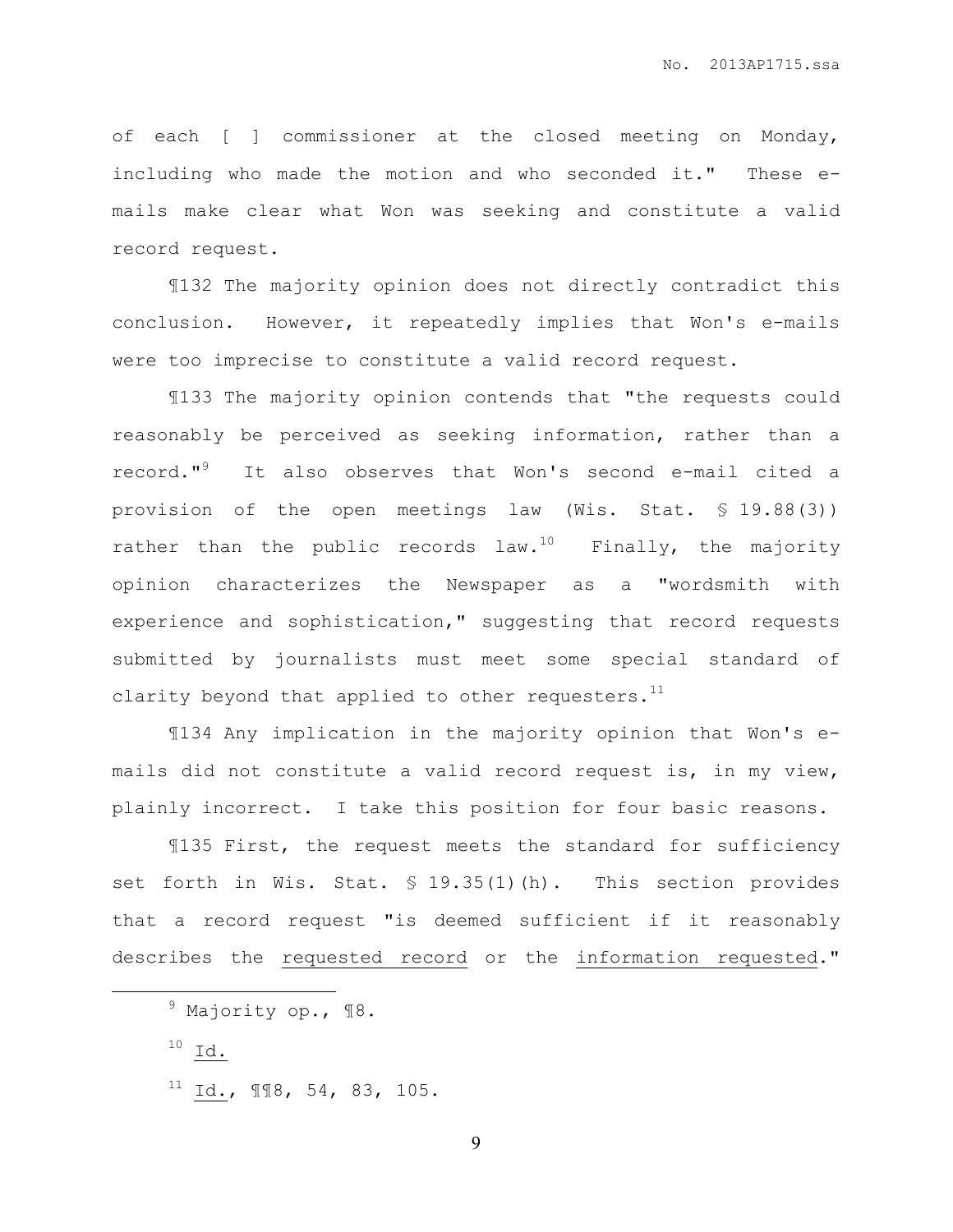(Emphasis added.) Case law explains that Wis. Stat. § 19.35(1)(h) does not require a record request "to contain any 'magic words' nor do[es it] prohibit the use of any words."<sup>12</sup> In the instant case, the record request reasonably described the record and information being requested and is therefore valid.

¶136 Second, the majority opinion's statement that Won's emails could reasonably be perceived as seeking information rather than a record is not persuasive.

¶137 In her first e-mail, Won explicitly characterizes her request as an "open records request." In her second e-mail, Won specifically requests "the recorded motions and votes of each [] commissioner at the closed meeting on Monday, including who made the motion and who seconded it." (Emphasis added.) In combination, these statements make clear that Won was not just requesting information that was not encapsulated in a record. She was requesting a record containing specific information, which she described in her e-mails.

¶138 Of course, what Won ultimately sought to obtain was information. But this fact does not undermine the validity of Won's record request.

¶139 A distinction can be drawn between requests for public records, which are governed by the public records law, and requests for information not contained in records, which are not

 $\overline{a}$ 

 $12$  ECO, Inc. v. City of Elkhorn, 2002 WI App 302, 123, 259 Wis. 2d 276, 655 N.W.2d 510 ("None of these statutes requires a request to contain any "magic words" nor do they prohibit the use of any words.").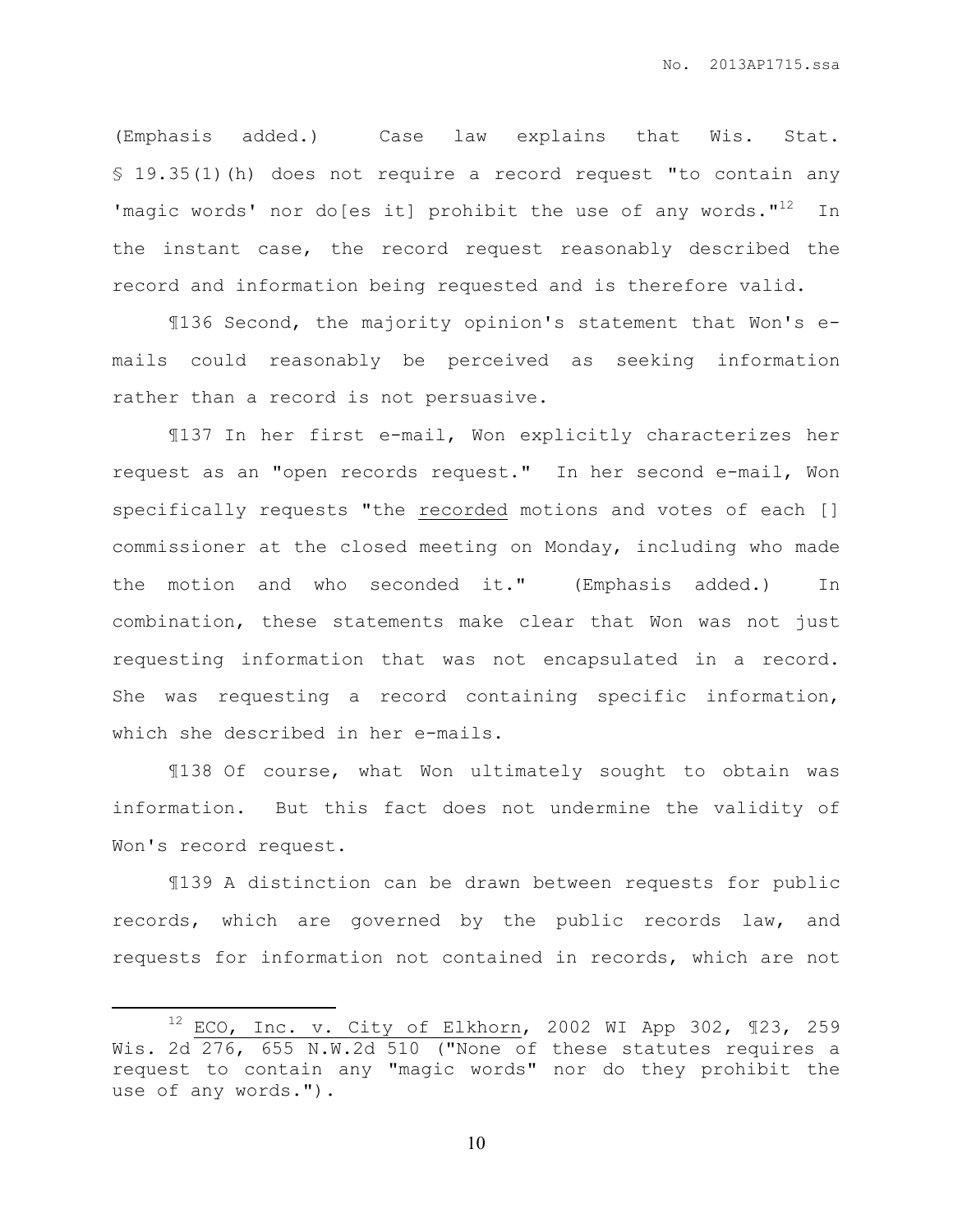subject to the public records law. However, the majority opinion goes too far and creates a false dichotomy between the two, suggesting that a request may be for either records or for information, but not for both. $^{13}$ 

¶140 The words "record" and "information" are not mutually exclusive either in common parlance or under the public records law. Because the pursuit of information is the driving force behind record requests, the meanings of the two words are interconnected and overlapping in the context of the public records law.

¶141 For example, the declaration of legislative policy set forth at Wis. Stat. § 19.31 refers to the public's right under the public records law to access "information" regarding governmental business, providing that it is the state's public policy that "all persons are entitled to the greatest possible information . . .  $\cdot$   $\cdot$   $\cdot$   $\cdot$  To further that public policy, § 19.31 further provides that the public records law "shall be construed in every instance with a presumption of complete public access, consistent with the conduct of governmental business. $1^{15}$ 

 $\overline{a}$ 

 $13$  Majority op.,  $154$  ("[T]he requests could reasonably be perceived as seeking information, rather than a record." (Emphasis added.))

<sup>14</sup> Wis. Stat. § 19.31.

<sup>&</sup>lt;sup>15</sup> See also ECO, Inc., 259 Wis. 2d 276,  $\mathbb{I}23$  ("[T]he legislature's well-established public policy presumes accessibility to public records and mandates that open records laws be liberally construed to favor disclosure . . . . ").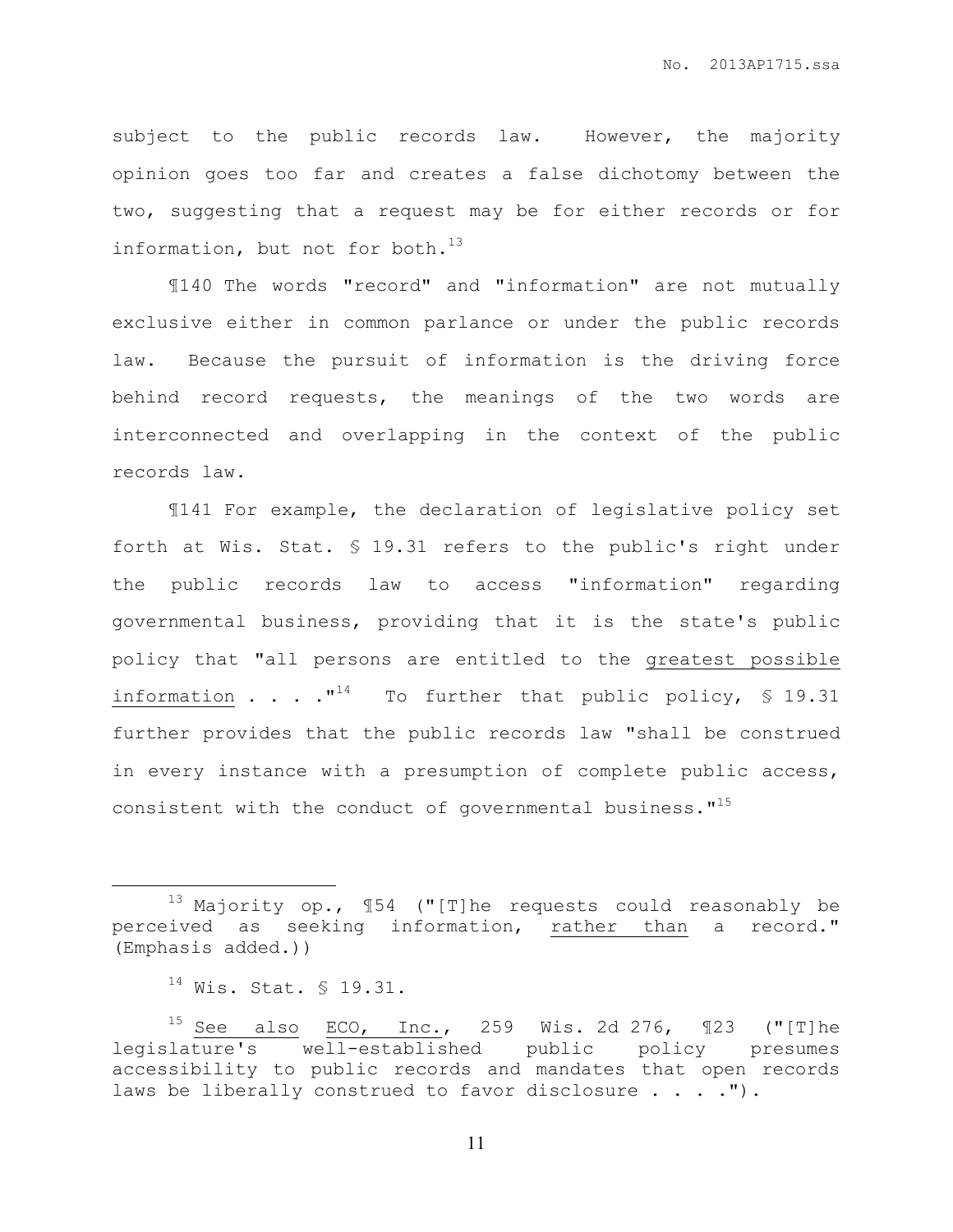¶142 Likewise, Wis. Stat. § 19.35(1)(h) refers to both information and records, stating that a request for a public record is sufficient "if it reasonably describes the requested record or the information requested." (Emphasis added.) The express language of § 19.35(1)(h) contradicts the implication in the majority opinion that because Won's initial e-mail to the Commission described the information she was seeking but not the record she was seeking, she did not make a valid record request.

¶143 In short, the suggestion in the majority opinion that Won's e-mails could reasonably have been interpreted as requesting information rather than a record conflicts with the language and policy of the public records law. I conclude that Won's e-mails constitute a valid record request notwithstanding Won's ultimate goal of obtaining information.

¶144 Third, the majority opinion's reliance on Won's reference to Wis. Stat. § 19.88(3) (a provision within the open meetings law) to demonstrate that the request was not sufficient is misguided. Won's reference to § 19.88(3) does not render Won's record request invalid.

¶145 As previously explained, no particular words are prohibited in a record request, so no particular language or references necessarily invalidate a record request.<sup>16</sup> Thus, Won's reference to § 19.88(3), in and of itself, is not dispositive. This conclusion is supported by ECO, Inc. v. City of Elkhorn, 2002 WI App 302, ¶¶25-26, 259 Wis. 2d 276, 655

l.

 $^{16}$  Id., 1125-26.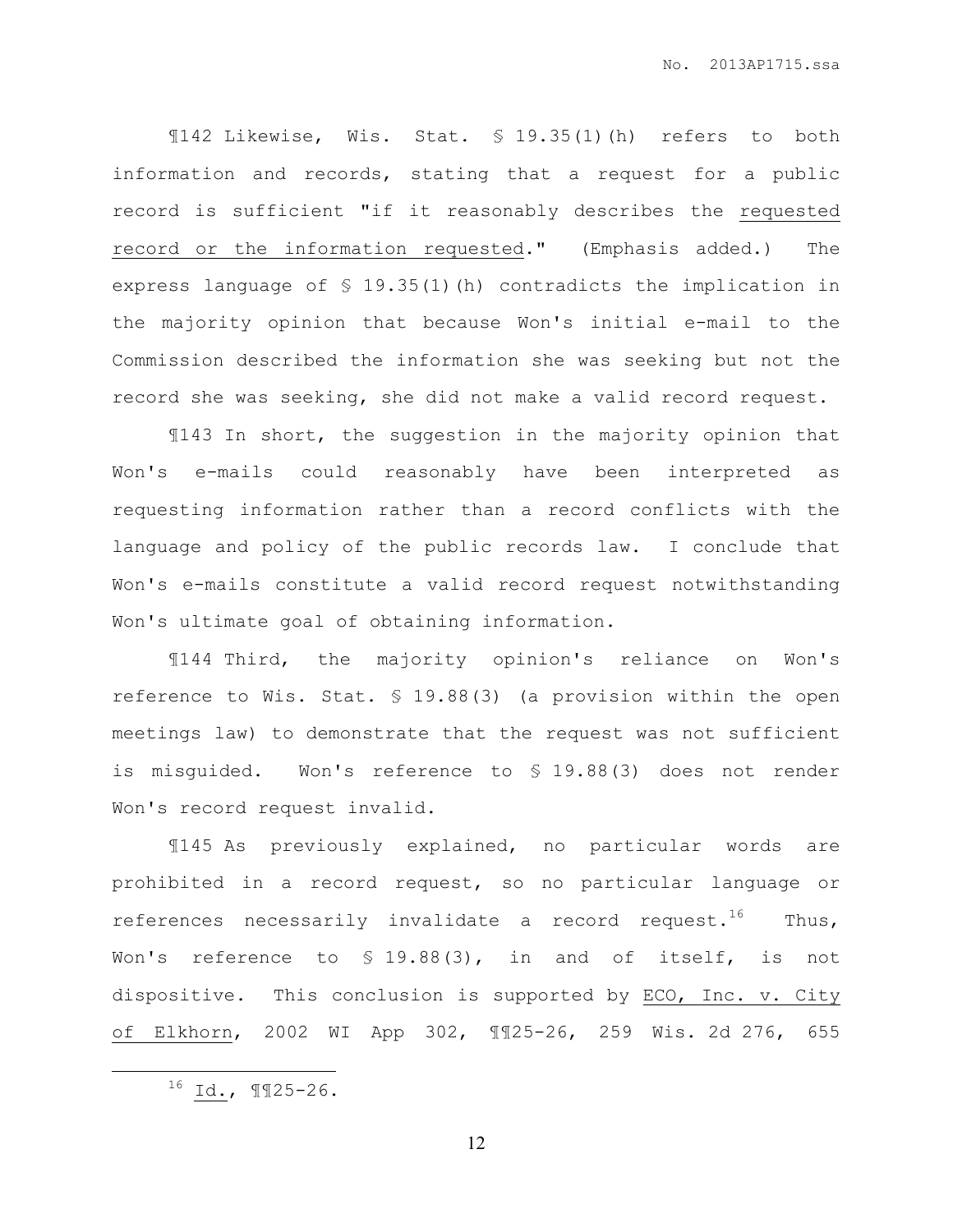N.W.2d 510, in which the court of appeals determined that although the request at issue referenced the federal Freedom of Information Act (FOIA) instead of the Wisconsin public records law, it was a valid record request under the Wisconsin public records law.

¶146 More importantly, Won's reference to the open meetings law (that is, to Wis. Stat. § 19.88(3)) was not necessarily incorrect. Section 19.88(3) provides that the motions and roll call votes of a governmental body shall be recorded, preserved, and open to public inspection pursuant to the extent prescribed in subchapter II of Chapter 19 (the public record law). In the instant case, Won sought a record of the motion and votes of the Commission at a special meeting held on February 20, 2012. Her reference to § 19.88(3) can be reasonably understood as indicating that she believed the motion and votes would be recorded and made available to her pursuant to § 19.88(3) and the public records law. Section 19.88(3) was, in short, highly relevant to Won's record request, and Won's reference to it does not invalidate her request.

¶147 Fourth, Won's status as a journalist for the Newspaper does not affect the validity of her record request whatsoever. Neither the statutes nor the case law support the notion that different types of requesters must meet different standards of clarity in order for their record requests to be deemed sufficient under the public records law.

¶148 In sum, for all the reasons set forth, I conclude that Won's e-mails constituted a valid record request under the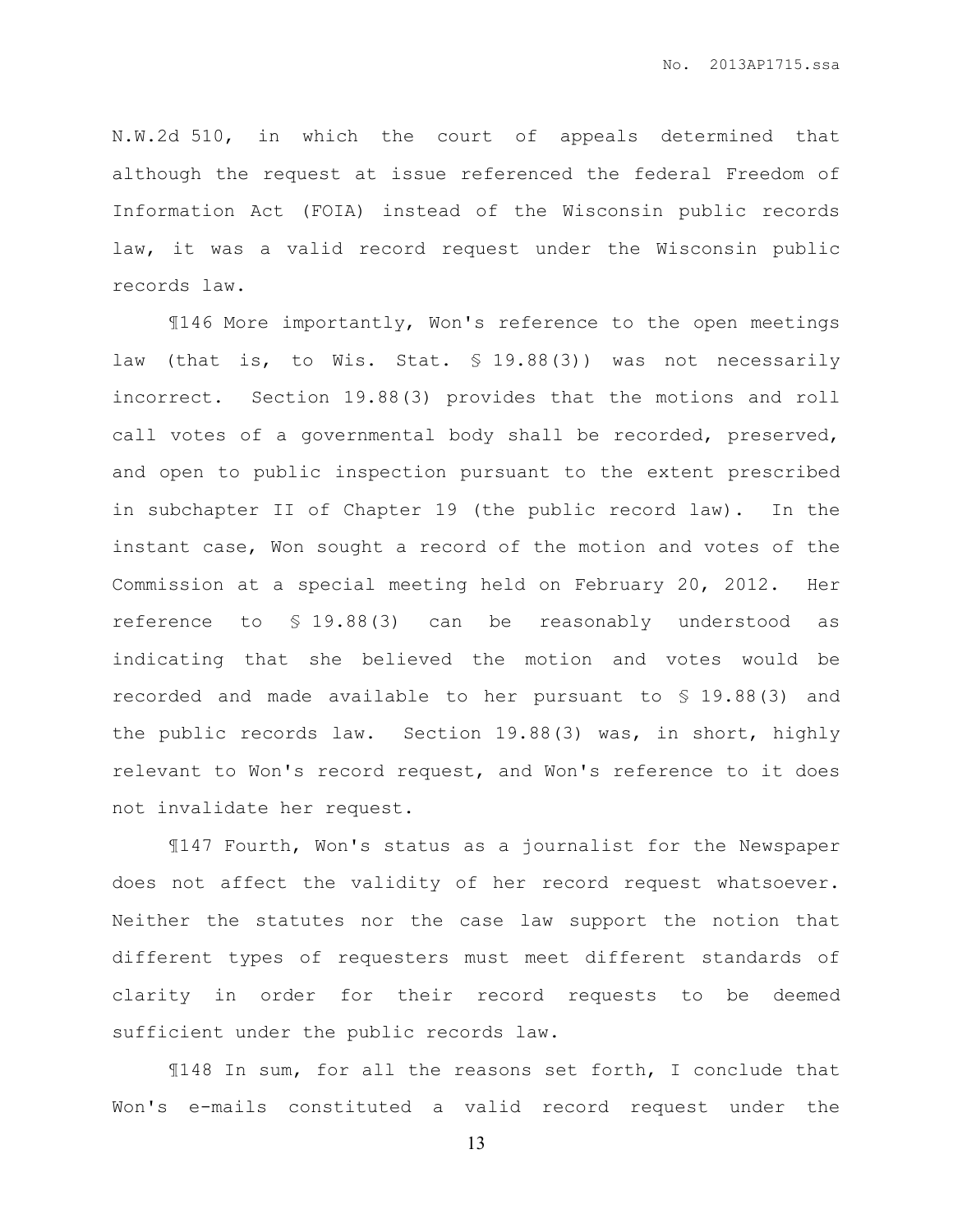public records law. Because Won reasonably described the record and information being requested, the record request was sufficient. The majority opinion's suggestions to the contrary are misleading and unpersuasive.

## III

¶149 I turn to the second question presented: In responding to Won's record request, was the Commission obligated to explain that the requested record did not yet exist? I conclude that it was.

¶150 Won's e-mails requested a record that was required to be created under Wis. Stat. § 19.88(3) but that had not yet been produced.<sup>17</sup> The Commission did not tell Won that she had

l.

DOJ policy is that ten working days generally is a reasonable time for responding to a simple request for a limited number of easily identifiable records. For requests that are broader in scope, or that require location, review or redaction of many documents, a reasonable time for responding may be longer. However, if a response cannot be provided within ten working days, it is DOJ's practice to send a

<sup>&</sup>lt;sup>17</sup> The Newspaper asserts not just that it had the right to obtain the record Won requested but also that it had the right to obtain the record promptly. According to the Newspaper, the delayed creation of the record Won requested was one more example of the Commission's violating both the letter and the spirit of the public records and open meetings laws.

As the Wisconsin Department of Justice explains in its amicus brief, Wis. Stat. § 19.88(3) and parliamentary procedure strongly suggest that a governmental body must record all motions and votes at the time of the meeting or as soon thereafter as practicable. More specifically, the Department interprets the statement in Wis. Stat. § 19.35(4)(a) that a response must be provided "as soon as practicable and without delay" as follows: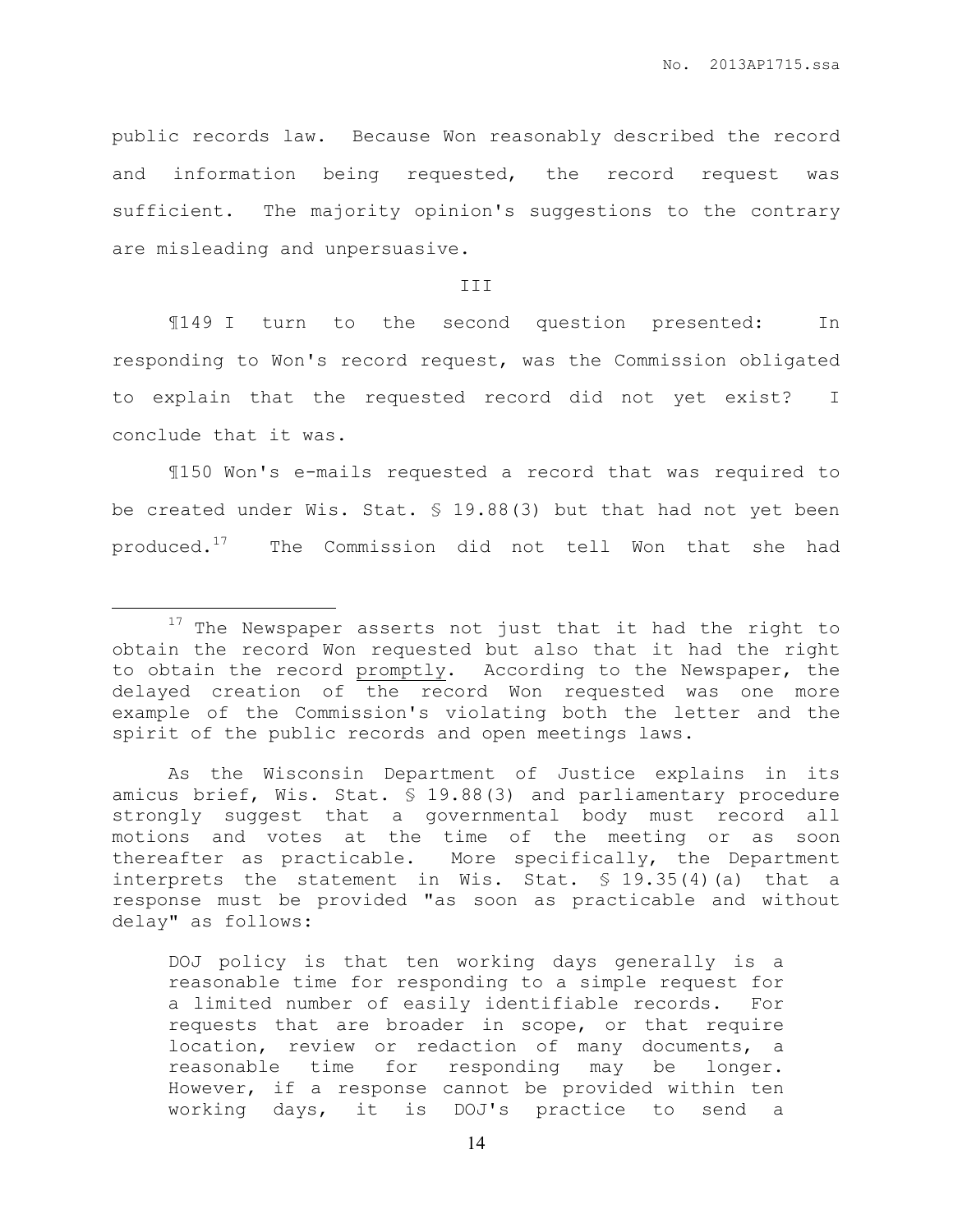requested a nonexistent record. Instead, the Commission sent Won two e-mails stating that it was denying Won's record request for public policy reasons. The e-mails set forth two different reasons for the denial, both of which the Commission has since abandoned.

¶151 The Commission's first e-mail cited a case that held that a vote in a closed governmental meeting "merely formalizes the result reached in the deliberating process,  $18$  implying that the Commission believed the commissioners' vote was not required to be recorded. The Commission's second e-mail cited public

communication indicating that a response is being prepared.

l.

Wis. Dep't of Justice, Wis. Public Records Law: Wis. Stat. §§ 19.31-19.39 Compliance Outline at 13 (Sept. 2012), available at http://tinyurl.com/ljx49na (last visited June 15, 2015).

Requiring motions and votes to be promptly recorded furthers the policy of providing meaningful public access to information about governmental decisions and decision-making processes. See Wis. Stat. §§ 19.31, 19.81. In contrast, construing Wis. Stat. § 19.88(3) as imposing no mandatory timeframe for recording a governmental body's motions and votes would render toothless the requirement that such motions and votes be recorded and would enable governmental bodies to deprive the public of meaningful access to important information by indefinitely postponing a record's creation.

With this in mind, I conclude that the record Won requested was not timely created by the Commission. The minutes of the February 20, 2012, Commission meeting, at which the motion to reopen the police chief applicant pool was made, seconded, and approved by a voice vote were not made available for public inspection until May 22, 2012, three months after the meeting took place.

18 State ex rel. Cities Serv. Oil Co. v. Bd. of Appeals, 21 Wis. 2d 516, 539, 124 N.W.2d 809 (1963).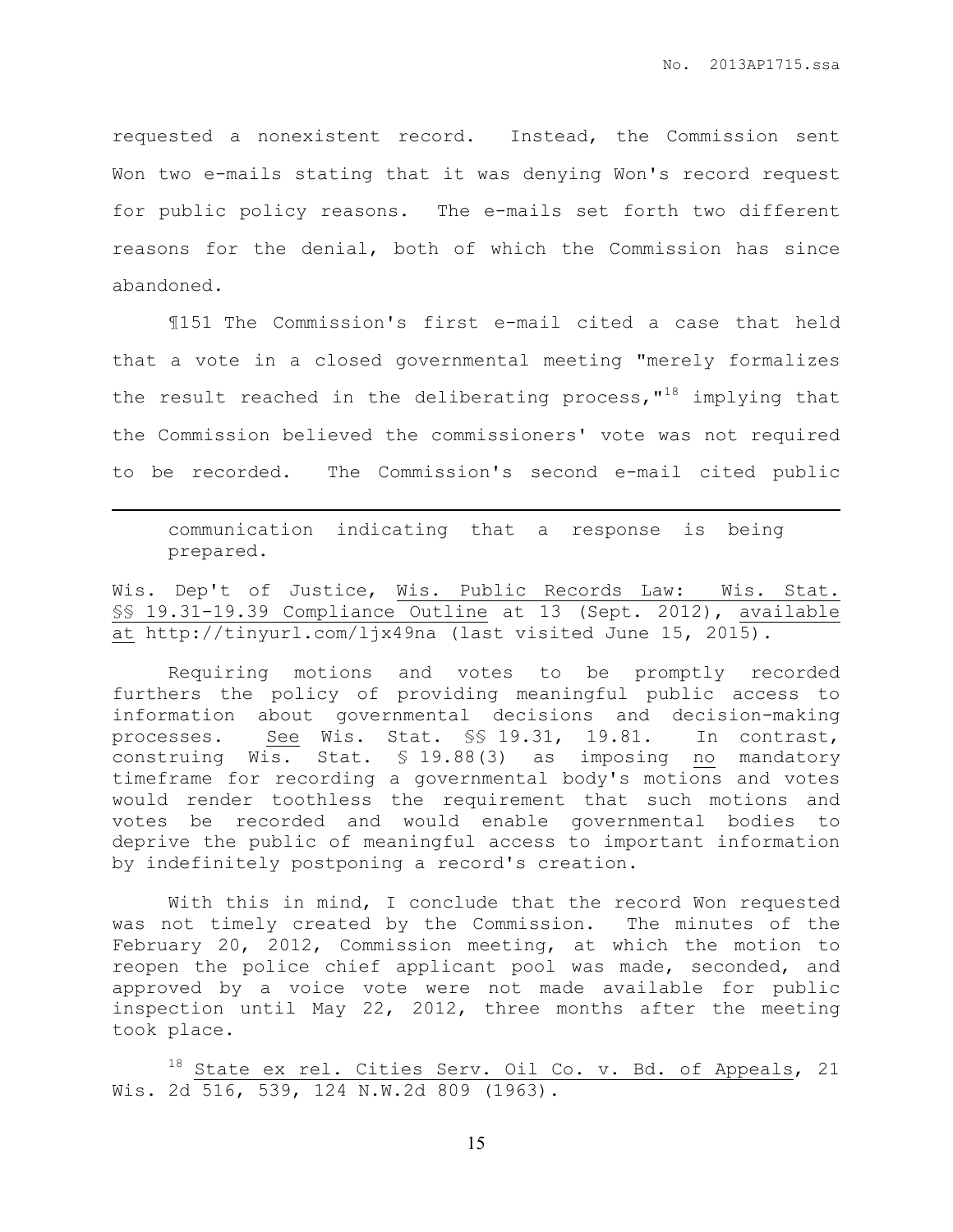policy reasons for denying Won's request, including concerns about the commissioners' well-being if their votes were made public.

¶152 By providing these reasons for its denial of Won's record request, the Commission implied that the requested record existed but was being withheld. The Newspaper responded to the Commission's apparent withholding of the record by filing a mandamus action to compel disclosure of the record. The Commission knew, but the Newspaper did not know, that the record did not exist.

¶153 Had the Commission informed Won that the record she had requested did not exist, the Newspaper would have known it could not compel the Commission to disclose the nonexistent record under the public records law. Consequently, the Newspaper would not have filed a futile mandamus action under Wis. Stat. § 19.37(1)(a). It could instead have sought to compel the Commission to create the record under the open meetings law.

¶154 In short, this litigation was spawned by the Commission's failure to inform Won that the record she requested did not exist. Indeed, in this court, the Commission's primary arguments to defeat the Newspaper's claims rest on the fact that the record did not exist, not that the Commission acted reasonably or in good faith.

¶155 Unfortunately, the breakdown in communication that underpins the present case seems likely to recur in other cases. Requests for public records are common, and some requests will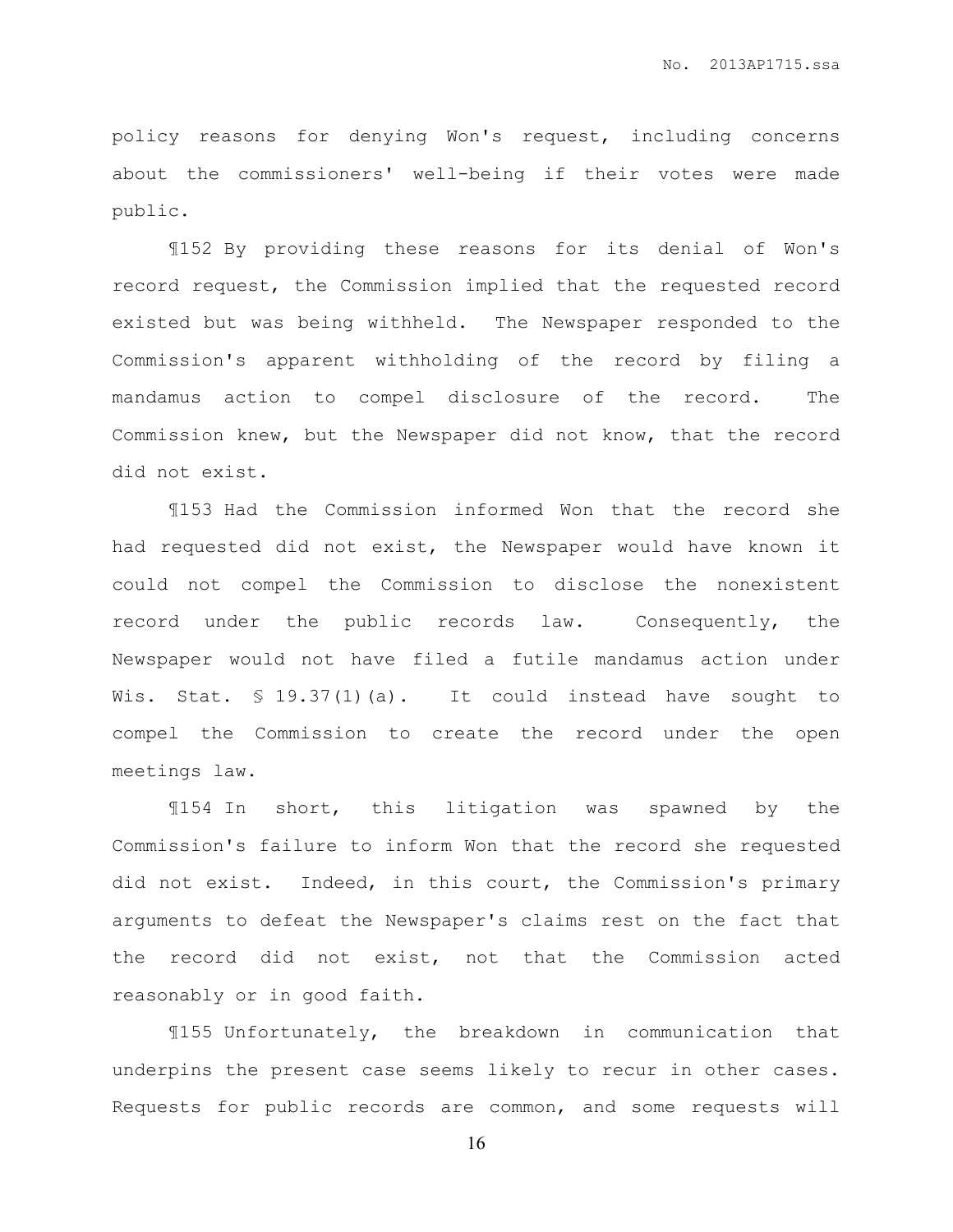inevitably be filed for nonexistent records. The instant case therefore presents this court with a valuable opportunity to provide guidance to record custodians on how best to respond to requests for nonexistent records. The majority opinion fails to seize this opportunity.

¶156 I would adopt the position advocated by the Wisconsin Department of Justice in its amicus brief: In the simple scenario in which a record custodian knows it has no responsive record, the custodian must notify the requester as soon as practicable and without delay that the requested record does not exist.<sup>19</sup>

¶157 My conclusion is supported by the text of the public records law itself.

 $\overline{a}$ 

<sup>&</sup>lt;sup>19</sup> The Wisconsin Department of Justice plays a special role with regard to the public records law. The legislature has accorded the Attorney General, who supervises and directs the Department of Justice, special significance in interpreting the public records law. The legislature has specifically authorized the Attorney General to advise any person about the applicability of the law. Wis. Stat. § 19.39. The Attorney General has not issued a formal or informal opinion letter or other document regarding the issue presented in the instant case. Rather, the Department of Justice has filed a nonparty brief expressing its view. The Attorney General's opinion, advice, and brief are not binding on this court, but we may give them persuasive effect. See Juneau County Star-Times v. Juneau County, 2013 WI 4, ¶36 n.18, 345 Wis. 2d 122, 824 N.W.2d 457.

Furthermore, the Department of Justice has issued a document entitled Wisconsin Public Records Law (Compliance Outline) that assists government entities and the public in interpreting and applying the public records law. See Wis. Dep't of Justice, Wis. Public Records Law: Wis. Stat. §§ 19.31- 19.39 Compliance Outline (Sept. 2012), available at http://tinyurl.com/ljx49na (last visited June 15, 2015).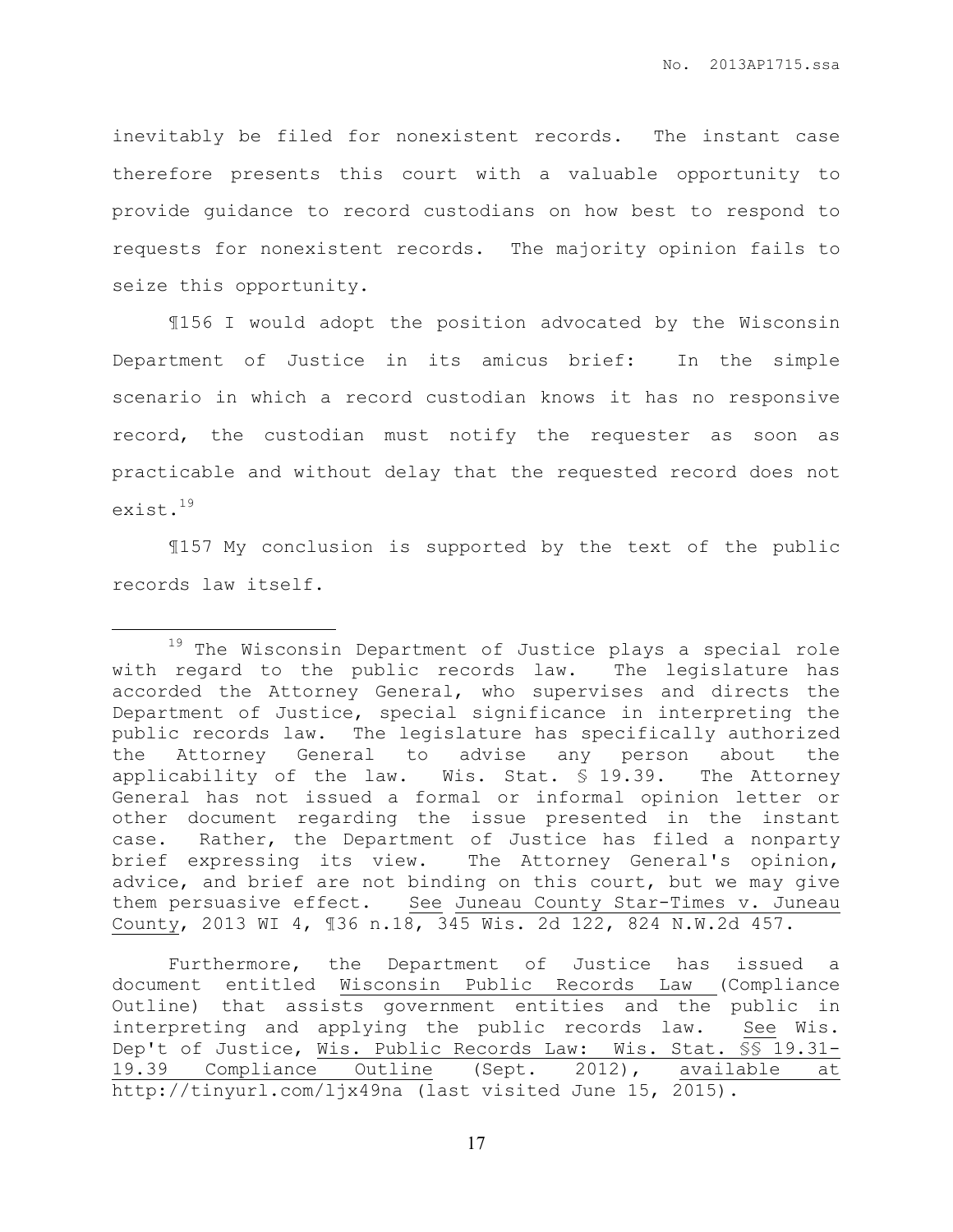¶158 The public records law is clear that a record custodian need not create a record simply to fill a record request; the duty to create a record must be found elsewhere.<sup>20</sup> The public records law is silent, however, regarding what a record custodian should say in response to a request for a nonexistent record. I conclude that the only reasonable interpretation of the public records law is that a record custodian must notify the requester when no responsive record exists.

¶159 My reasoning is as follows.

¶160 Under Wis. Stat. § 19.35(4)(a), "[e]ach authority, upon request for any record, shall, as soon as practicable and without delay, either fill the request or notify the requester of the authority's determination to deny the request in whole or in part and the reasons therefor (emphasis added)." The statutory options are, therefore, to comply with the record request or to deny it and provide an explanation. A refusal to grant access to the requested record amounts to a denial of the request.

l.

 $20$  See Zinngrabe, 146 Wis. 2d at 635.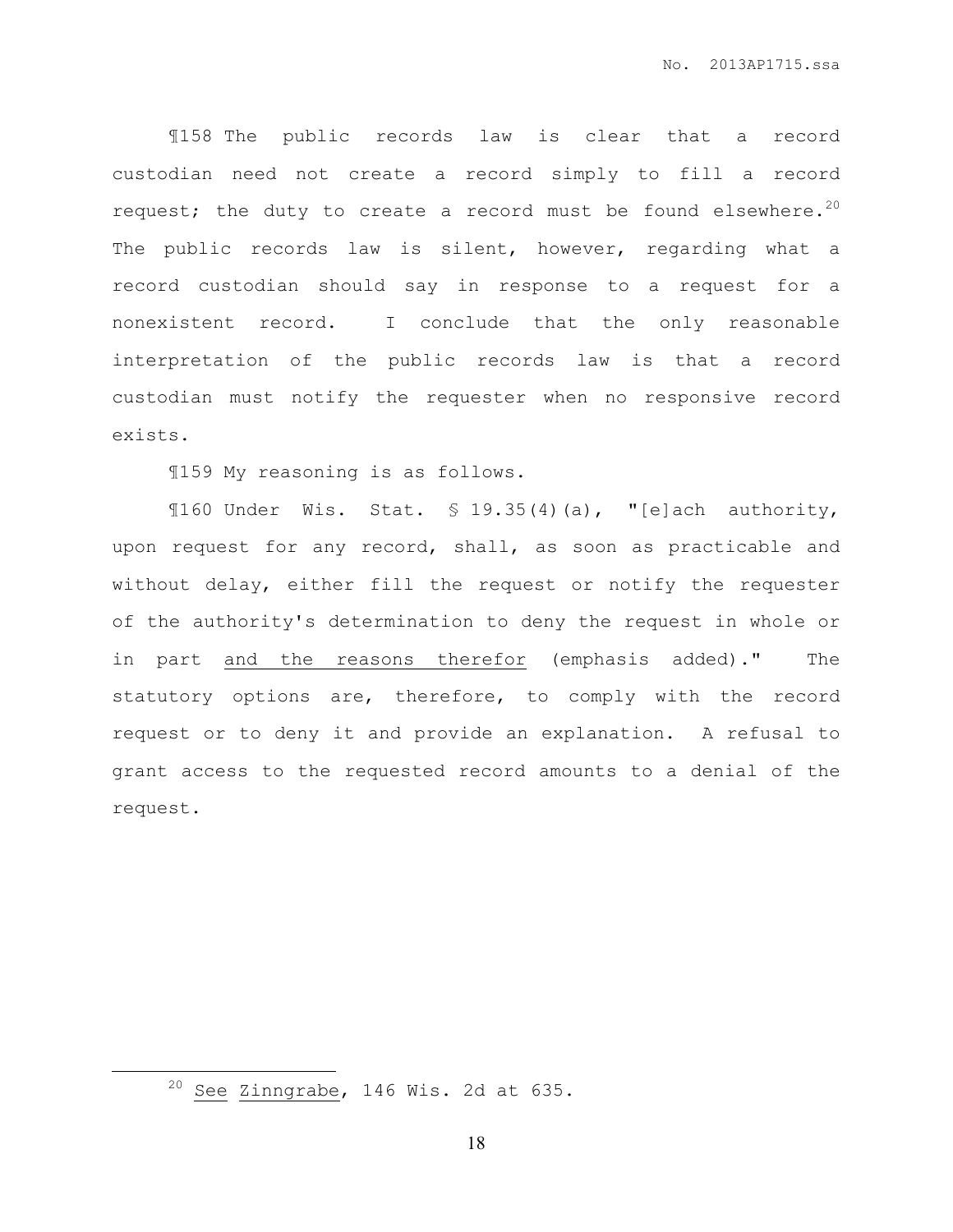¶161 In explaining a decision to deny a record request, a record custodian must be forthright and specific. $21$ 

¶162 To pay heed to the legislative declaration of policy that the public is "entitled to the greatest possible information regarding the affairs of government,  $1^{22}$  and to meet the record custodian's responsibility of explaining with specificity a refusal to grant access to a record, a record custodian faced with a request for a record that the custodian knows (or should know) does not exist must promptly inform the requester that the record does not exist.

¶163 My conclusion is supported by written guidance that the Wisconsin Department of Justice has provided to the public on complying with the public records law. The Department of Justice has explained that "[t]he public records law does not require authorities to create new records in order to fulfill public records requests," but "[i]f no responsive records exist, the authority should say so in its response.  $1^{23}$ 

 $22$  Wis. Stat. § 19.31.

l.

 $23$  Wis. Dep't of Justice, Wis. Public Records Law: Wis. Stat. §§ 19.31-19.39 Compliance Outline at 1, 15, 17-18 (Sept. 2012), available at http://tinyurl.com/ljx49na (last visited June 15, 2015).

<sup>&</sup>lt;sup>21</sup> See Newspapers, Inc. v. Breier, 89 Wis. 2d 417, 427, 279 N.W.2d 179 (1979) (providing that if a record custodian denies a record request, "he must state specific public-policy reasons for the refusal," which will "provide a basis for review in the event of court action"). See also State ex rel. Kalal v. Circuit Court for Dane County, 2004 WI 58, ¶¶53-57, 271 Wis. 2d 633, 681 N.W.2d 110 (discussing the common, dictionary, plain meaning definition of the word "refusal" in a different statute).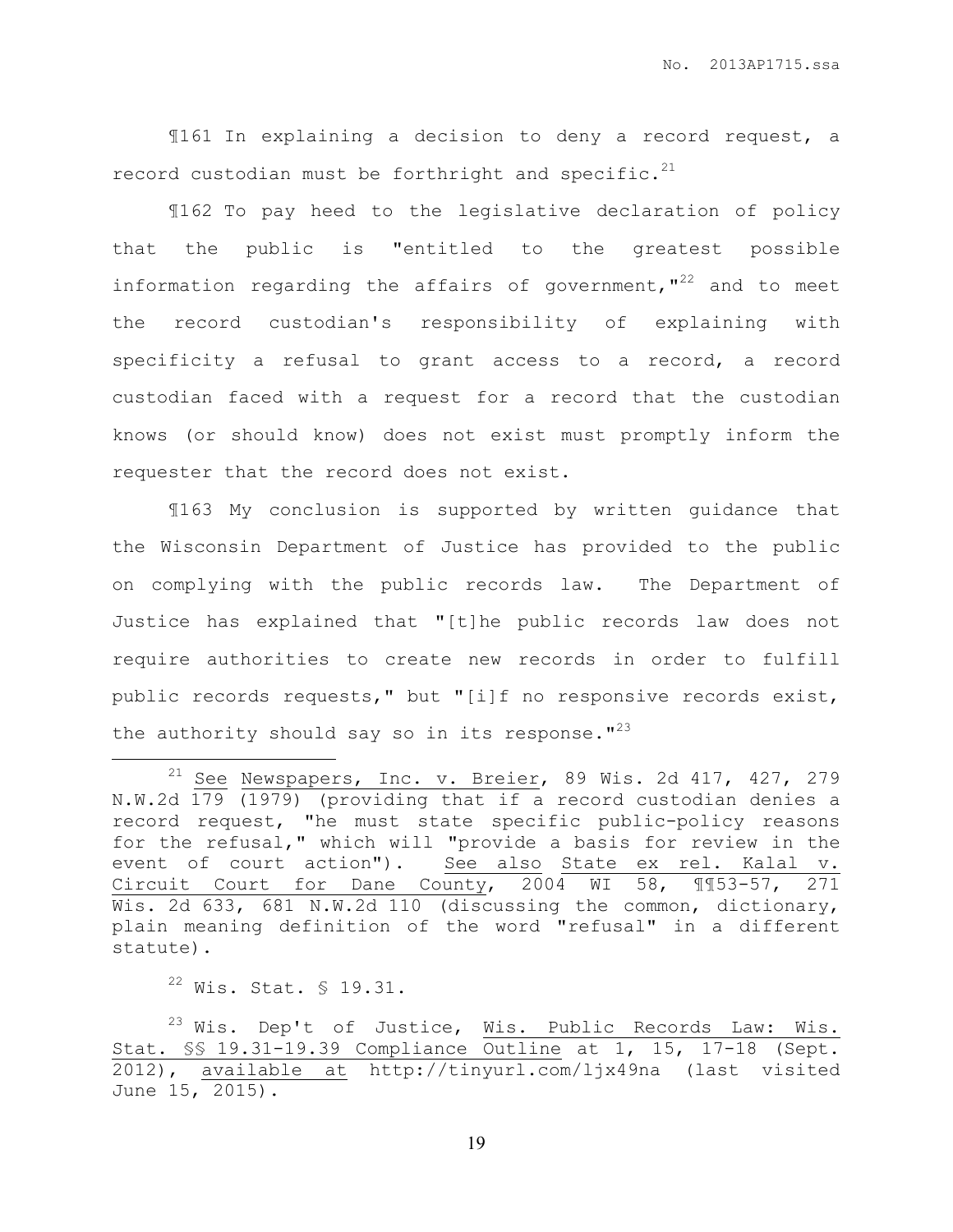¶164 Considerations of common sense and judicial efficiency further support my conclusion. Notifying a requester that a requested record does not exist "avoids confusion and the appearance of delay, and decreases the likelihood of unnecessary litigation."<sup>24</sup> A record custodian who knows that a requested record does not exist but fails to inform the requester of that fact invites the requester to repeat the follies of the Newspaper in the instant case. A diligent requester will seek in vain to compel disclosure of a nonexistent record by filing a mandamus action.

¶165 It is easy for custodians to comply with the obligation to inform a requester of the nonexistence of a record. Record custodians are already required to respond to valid record requests under Wis. Stat. § 19.35(4)(a). Why shouldn't record custodians faced with requests for nonexistent records tell the truth in response to such requests by explaining that the records do not exist?

¶166 In sum, the Commission was obligated to inform Won that the record she requested did not exist. The Commission failed to fulfill that obligation, spurring the unnecessary and protracted litigation now before this court and causing both the Newspaper and the Commission to incur unnecessary expenses.

IV

 $\overline{a}$ 

 $24$  Non-Party Brief of the Wisconsin Department of Justice, at 12.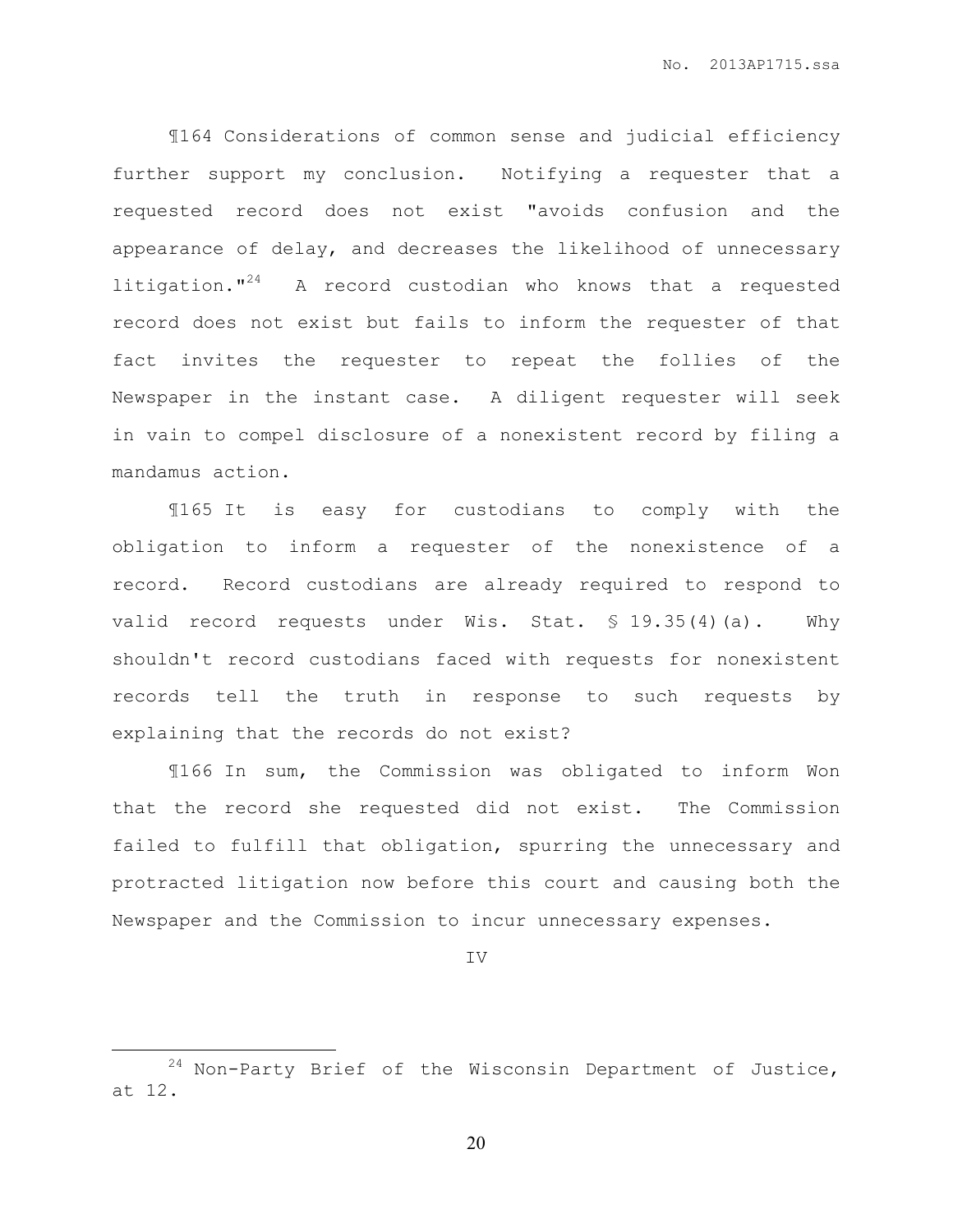¶167 I turn, finally, to the question of whether the Newspaper is entitled to recover reasonable attorney fees, damages, and other actual costs incurred in the instant mandamus action against the Commission. I conclude that it is not.

¶168 Pursuant to Wis. Stat. § 19.37(2)(a), the Newspaper can recover reasonable attorney fees, damages, and other actual costs only if it has prevailed in whole or in substantial part in its mandamus action against the Commission. Section 19.37(2)(a) provides in relevant part as follows:

**(2) Costs, fees, and damages.** (a) Except as provided in this paragraph, the court shall award reasonable attorney fees, damages of not less than \$100, and other actual costs to the requester if the requester prevails in whole or in substantial part in any action filed under sub. (1) relating to access to a record or part of a record under s. 19.35 (1)(a).

¶169 The public records law is silent with regard to the remedy available when a requester is induced to file a mandamus action under Wis. Stat. § 19.37(1)(a) by what the Newspaper characterizes as a custodian's misleading responses to a record request. The Newspaper asserts that it reasonably believed that the Commission's stated reasons for denying the record request were invalid and that the Newspaper was therefore justified in commencing the present mandamus action.

¶170 According to the Newspaper, failing to order the Commission to reimburse the Newspaper would reward the Commission for its obfuscation and would allow custodians to flout the procedural requirements and purpose of the public records law with impunity. According to the Commission, the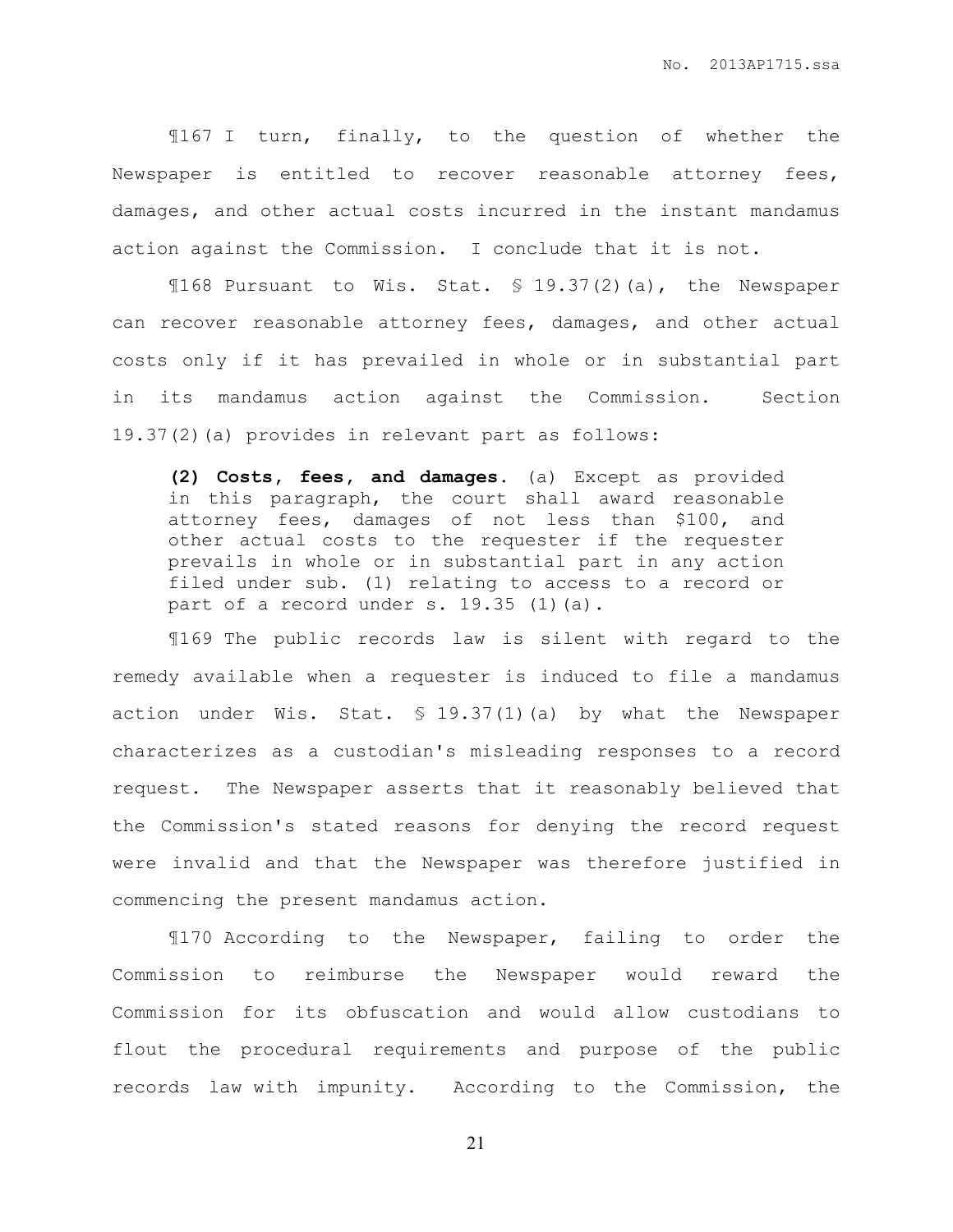nonexistence of the record eliminates the potential for any liability whatsoever under the public records law.

¶171 The Newspaper's argument has merit. By declining to grant the Newspaper its requested relief, this court runs the risk of discouraging the Newspaper and other record requesters from seeking to enforce their right to access public records in the future for fear of incurring the substantial attorney fees and costs the Newspaper now faces. This result would be antithetical to the purposes of the public records law.

¶172 Public policy supports granting the Newspaper's request for reimbursement of reasonable attorney fees, damages, and other actual costs even if, as the Commission would have us believe, the Commission simply made a mistake, with no malicious intent, and did not attempt to cover up an official act. "Practical realities dictate that very few of our citizens have the ability to be personally present during the conduct of government business. If we are to have an informed public, the media must serve as the eyes and ears of that public."<sup>25</sup> The danger is that the media will not serve in this role if the financial risk is too great.

¶173 Nevertheless, I conclude that the statutes do not afford the Newspaper the relief it seeks.

¶174 Wisconsin Stat. § 19.37(2)(a) requires that the Newspaper must prevail in whole or in substantial part in its

 $\overline{a}$ 

<sup>&</sup>lt;sup>25</sup> State ex rel. Newspapers, Inc. v. Showers, 135 Wis. 2d 77, 81, 398 N.W.2d 154 (1987).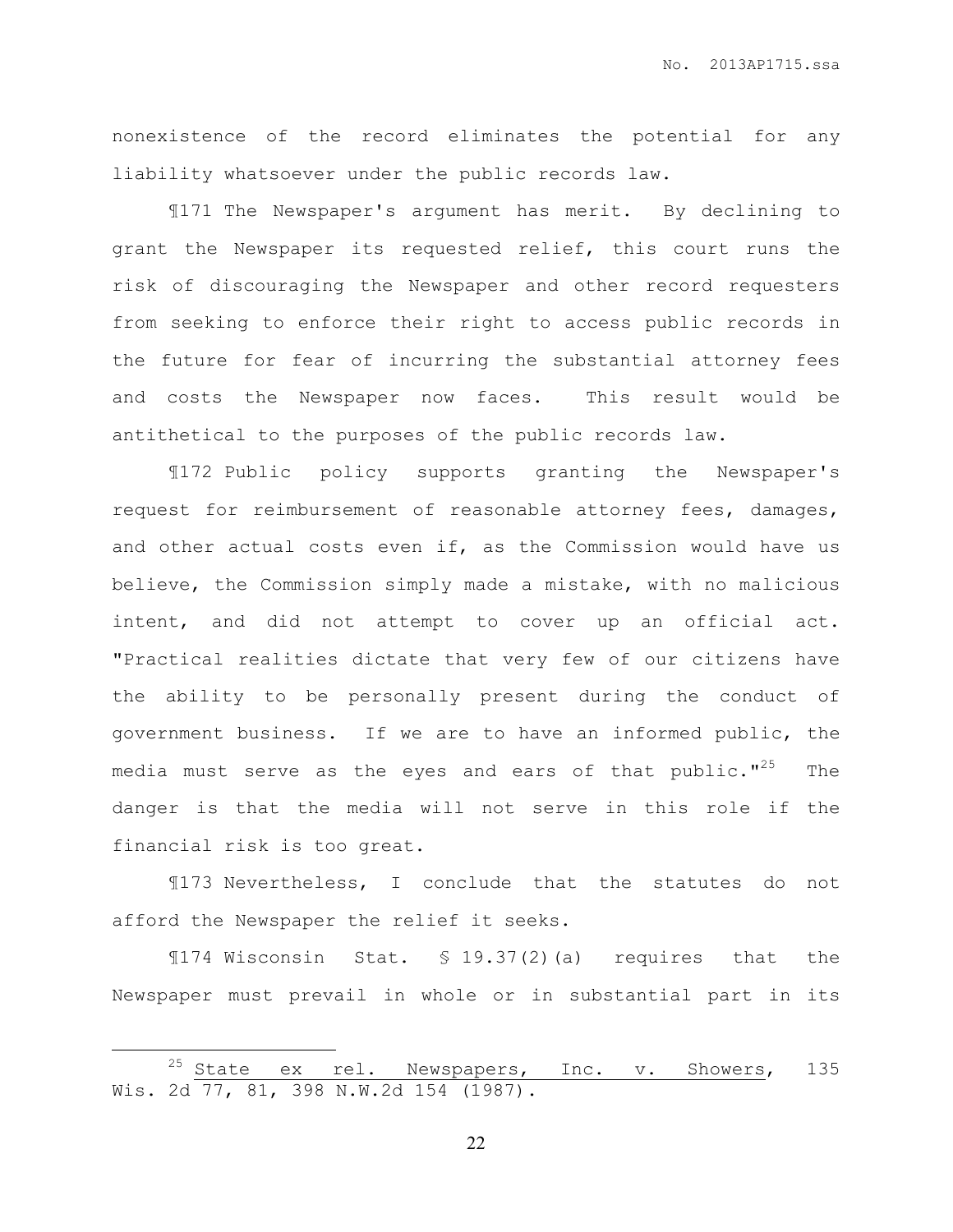mandamus action against the Commission to be awarded fees and costs.

¶175 Relying on case law, the court of appeals remanded the matter to the circuit court to determine whether the Newspaper's mandamus action was a cause of the Commission's release of information on March 22, 2012, such that the Newspaper prevailed in substantial part in its mandamus action and is entitled to reasonable attorney fees, damages, and other actual costs.<sup>26</sup>

¶176 The Newspaper objects to the decision of the court of appeals, which remanded the matter. The Newspaper urges that as a matter of law, it has prevailed in substantial part in its mandamus action against the Commission. According to the Newspaper, the Commission is precluded from abandoning the reasons set forth in its initial denials of Won's record request and from belatedly arguing that the requested record did not exist. The Newspaper argues that the Commission is bound by its misleading responses and now has no remaining defense at all.

¶177 The essence of the Newspaper's argument is that the Commission violated the public records law by failing to inform Won that the record she had requested did not exist and that the law must provide a remedy for that violation.

¶178 Although it tries, the Newspaper cannot successfully tether its argument for fees, damages, and costs to the language

 $\overline{a}$ 

 $26$  See WTMJ, Inc., 204 Wis. 2d at 458-59 (explaining that when there is a causal nexus between a mandamus action and "the agency's surrender of the information," the plaintiff has prevailed in substantial part in the mandamus action).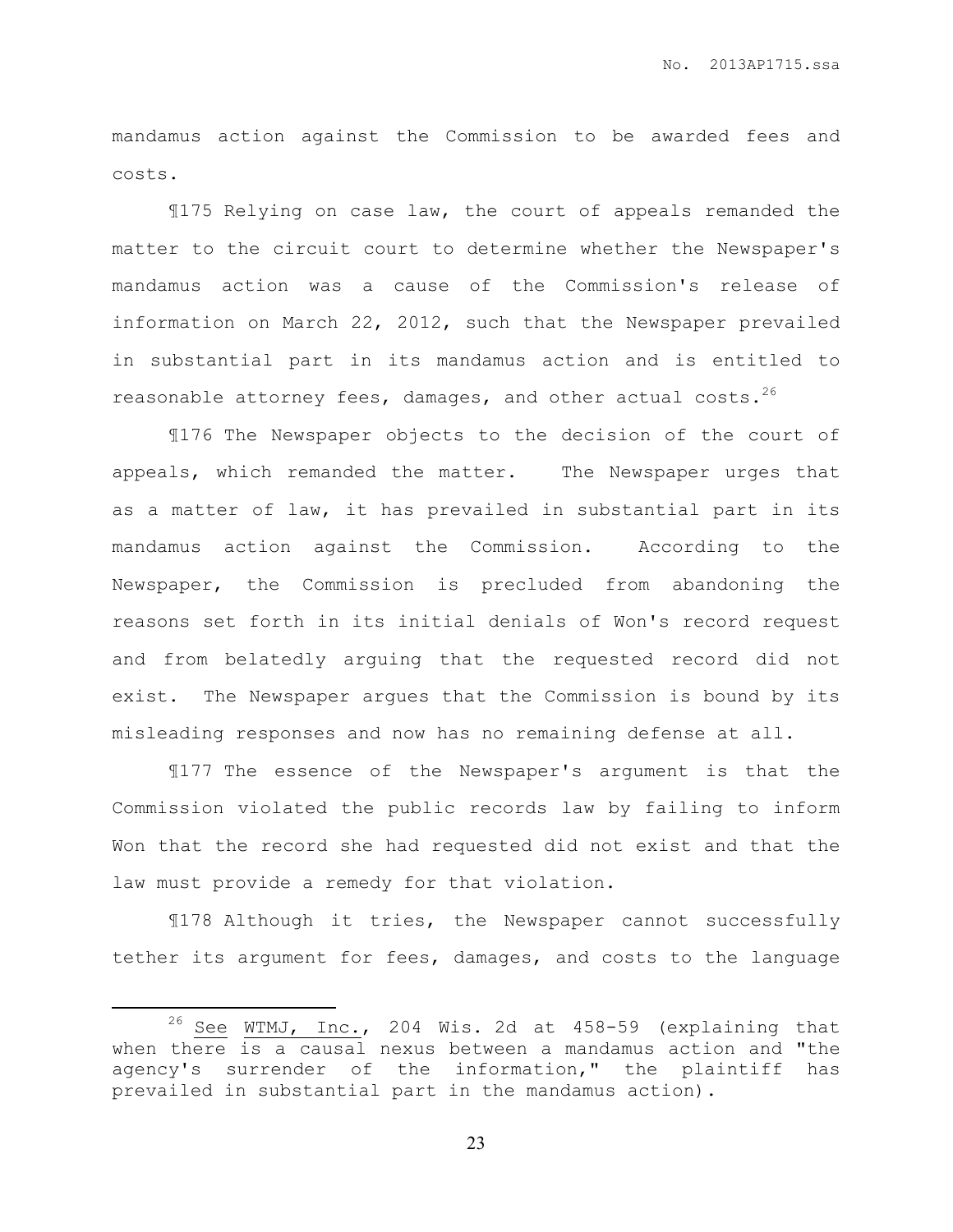of Wis. Stat. § 19.37(2)(a). Section 19.37(2)(a) provides plaintiffs with the right to recover reasonable attorney fees, damages, and other actual costs only under the circumstances specified in the statute: when plaintiffs prevail in whole or in substantial part in a Wis. Stat. § 19.37(1) mandamus action. The record in the instant case does not satisfy this statutory requirement because the Newspaper has not demonstrated that it prevailed in whole or in substantial part in its mandamus action. Furthermore, the Newspaper does not seek a remand as the court of appeals ordered. Accordingly, I reluctantly conclude that the Newspaper is not entitled to the reasonable attorney fees, damages, and other actual costs that it requests under the public records law.

¶179 I would be remiss if I did not comment on the majority opinion's misguided discussion of State ex rel. Blum v. Board of Education, 209 Wis. 2d 377, 386, 565 N.W.2d 140 (Ct. App. 1997). In Blum, a requester asked for a copy of a student's academic records. The custodian refused to release the student's records, but in its response failed to cite the statutory provision that grants students the right to keep their records private. $27$  The court of appeals concluded that a refusal to release a record for an inadequate reason "does not prevent a

l.

Chapter 118 of the Wisconsin Statutes, applicable in Blum, mandates confidentiality of pupil records.

 $27$  Wisconsin Stat. § 19.36(1) provides that "[a]ny record which is specifically exempted from disclosure by state or federal law or authorized to be exempted from disclosure by state law is exempt from disclosure under s.  $19.35(1)$  . . . . "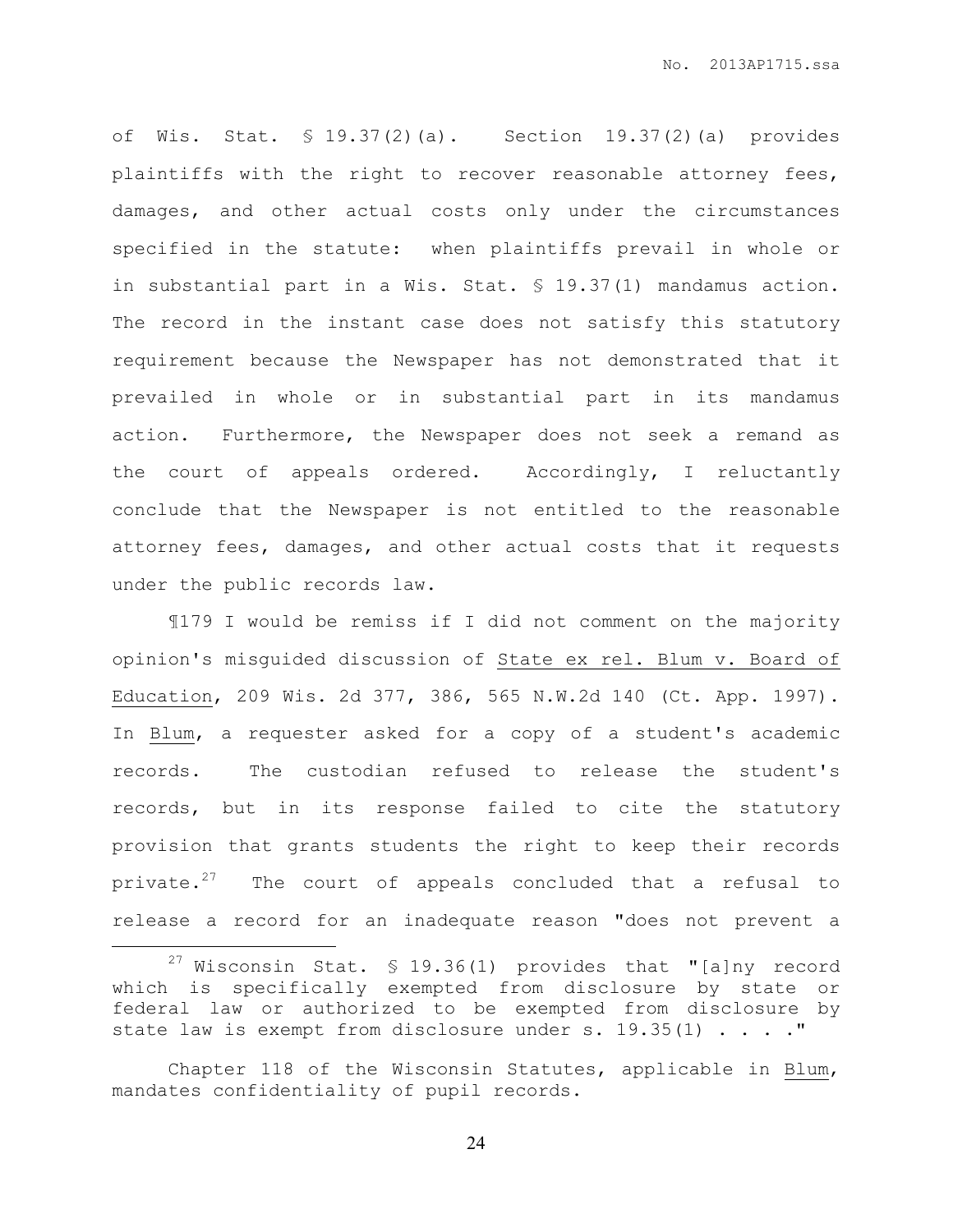court from determining whether a 'clear statutory exception' applies" to support the refusal. $^{28}$ 

¶180 Blum hinged on an express statutory exception to the mandate of Wis. Stat. § 19.35. The express statutory exception implicated the privacy rights of a third party. $29$  Blum does not apply in the instant case. Try as it might, the majority opinion cannot locate a clear statutory exception applicable to the present case. Instead, the majority opinion cobbles together several provisions and in a conclusory fashion opines that "a record's non-existence provides a clear statutory exception to disclosure under the public records law."<sup>30</sup>

¶181 In Blum, the applicability of the statutory exception should have been obvious and well known to the requester, the custodian, and the courts. In the instant case, whether the record existed was uniquely known only to the Commission, not to the Newspaper or the courts. In the instant case, unlike in Blum, the custodian (the Commission) did not provide sufficient notice to the requester (the Newspaper) to enable it to challenge the denial of its record request and did not provide a basis for judicial review.

¶182 In sum, I conclude that the Newspaper submitted a valid record request; that the Commission was obligated to, but

 $\overline{a}$ 

 $^{28}$  State ex rel. Blum v. Bd. of Educ., Sch. Dist. of Johnson Creek, 209 Wis. 2d 377, 388, 565 N.W.2d 140 (Ct. App. 1997).

<sup>&</sup>lt;sup>29</sup> See Wis. Stat. § 118.125(1)(c), (d) & (2).

 $30$  Majority op.,  $\P$ 73.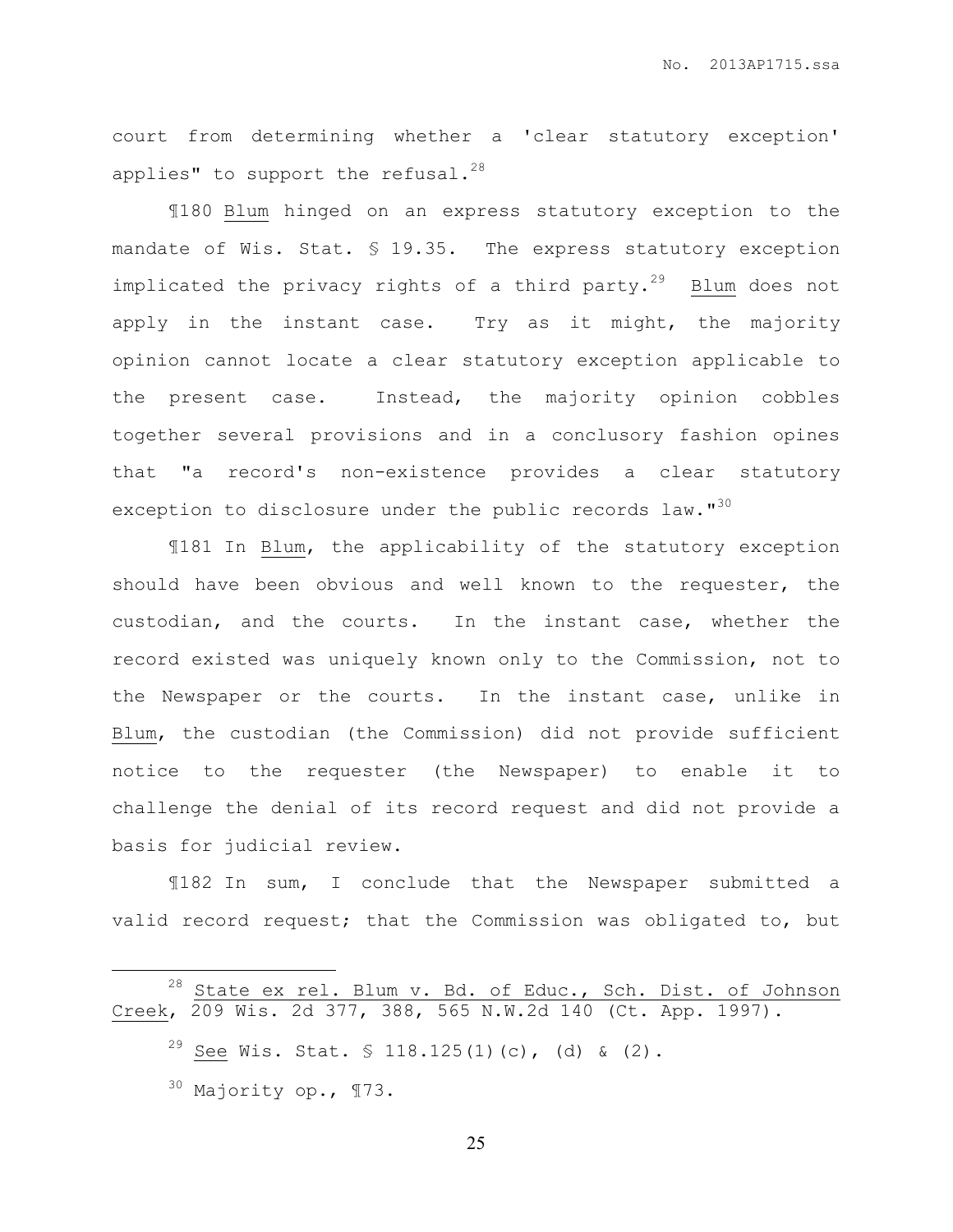did not, respond truthfully to the Newspaper's record request by explaining that the record did not exist; and that on this record, despite the Commission's failure to promptly inform the Newspaper that the record did not exist, the Newspaper is not entitled as a matter of law to recover attorney fees, damages, or other actual costs under the public records law. The record before the court does not fulfill the requirements set forth at Wis. Stat.  $\frac{19.37(2)}{a}$  and in the case law.

¶183 For the reasons set forth, I write separately.

¶184 I am authorized to state that Justice ANN WALSH BRADLEY joins this opinion.